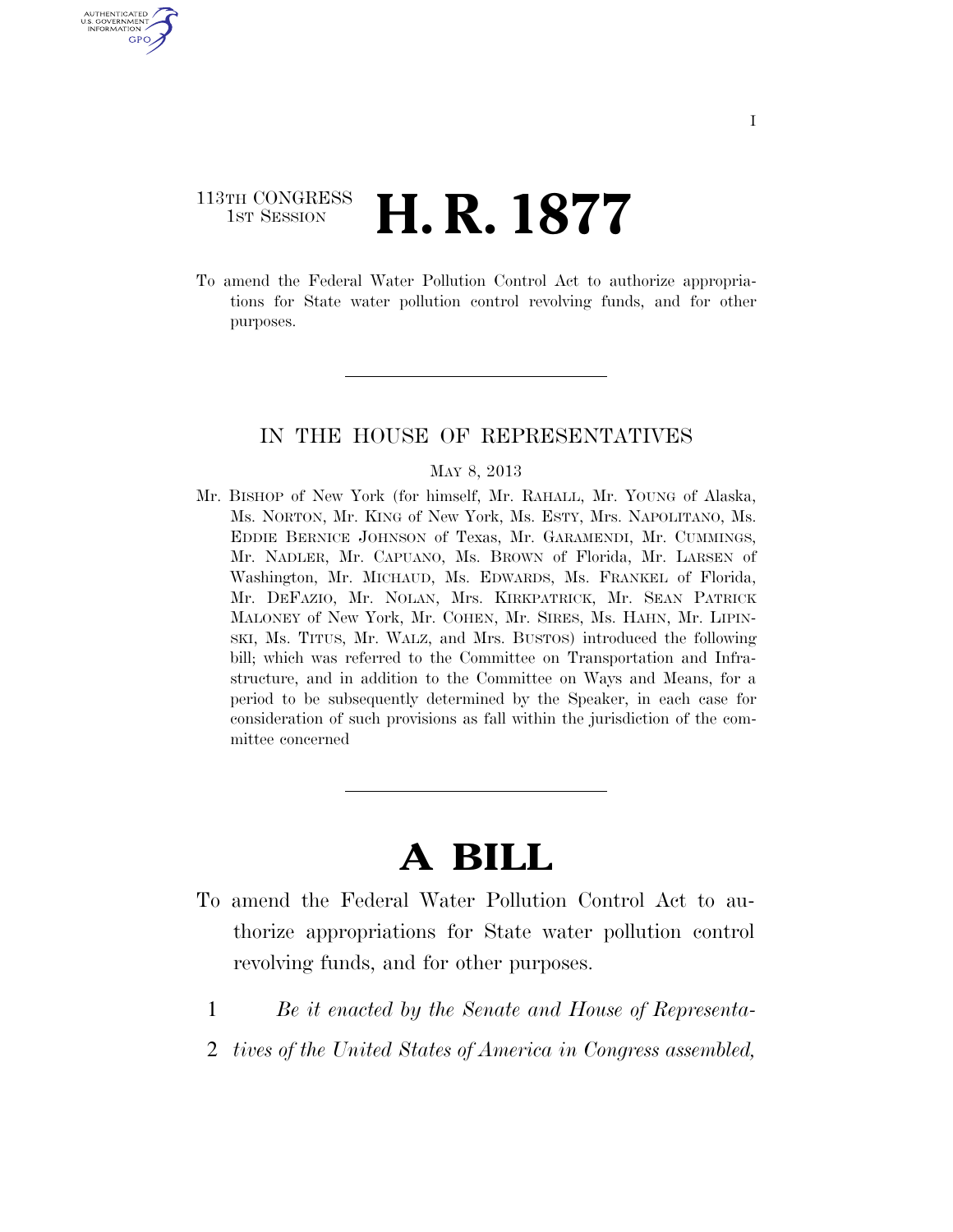#### 1 **SECTION 1. SHORT TITLE; TABLE OF CONTENTS.**

2 (a) IN GENERAL.—This Act may be cited as the 3 ''Water Quality Protection and Job Creation Act of

4 2013''.

## 5 (b) TABLE OF CONTENTS.—

Sec. 1. Short title; table of contents.

Sec. 2. Amendment of Federal Water Pollution Control Act.

#### TITLE I—WATER QUALITY FINANCING

Subtitle A—Technical and Management Assistance

- Sec. 1101. Technical assistance.
- Sec. 1102. State management assistance.
- Sec. 1103. Watershed pilot projects.

#### Subtitle B—Construction of Treatment Works

- Sec. 1201. Sewage collection systems.
- Sec. 1202. Treatment works defined.

#### Subtitle C—State Water Pollution Control Revolving Funds

- Sec. 1301. General authority for capitalization grants.
- Sec. 1302. Capitalization grant agreements.
- Sec. 1303. Water pollution control revolving loan funds.
- Sec. 1304. Allotment of funds.
- Sec. 1305. Intended use plan.
- Sec. 1306. Annual reports.
- Sec. 1307. Technical assistance; requirements for use of American materials.
- Sec. 1308. Economic hardship waiver.
- Sec. 1309. Authorization of appropriations.

#### Subtitle D—General Provisions

- Sec. 1401. Definition of treatment works.
- Sec. 1402. Funding for Indian programs.

#### Subtitle E—Tonnage Duties

Sec. 1501. Tonnage duties.

#### TITLE II—ALTERNATIVE WATER SOURCE PROJECTS

Sec. 2001. Pilot program for alternative water source projects.

#### TITLE III—SEWER OVERFLOW CONTROL GRANTS

Sec. 3001. Sewer overflow control grants.

#### TITLE IV—CLEAN WATER TRUST FUND

Sec. 4001. Establishment of Clean Water Trust Fund. Sec. 4002. Allocation of funds.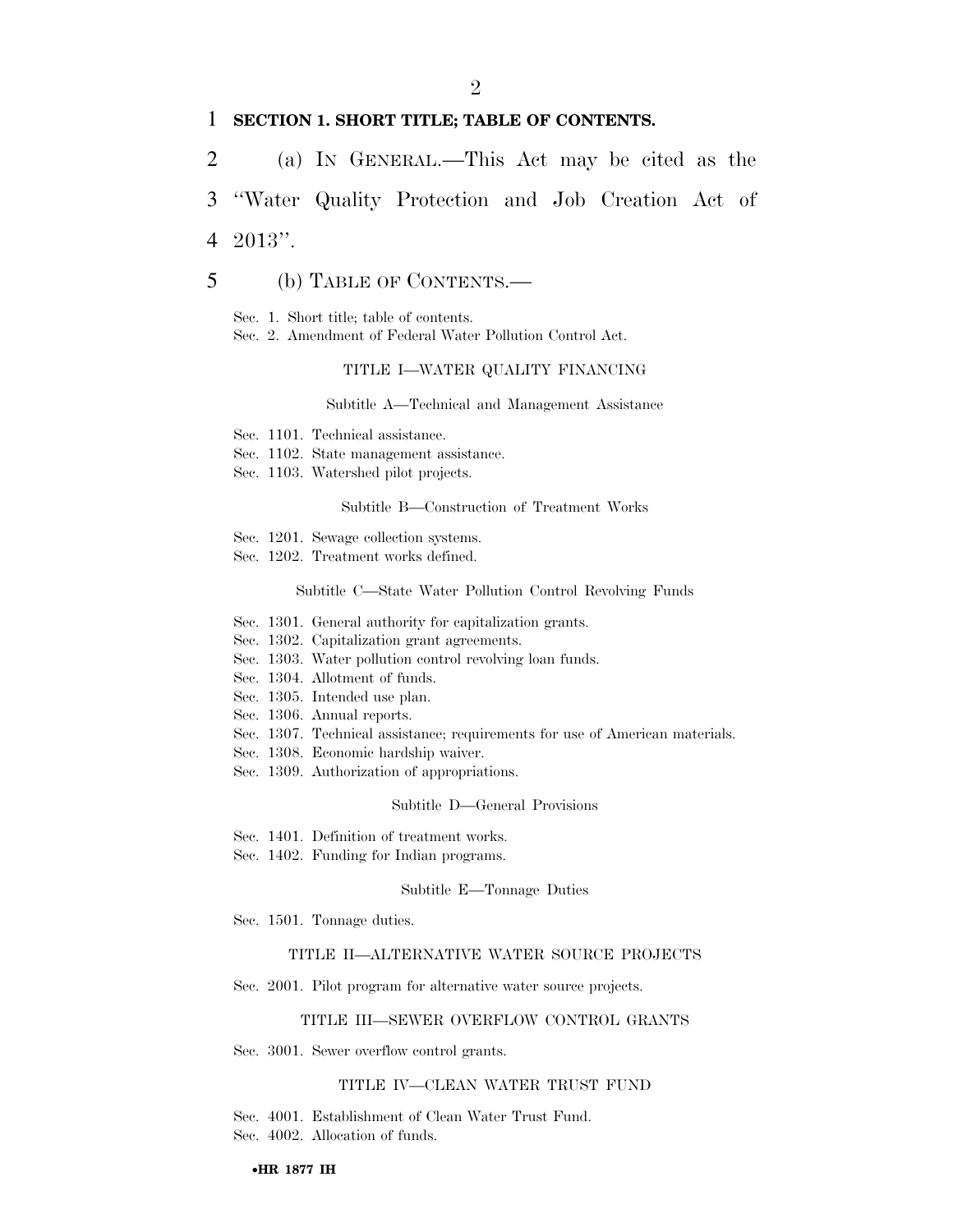Sec. 4003. Revenues for Clean Water Trust Fund.

TITLE V—WATER POLLUTION CONTROL INVESTMENT

Sec. 5001. Short title. Sec. 5002. Definitions. Sec. 5003. Direct loans. Sec. 5004. Guarantees.

#### **SEC. 2. AMENDMENT OF FEDERAL WATER POLLUTION CON-**

| TROL ACT. |
|-----------|
|           |

 Except as otherwise expressly provided, whenever in this Act an amendment or repeal is expressed in terms of an amendment to, or repeal of, a section or other provi- sion, the reference shall be considered to be made to a section or other provision of the Federal Water Pollution Control Act (33 U.S.C. 1251 et seq.).

| 9  | <b>TITLE I-WATER QUALITY</b>                             |
|----|----------------------------------------------------------|
| 10 | <b>FINANCING</b>                                         |
| 11 | Subtitle A—Technical and                                 |
| 12 | <b>Management Assistance</b>                             |
| 13 | SEC. 1101. TECHNICAL ASSISTANCE.                         |
| 14 | (a) TECHNICAL ASSISTANCE FOR RURAL AND SMALL             |
| 15 | TREATMENT WORKS.—Section 104(b) (33 U.S.C.               |
| 16 | $1254(b)$ ) is amended—                                  |
| 17 | $(1)$ by striking "and" at the end of paragraph          |
| 18 | (6);                                                     |
| 19 | $(2)$ by striking the period at the end of para-         |
| 20 | graph $(7)$ and inserting "; and"; and                   |
| 21 | $(3)$ by adding at the end the following:                |
| 22 | $\cdot\cdot$ (8) make grants to nonprofit organizations— |
|    | $\bullet$ HR 1877 IH                                     |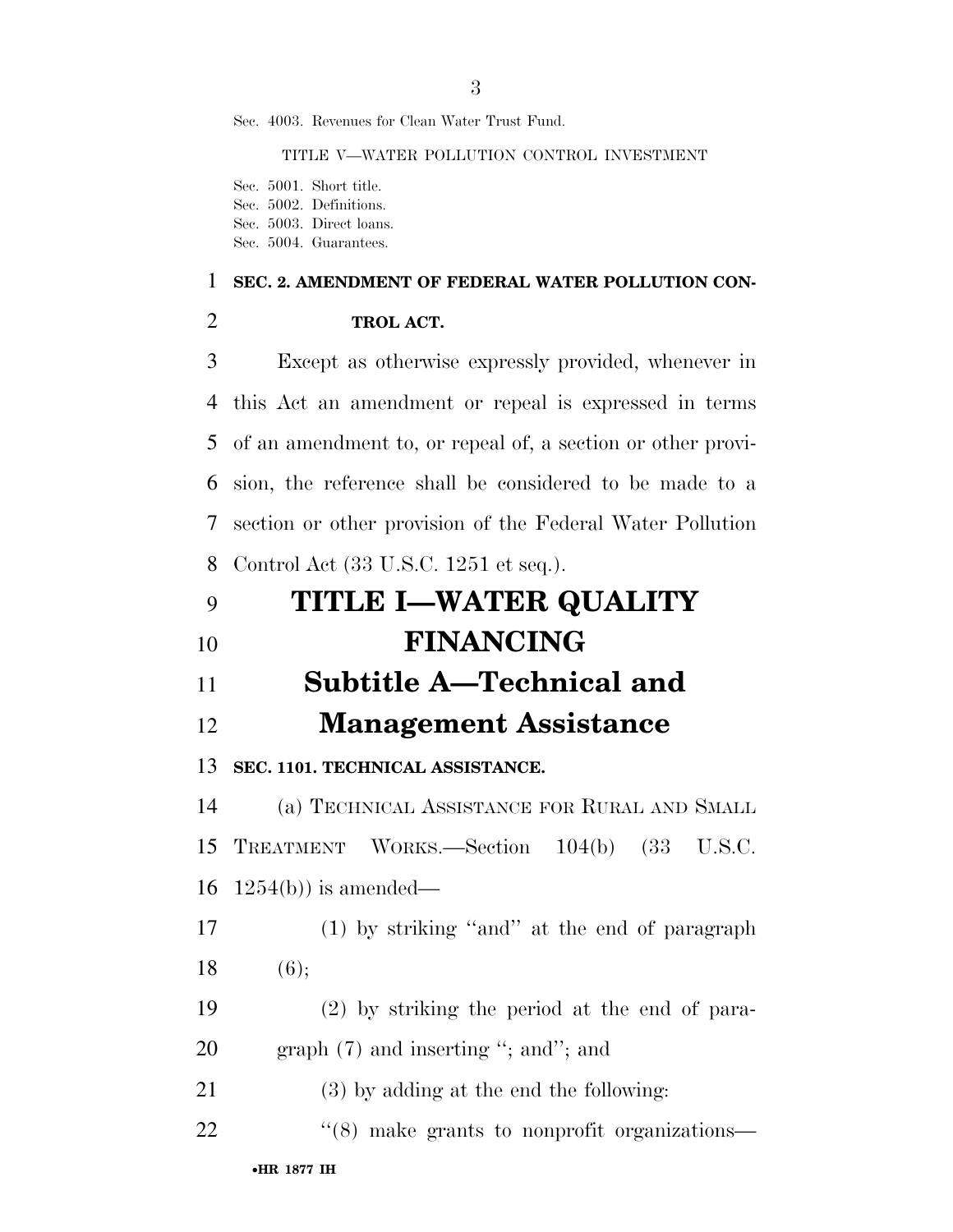| $\mathbf{1}$   | $\lq\lq$ to provide technical assistance to       |
|----------------|---------------------------------------------------|
| $\overline{2}$ | rural and small municipalities and tribal gov-    |
| 3              | ernments for the purpose of assisting, in con-    |
| $\overline{4}$ | sultation with the State in which the assistance  |
| 5              | is provided, such municipalities and tribal gov-  |
| 6              | ernments in the planning, developing, and ac-     |
| $\overline{7}$ | quisition of financing for eligible projects de-  |
| 8              | scribed in section $603(c)$ ;                     |
| 9              | $\lq\lq$ to provide technical assistance and      |
| 10             | training for rural, small, and tribal publicly    |
| 11             | owned treatment works and decentralized           |
| 12             | wastewater treatment systems to enable such       |
| 13             | treatment works and systems to protect water      |
| 14             | quality and achieve and maintain compliance       |
| 15             | with the requirements of this Act; and            |
| 16             | "(C) to disseminate information to rural,         |
| 17             | small, and tribal municipalities and municipali-  |
| 18             | ties that meet the affordability criteria estab-  |
| 19             | lished under section $603(i)(2)$ by the State in  |
| 20             | which the municipality is located with respect to |
| 21             | planning, design, construction, and operation of  |
| 22             | publicly owned treatment works and decentral-     |
| 23             | ized wastewater treatment systems.".              |
| 24             | (b) AUTHORIZATION OF APPROPRIATIONS.—Section      |
|                |                                                   |

104(u) (33 U.S.C. 1254(u)) is amended—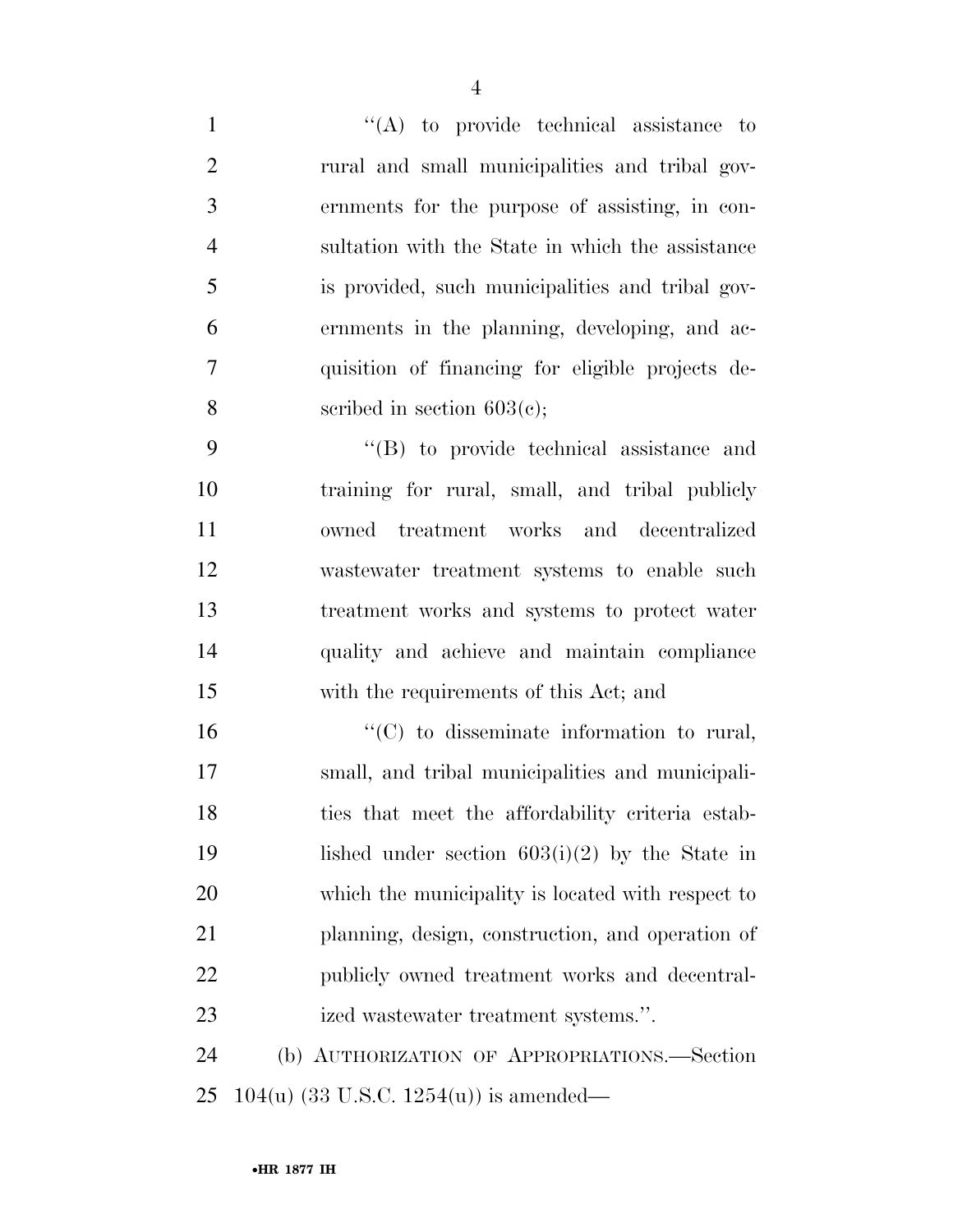(2) by inserting before the period at the end the following: ''; and (7) not to exceed \$100,000,000 for each of fiscal years 2014 through 2018 for carrying 6 out subsections (b)(3), (b)(8), and (g), except that not less than 20 percent of the amounts appro- priated pursuant to this paragraph in a fiscal year 9 shall be used for carrying out subsection  $(b)(8)$ ". (c) SMALL FLOWS CLEARINGHOUSE.—Section 11 104(q)(4) (33 U.S.C. 1254(q)(4)) is amended— (1) in the first sentence by striking ''\$1,000,000'' and inserting ''\$3,000,000''; and (2) in the second sentence by striking ''1986'' 15 and inserting "2018". **SEC. 1102. STATE MANAGEMENT ASSISTANCE.**  (a) AUTHORIZATION OF APPROPRIATIONS.—Section 106(a) (33 U.S.C. 1256(a)) is amended— (1) by striking ''and'' at the end of paragraph  $20 \t(1);$  (2) by striking the semicolon at the end of 22 paragraph (2) and inserting "; and"; and (3) by inserting after paragraph (2) the fol-lowing: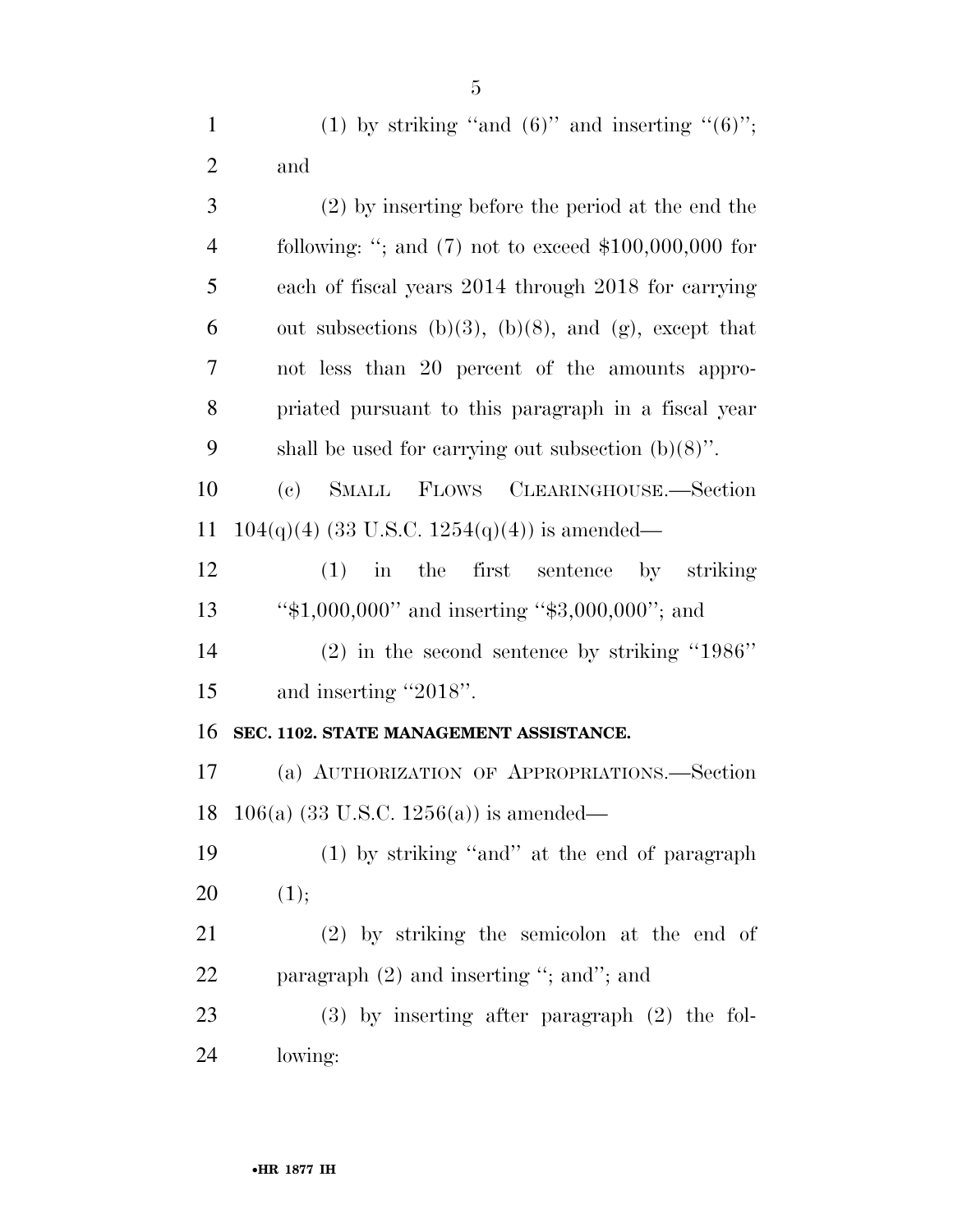| $\mathbf{1}$   | $(3)$ such sums as may be necessary for each                 |
|----------------|--------------------------------------------------------------|
| $\overline{2}$ | fiscal years 1991 through 2013, and<br>$\mathrm{of}$         |
| 3              | $$300,000,000$ for each of fiscal years $2014$ through       |
| $\overline{4}$ | $2018;$ ".                                                   |
| 5              | (b) TECHNICAL AMENDMENT.—Section $106(e)$ (33                |
| 6              | U.S.C. $1256(e)$ ) is amended by striking "Beginning in fis- |
| 7              | cal year 1974 the" and inserting "The".                      |
| 8              | SEC. 1103. WATERSHED PILOT PROJECTS.                         |
| 9              | (a) PILOT PROJECTS.—Section $122$ (33 U.S.C.                 |
| 10             | $1274$ ) is amended—                                         |
| 11             | (1) in the section heading by striking "WET                  |
| 12             | <b>WEATHER</b> "; and                                        |
| 13             | $(2)$ in subsection $(a)$ —                                  |
| 14             | (A) in the matter preceding paragraph                        |
| 15             | $(1)$ —                                                      |
| 16             | (i) by striking "for treatment works"                        |
| 17             | and inserting "to a municipality or munic-                   |
| 18             | ipal entity"; and                                            |
| 19             | (ii) by striking "of wet weather dis-                        |
| 20             | charge control";                                             |
| 21             | $(B)$ in paragraph $(2)$ by striking "in reduc-              |
| 22             | ing such pollutants" and all that follows before             |
| 23             | the period at the end and inserting "to manage,              |
| 24             | reduce, treat, or reuse municipal stormwater,                |
| 25             | including low-impact development technologies                |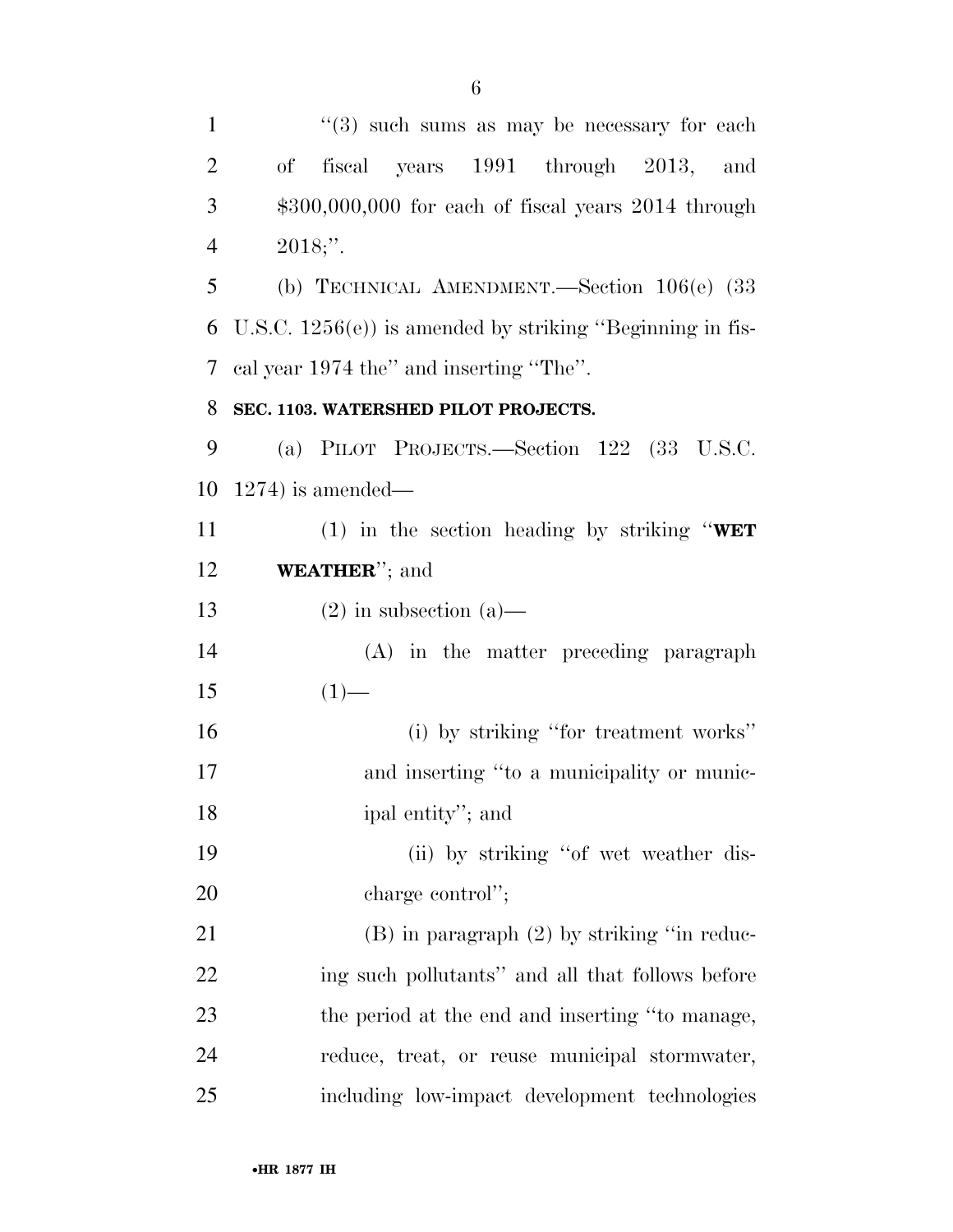and other techniques that utilize infiltration, evapotranspiration, and reuse of storm water on site''; and (C) by adding at the end the following: ''(3) WATERSHED PARTNERSHIPS.—Efforts of municipalities and property owners to demonstrate cooperative ways to address nonpoint sources of pol- lution to reduce adverse impacts on water quality. 9 "(4) INTEGRATED WATER RESOURCE PLAN.— The development of an integrated water resource plan for the coordinated management and protection of surface water, ground water, and stormwater re- sources on a watershed or subwatershed basis to meet the objectives, goals, and policies of this Act. 15 "(5) MUNICIPALITY-WIDE STORM WATER MAN- AGEMENT PLANNING.—The development of a mu- nicipality-wide plan that identifies the most effective placement of storm water technologies and manage- ment approaches, including green infrastructure, to reduce water quality impairments from storm water on a municipality-wide basis. 22 "(6) INCREASED RESILIENCE OF TREATMENT WORKS.—Efforts to assess future risks and vulnerabilities of publicly owned treatment works to

man-made or natural disasters, including extreme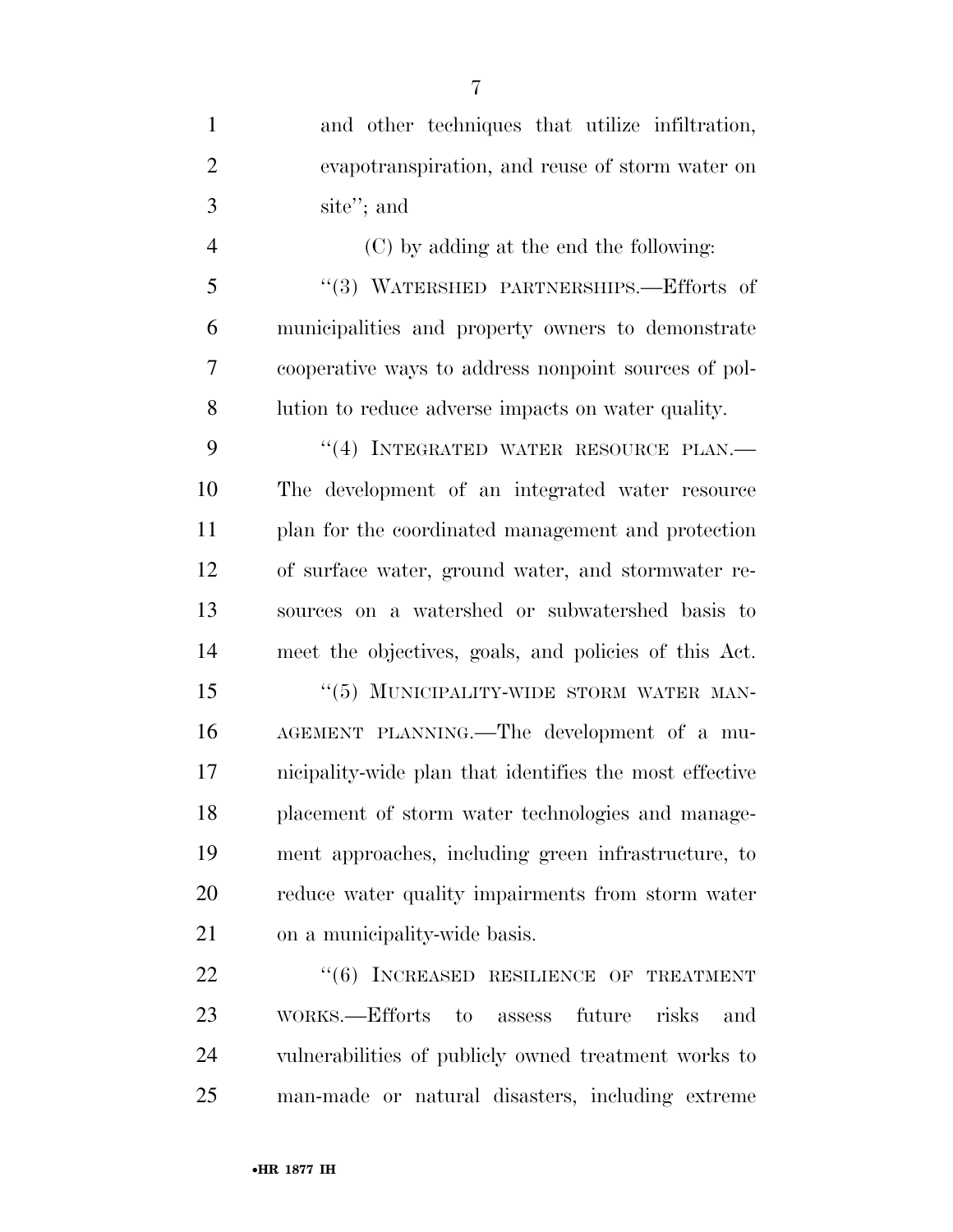weather events and sea-level rise, and to carry out measures, on a system-wide or area-wide basis, to increase the resiliency of publicly owned treatment works.''. (b) AUTHORIZATION OF APPROPRIATIONS.—The first 6 sentence of section  $122(e)(1)$  is amended— (1) by striking ''and''; and (2) by striking the period and inserting '', such sums as may be necessary for each of fiscal years 2005 through 2013, and \$120,000,000 for each of fiscal years 2014 through 2018''. (c) REPORT TO CONGRESS.—Section 122(d) is amended by striking ''5 years after the date of enactment of this section,'' and inserting ''October 1, 2015,''. **Subtitle B—Construction of Treatment Works SEC. 1201. SEWAGE COLLECTION SYSTEMS.**  Section 211 (33 U.S.C. 1291) is amended— (1) by striking the section heading and all that follows through ''(a) No'' and inserting the fol- lowing: **''SEC. 211. SEWAGE COLLECTION SYSTEMS.**   $\text{``(a) IN GENERAL.} -\text{No''};$  (2) in subsection (b) by inserting ''POPULATION 25 DENSITY.—" after "(b)"; and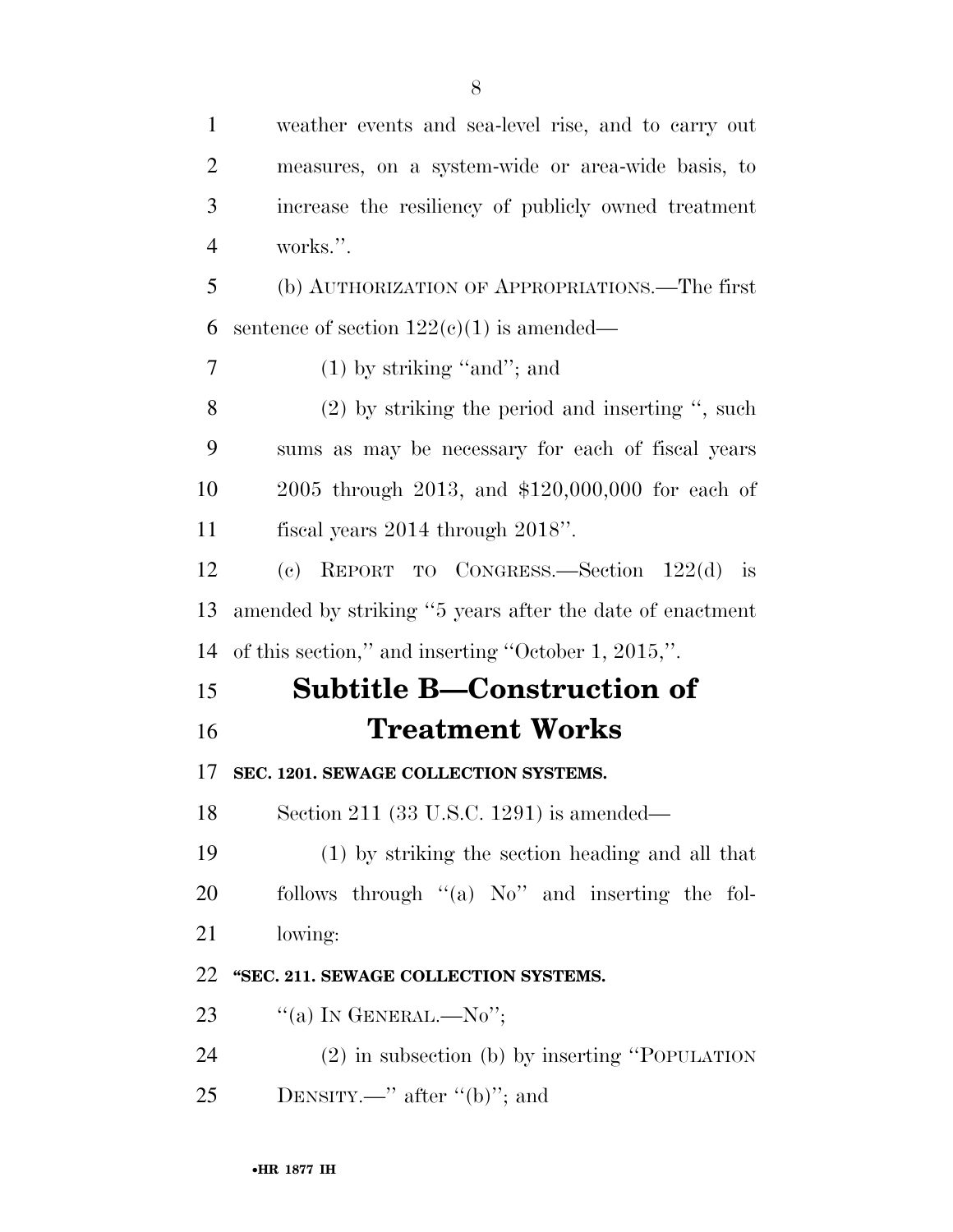(3) by striking subsection (c) and inserting the following:

''(c) EXCEPTIONS.—

4 "(1) REPLACEMENT AND MAJOR REHABILITA- TION.—Notwithstanding the requirement of sub-6 section  $(a)(1)$  concerning the existence of a collection system as a condition of eligibility, a project for re- placement or major rehabilitation of a collection sys- tem existing on January 1, 2007, shall be eligible for a grant under this title if the project otherwise meets the requirements of subsection (a)(1) and meets the requirement of paragraph (3).

 ''(2) NEW SYSTEMS.—Notwithstanding the re-14 quirement of subsection  $(a)(2)$  concerning the exist- ence of a community as a condition of eligibility, a project for a new collection system to serve a com- munity existing on January 1, 2007, shall be eligible for a grant under this title if the project otherwise meets the requirements of subsection (a)(2) and meets the requirement of paragraph (3).

21 "(3) REQUIREMENT.—A project meets the re- quirement of this paragraph if the purpose of the project is to accomplish the objectives, goals, and policies of this Act by addressing an adverse envi-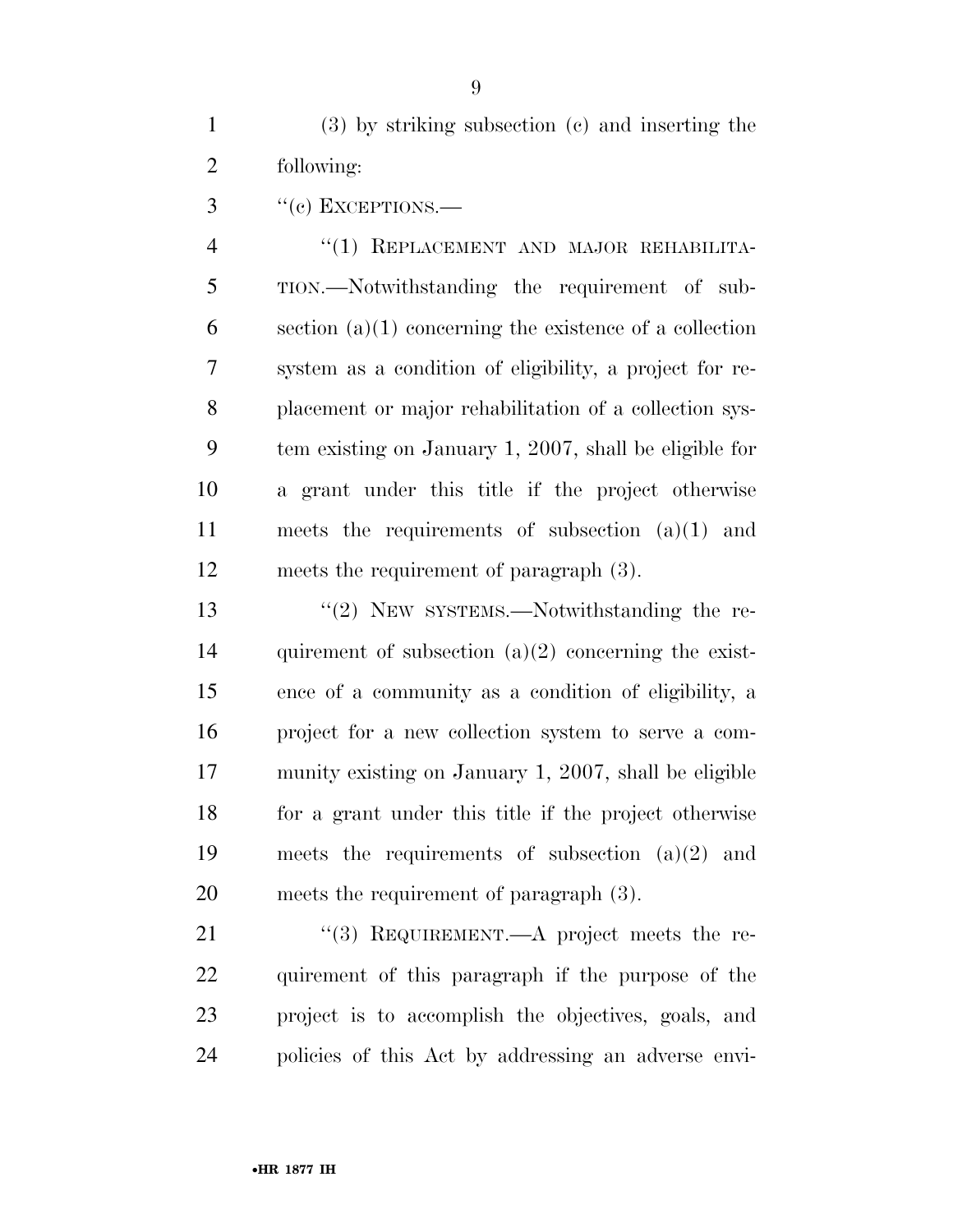| $\mathbf{1}$   | ronmental condition existing on the date of enact-            |
|----------------|---------------------------------------------------------------|
| $\overline{2}$ | ment of this paragraph.".                                     |
| 3              | SEC. 1202. TREATMENT WORKS DEFINED.                           |
| $\overline{4}$ | Section 212(2)(A) (33 U.S.C. 1292(2)(A)) is amend-            |
| 5              | $ed$ —                                                        |
| 6              | $(1)$ by striking "any works, including site";                |
| 7              | $(2)$ by striking "is used for ultimate" and in-              |
| 8              | serting "will be used for ultimate"; and                      |
| 9              | (3) by inserting before the period at the end the             |
| 10             | following: "and acquisition of other lands, and inter-        |
| 11             | ests in lands, which are necessary for construction".         |
| 12             | <b>Subtitle C—State Water Pollution</b>                       |
| 13             | <b>Control Revolving Funds</b>                                |
|                |                                                               |
| 14             | SEC. 1301. GENERAL AUTHORITY FOR CAPITALIZATION               |
| 15             | <b>GRANTS.</b>                                                |
|                | Section 601(a) $(33 \text{ U.S.C. } 1381(a))$ is amended by   |
|                | striking "for providing assistance" and all that follows      |
|                | 18 through the period at the end and inserting the following: |
| 16<br>17       | 19 "to accomplish the objectives, goals, and policies of this |
|                | 20 Act by providing assistance for projects and activities    |
| 21             | identified in section $603(c)$ .".                            |
| 22             | SEC. 1302. CAPITALIZATION GRANT AGREEMENTS.                   |

602(b)(9) (33 U.S.C. 1382(b)(9)) is amended by striking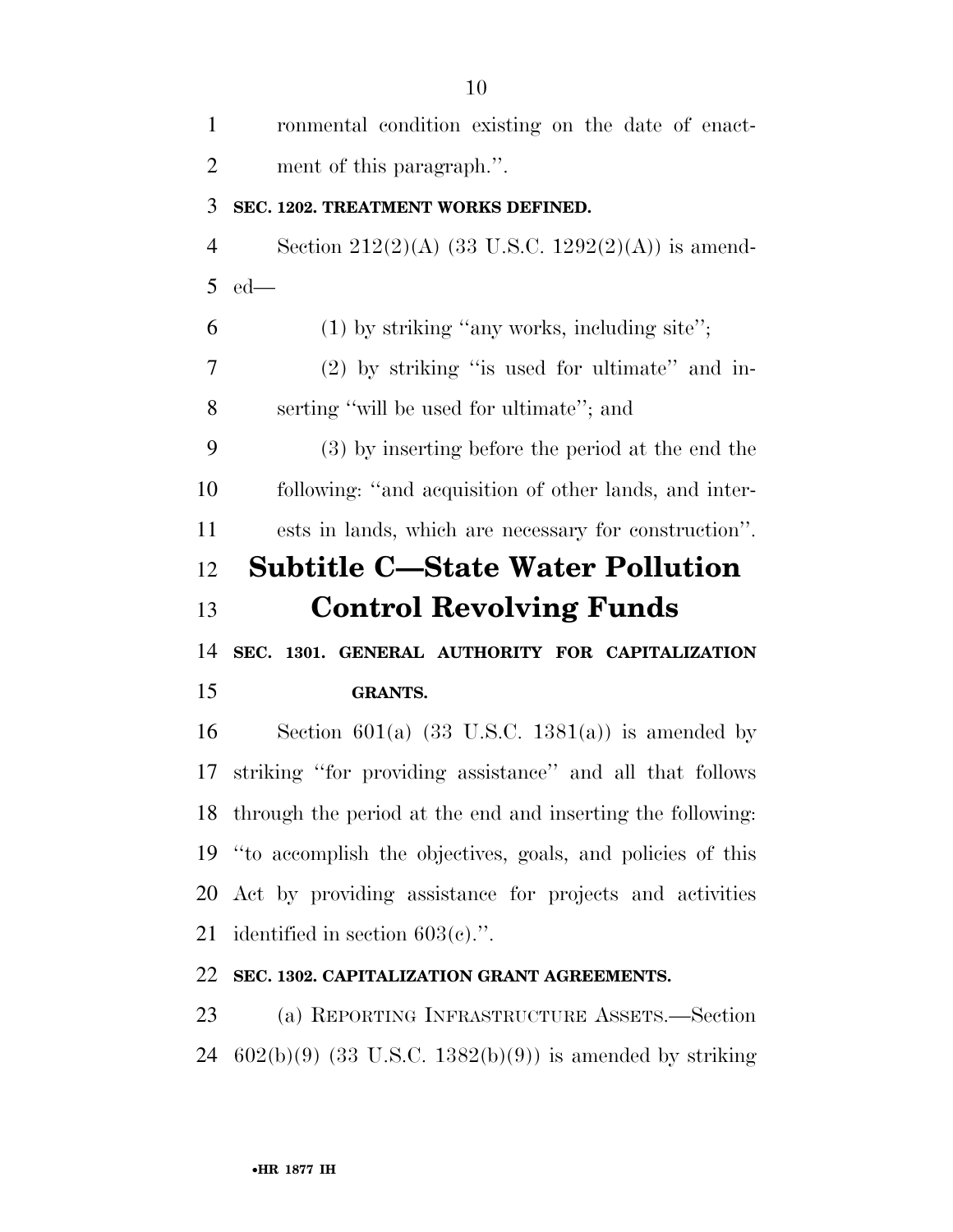| $\mathbf{1}$   | "standards" and inserting "standards, including stand-    |
|----------------|-----------------------------------------------------------|
| $\overline{2}$ | ards relating to the reporting of infrastructure assets". |
| 3              | (b) ADDITIONAL REQUIREMENTS.—Section 602(b)               |
| $\overline{4}$ | $(33 \text{ U.S.C. } 1382(b))$ is amended—                |
| 5              | $(1)$ in paragraph $(6)$ —                                |
| 6              | $(A)$ by striking "before fiscal year 1995";              |
| 7              | (B) by striking "funds directly made avail-               |
| 8              | able by capitalization grants under this title            |
| 9              | and section $205(m)$ of this Act" and inserting           |
| 10             | "assistance made available by a State water               |
| 11             | pollution control revolving fund as authorized            |
| 12             | under this title, or with assistance made avail-          |
| 13             | able under section $205(m)$ , or both,"; and              |
| 14             | (C) by striking "201(b)" and all that fol-                |
| 15             | lows through "513" and inserting "211 and                 |
| 16             | $511(c)(1)$ ";                                            |
| 17             | (2) by striking "and" at the end of paragraph             |
| 18             | (9);                                                      |
| 19             | (3) by striking the period at the end of para-            |
| 20             | $graph(10)$ and inserting a semicolon; and                |
| 21             | (4) by adding at the end the following:                   |
| 22             | $\lq(11)$ the State will establish, maintain, invest,     |
| 23             | and credit the fund with repayments, such that the        |
| 24             | fund balance will be available in perpetuity for pro-     |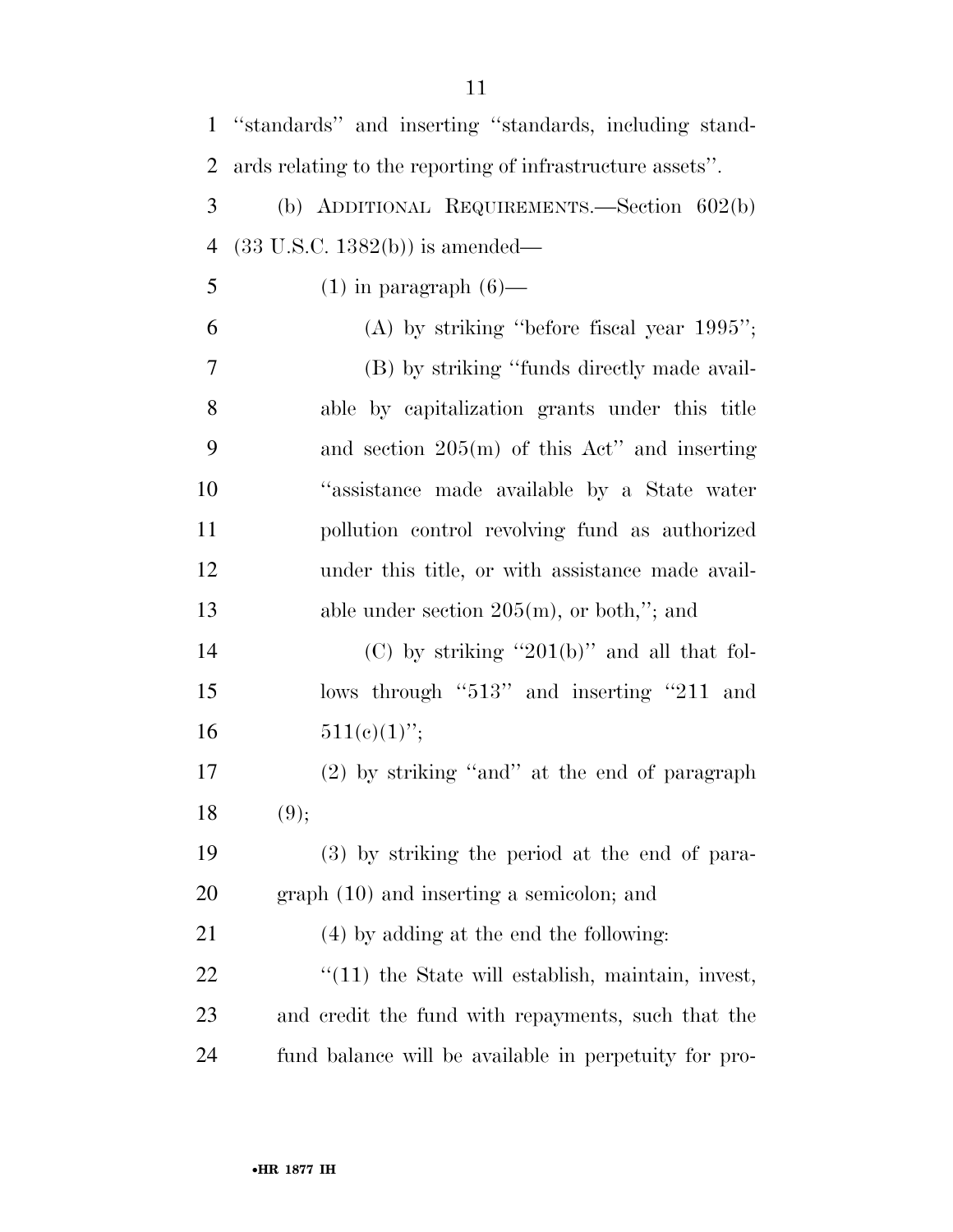viding financial assistance in accordance with this title;

3 "(12) any fees charged by the State to recipi- ents of assistance that are considered program in- come will be used for the purpose of financing the cost of administering the fund or financing projects or activities eligible for assistance from the fund;

8 "(13) beginning in fiscal year 2014, the State will include as a condition of providing assistance to a municipality or intermunicipal, interstate, or State agency that the recipient of such assistance certify, in a manner determined by the Governor of the State, that the recipient—

 ''(A) has studied and evaluated the cost and effectiveness of the processes, materials, techniques, and technologies for carrying out the proposed project or activity for which assist- ance is sought under this title, and has selected, to the extent practicable, a project or activity that maximizes the potential for efficient water use, reuse, and conservation, and energy con- servation, taking into account the cost of con- structing the project or activity, the cost of op-erating and maintaining the project or activity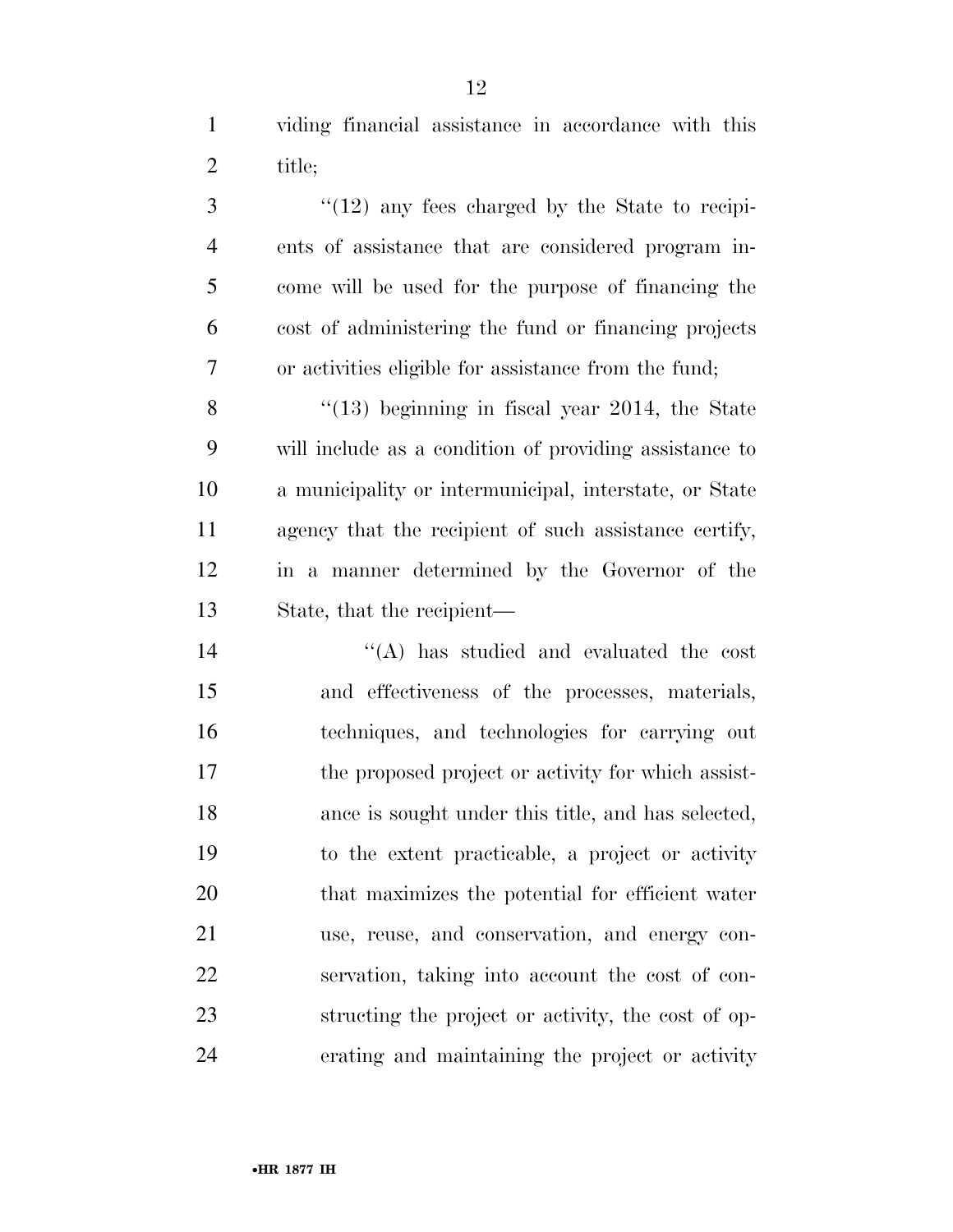|                          |  |  |  | over its life, and the cost of replacing the |  |
|--------------------------|--|--|--|----------------------------------------------|--|
| project or activity; and |  |  |  |                                              |  |

 $\cdot$  (B) has considered, to the maximum ex- tent practicable and as determined appropriate by the recipient, the costs and effectiveness of other design, management, and financing ap- proaches for carrying out a project or activity for which assistance is sought under this title, taking into account the cost of constructing the project or activity, the cost of operating and maintaining the project or activity over its life, and the cost of replacing the project or activity; ''(14) the State will use at least 15 percent of the amount of each capitalization grant received by the State under this title after September 30, 2014, to provide assistance to municipalities of fewer than 10,000 individuals that meet the affordability cri- teria established by the State under section 603(i)(2) for projects or activities included on the State's priority list established under section 603(g), to the extent that there are sufficient applications for such assistance;

23 ''(15) a contract to be carried out using funds directly made available by a capitalization grant under this title for program management, construc-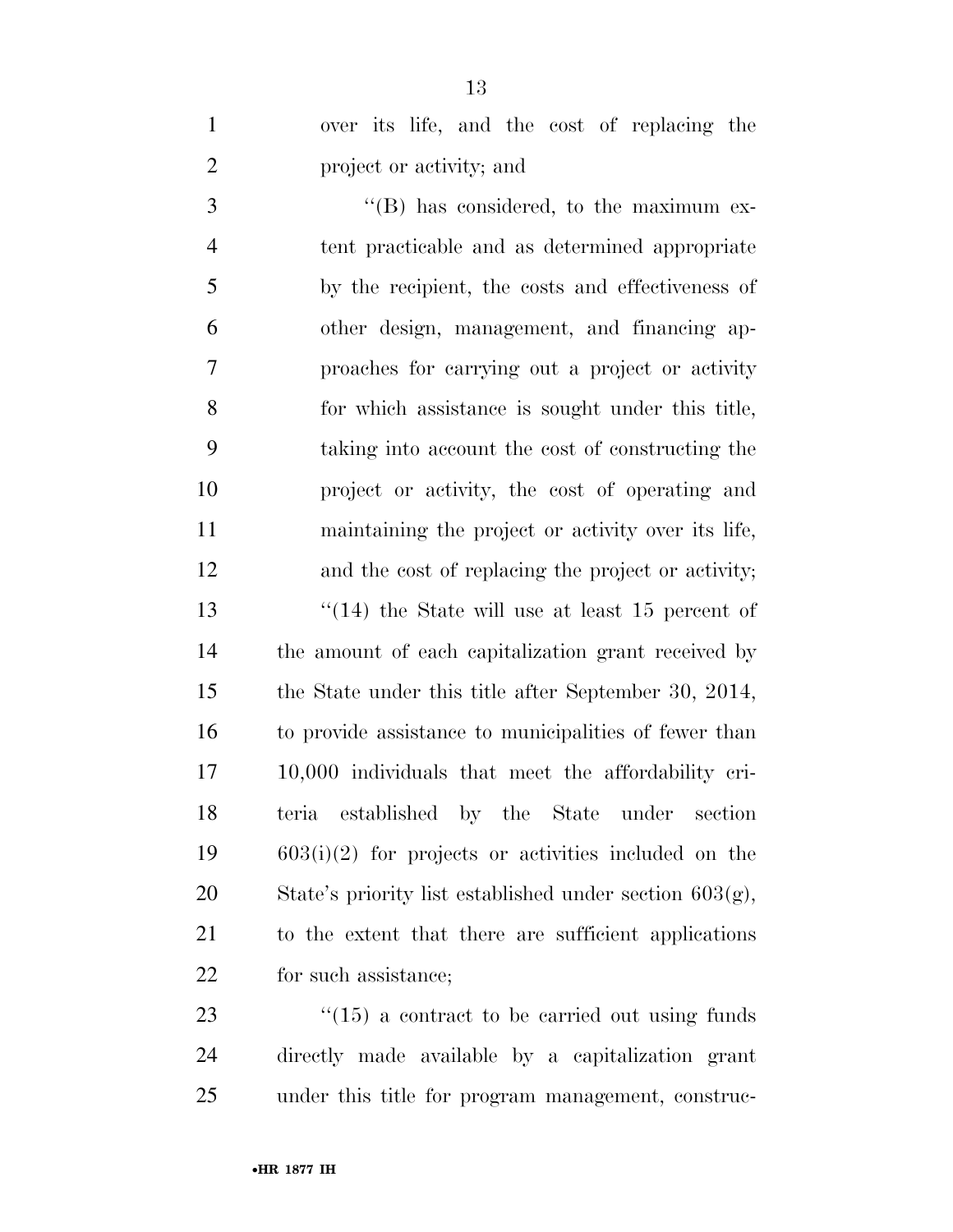| $\mathbf{1}$   | tion management, feasibility studies, preliminary en-   |
|----------------|---------------------------------------------------------|
| $\overline{2}$ | gineering, design, engineering, surveying, mapping,     |
| 3              | or architectural related services shall be negotiated   |
| $\overline{4}$ | in the same manner as a contract for architectural      |
| 5              | and engineering services is negotiated under chapter    |
| 6              | 11 of title 40, United States Code, or an equivalent    |
| 7              | State qualifications-based requirement (as deter-       |
| 8              | mined by the Governor of the State); and                |
| 9              | $\cdot$ (16) the requirements of section 513 will apply |
| 10             | to the construction of treatment works carried out in   |
| 11             | whole or in part with assistance made available by      |
| 12             | a State water pollution control revolving fund as au-   |
| 13             | thorized under this title, or with assistance made      |
| 14             | available under section $205(m)$ , or both, in the same |
| 15             | manner as treatment works for which grants are          |
| 16             | made under this Act.".                                  |
| 17             | SEC. 1303. WATER POLLUTION CONTROL REVOLVING LOAN       |
| 18             | <b>FUNDS.</b>                                           |

 (a) PROJECTS AND ACTIVITIES ELIGIBLE FOR AS- SISTANCE.—Section 603(c) (33 U.S.C. 1383(c)) is amend-ed to read as follows:

22 "(c) PROJECTS AND ACTIVITIES ELIGIBLE FOR AS- SISTANCE.—The amounts of funds available to each State water pollution control revolving fund shall be used only for providing financial assistance—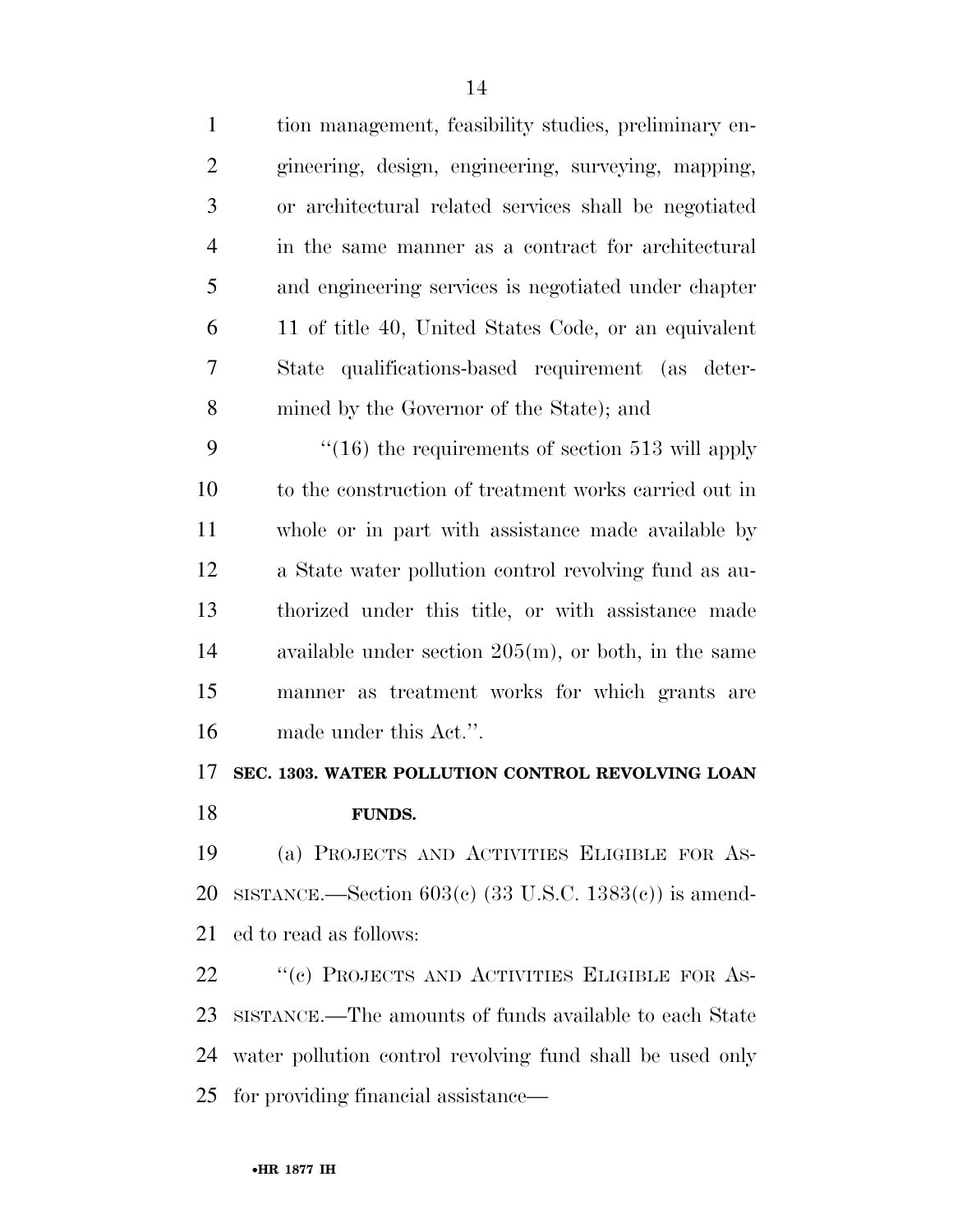| $\mathbf{1}$   | $"(1)$ to any municipality or intermunicipal,        |
|----------------|------------------------------------------------------|
| $\overline{2}$ | interstate, or State agency for construction of pub- |
| 3              | liely owned treatment works;                         |
| $\overline{4}$ | $\lq(2)$ for the implementation of a management      |
| 5              | program established under section 319;               |
| 6              | $(3)$ for development and implementation of a        |
| 7              | conservation and management plan under section       |
| 8              | 320;                                                 |
| 9              | $``(4)$ for repair or replacement of decentralized   |
| 10             | wastewater treatment systems that treat domestic     |
| 11             | sewage;                                              |
| 12             | $\lq(5)$ for measures to manage, reduce, treat, or   |
| 13             | reuse municipal stormwater;                          |
| 14             | "(6) to any municipality or intermunicipal,          |
| 15             | interstate, or State agency for measures to reduce   |
| 16             | the demand for publicly owned treatment works ca-    |
| 17             | pacity through water conservation, efficiency, or    |
| 18             | reuse;                                               |
| 19             | $``(7)$ for the development and implementation of    |
| 20             | watershed projects meeting the criteria set forth in |
| 21             | section $122$ ; and                                  |
| 22             | "(8) to any municipality or intermunicipal,          |
| 23             | interstate, or State agency for measures to reduce   |
| 24             | the energy consumption needs for publicly owned      |
| 25             | treatment works, including the implementation of     |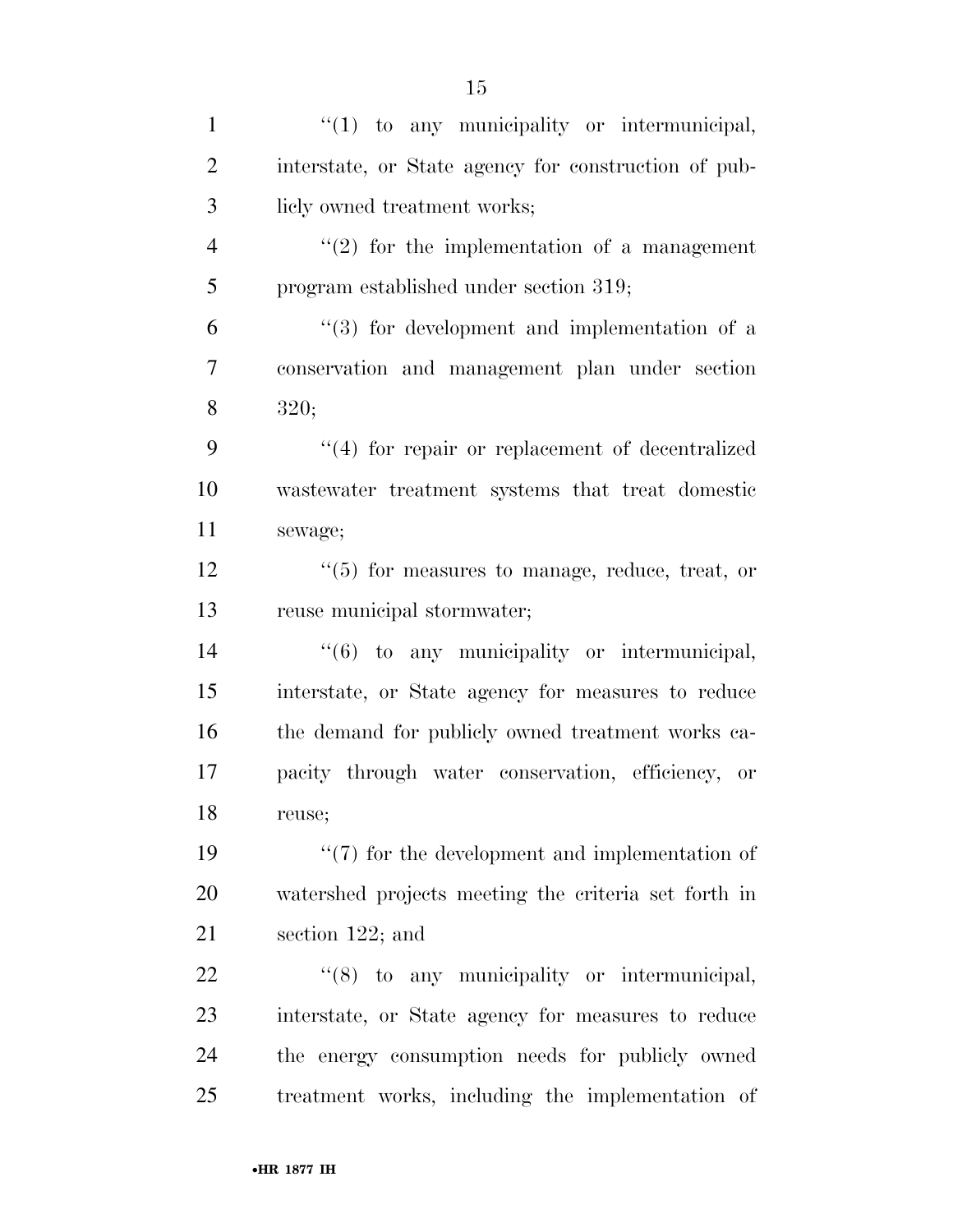energy-efficient or renewable-energy generation tech-

nologies.''.

| 3              | EXTENDED REPAYMENT PERIOD.-Section<br>(b)              |  |  |  |  |  |  |  |  |  |  |
|----------------|--------------------------------------------------------|--|--|--|--|--|--|--|--|--|--|
| $\overline{4}$ | $603(d)(1)$ (33 U.S.C. 1383(d)(1)) is amended—         |  |  |  |  |  |  |  |  |  |  |
| 5              | $(1)$ in subparagraph $(A)$ by striking "20 years"     |  |  |  |  |  |  |  |  |  |  |
| 6              | and inserting "the lesser of 30 years or the design    |  |  |  |  |  |  |  |  |  |  |
| 7              | life of the project to be financed with the proceeds   |  |  |  |  |  |  |  |  |  |  |
| 8              | of the loan"; and                                      |  |  |  |  |  |  |  |  |  |  |
| 9              | $(2)$ in subparagraph $(B)$ by striking "not later     |  |  |  |  |  |  |  |  |  |  |
| 10             | than 20 years after project completion" and insert-    |  |  |  |  |  |  |  |  |  |  |
| 11             | ing "upon the expiration of the term of the loan".     |  |  |  |  |  |  |  |  |  |  |
| 12             | SUSTAINABILITY PLAN.—Section<br>FISCAL<br>(e)          |  |  |  |  |  |  |  |  |  |  |
| 13             | $603(d)(1)$ (33 U.S.C. 1383(d)(1)) is further amended— |  |  |  |  |  |  |  |  |  |  |
| 14             | $(1)$ by striking "and" at the end of subpara-         |  |  |  |  |  |  |  |  |  |  |
| 15             | graph (C);                                             |  |  |  |  |  |  |  |  |  |  |
| 16             | $(2)$ by inserting "and" at the end of subpara-        |  |  |  |  |  |  |  |  |  |  |
| 17             | graph (D); and                                         |  |  |  |  |  |  |  |  |  |  |
| 18             | $(3)$ by adding at the end the following:              |  |  |  |  |  |  |  |  |  |  |
| 19             | "(E) for any portion of a treatment works              |  |  |  |  |  |  |  |  |  |  |
| 20             | proposed for repair, replacement, or expansion,        |  |  |  |  |  |  |  |  |  |  |
| 21             | eligible<br>for assistance<br>under<br>section<br>and  |  |  |  |  |  |  |  |  |  |  |
| 22             | $603(c)(1)$ , the recipient of a loan will develop     |  |  |  |  |  |  |  |  |  |  |
| 23             | and implement a fiscal sustainability plan that        |  |  |  |  |  |  |  |  |  |  |
| 24             | includes—                                              |  |  |  |  |  |  |  |  |  |  |
|                |                                                        |  |  |  |  |  |  |  |  |  |  |
|                |                                                        |  |  |  |  |  |  |  |  |  |  |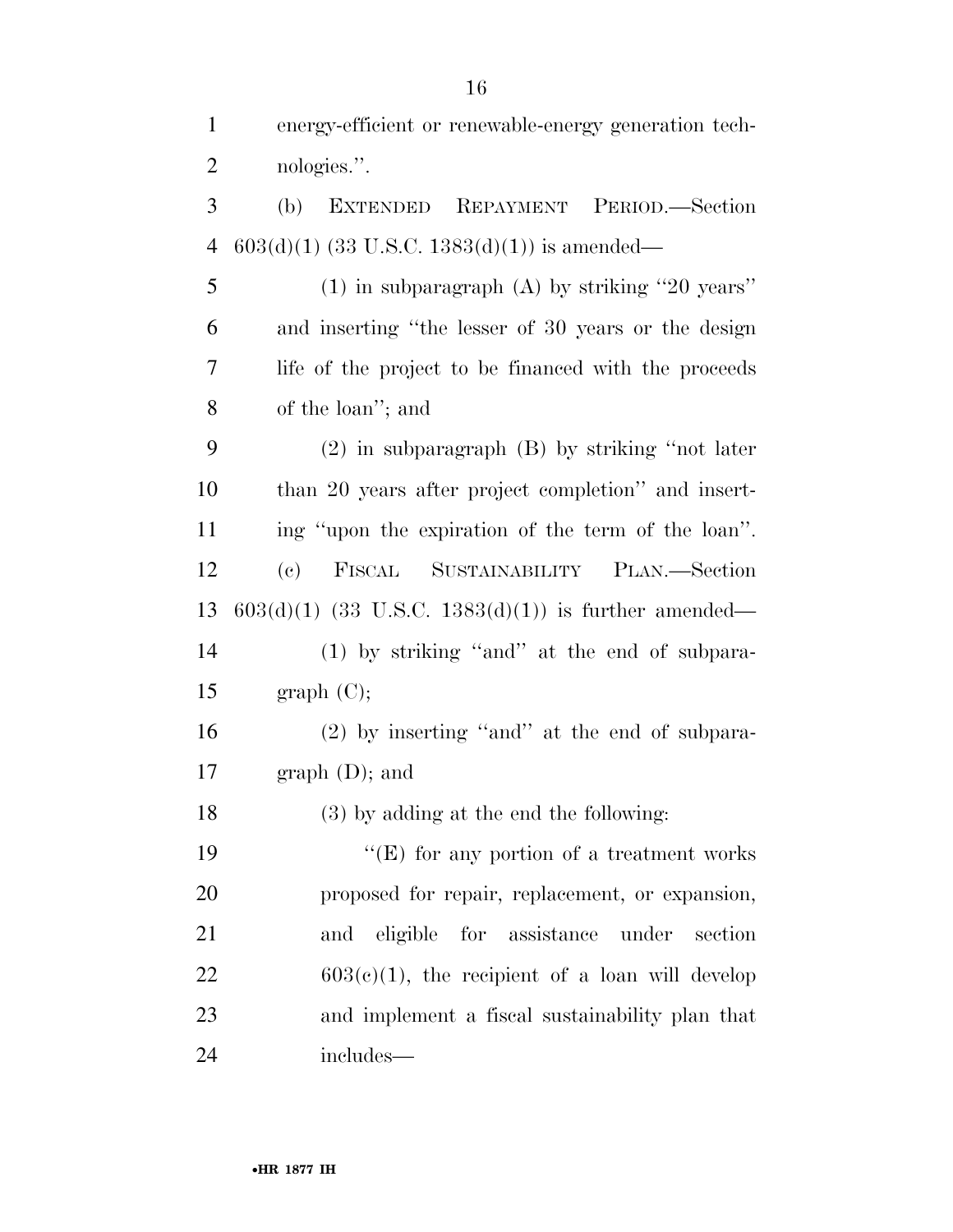| $\mathbf{1}$   | "(i) an inventory of critical assets                                    |
|----------------|-------------------------------------------------------------------------|
| $\overline{2}$ | that are a part of that portion of the treat-                           |
| 3              | ment works;                                                             |
| $\overline{4}$ | "(ii) an evaluation of the condition                                    |
| 5              | and performance of inventoried assets or                                |
| 6              | asset groupings;                                                        |
| $\overline{7}$ | "(iii) a certification that the recipient                               |
| 8              | has evaluated and will be implementing                                  |
| 9              | water and energy conservation efforts as                                |
| 10             | part of the plan; and                                                   |
| 11             | "(iv) a plan for maintaining, repair-                                   |
| 12             | ing, and, as necessary, replacing that por-                             |
| 13             | tion of the treatment works and a plan for                              |
| 14             | funding such activities;".                                              |
| 15             | (d) ADMINISTRATIVE EXPENSES.—Section $603(d)(7)$                        |
| 16             | $(33 \text{ U.S.C. } 1383(d)(7))$ is amended by inserting before the    |
| 17             | period at the end the following: ", $$400,000$ per year, or             |
|                | $18 \frac{1}{5}$ percent per year of the current valuation of the fund, |
| 19             | whichever amount is greatest, plus the amount of any fees               |
| 20             | collected by the State for such purpose regardless of the               |
| 21             | source".                                                                |
| 22             | (e) TECHNICAL AND PLANNING ASSISTANCE FOR                               |
|                |                                                                         |

 SMALL SYSTEMS.—Section 603(d) (33 U.S.C. 1383(d)) is amended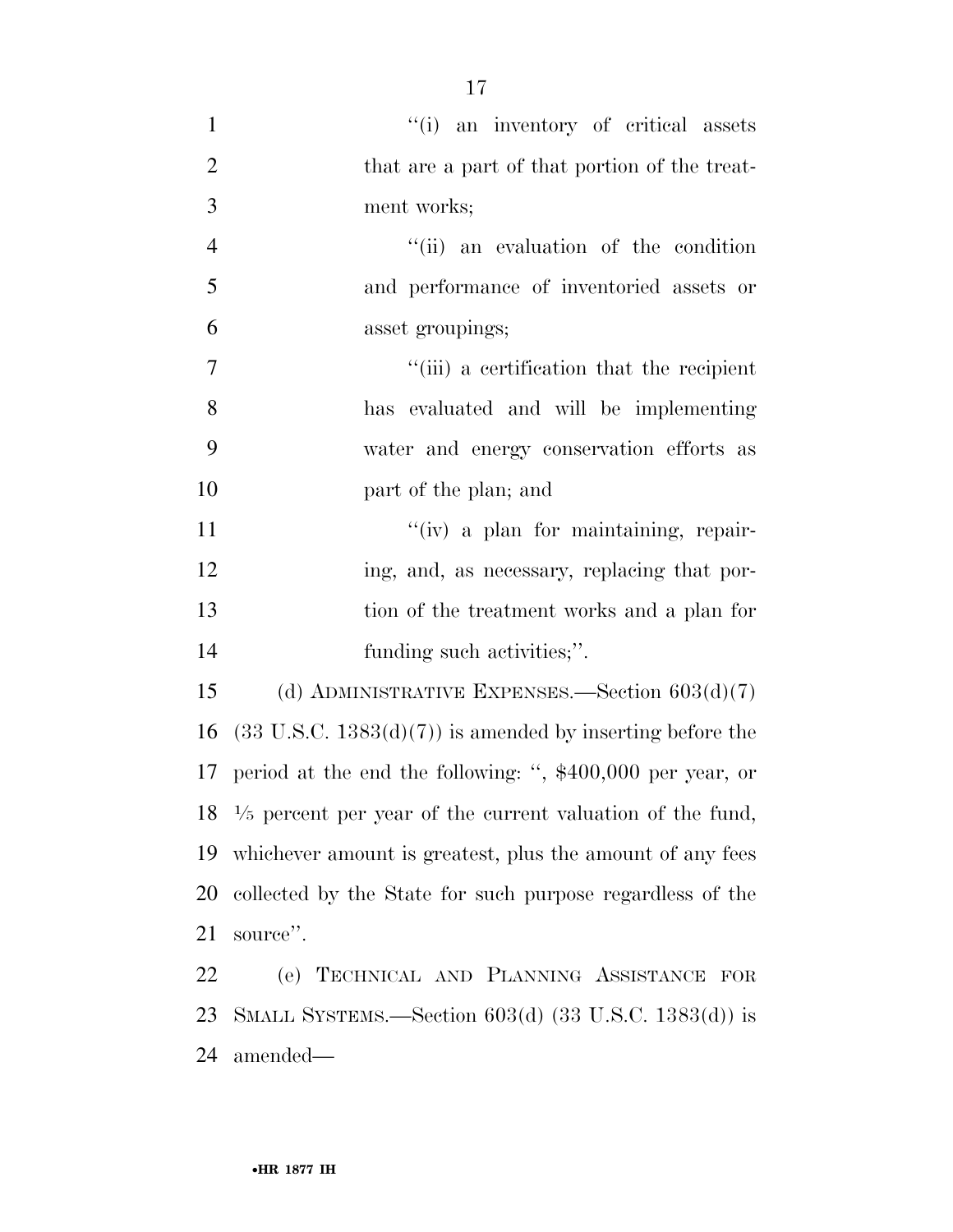(1) by striking ''and'' at the end of paragraph 2 (6);

 (2) by striking the period at the end of para-graph (7) and inserting a semicolon; and

# (3) by adding at the end the following:

 ''(8) to provide grants to owners and operators of treatment works that serve a population of 10,000 or fewer for obtaining technical and planning assistance and assistance in financial management, user fee analysis, budgeting, capital improvement planning, facility operation and maintenance, equip- ment replacement, repair schedules, and other activi- ties to improve wastewater treatment plant manage- ment and operations, except that the total amount provided by the State in grants under this para- graph for a fiscal year may not exceed one percent of the total amount of assistance provided by the State from the fund in the preceding fiscal year, or 2 percent of the total amount received by the State in capitalization grants under this title in the pre-ceding fiscal year, whichever amount is greatest; and

  $(9)$  to provide grants to owners and operators of treatment works for conducting an assessment of the energy and water consumption of the treatment works, and evaluating potential opportunities for en-

•**HR 1877 IH**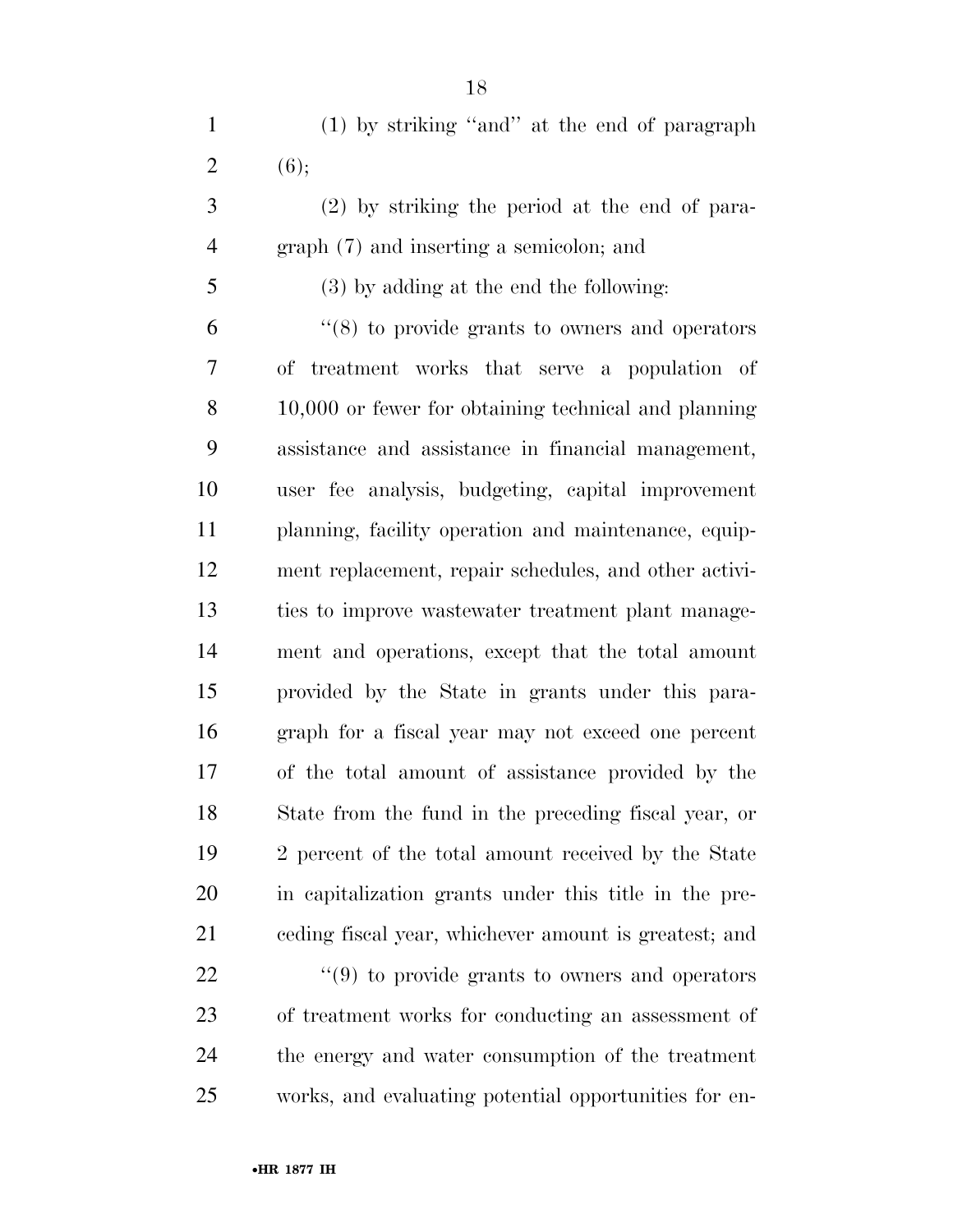ergy and water conservation through facility oper- ation and maintenance, equipment replacement, and projects or activities that promote the efficient use of energy and water by the treatment works, except that the total amount provided by the State in grants under this paragraph for a fiscal year may not exceed one percent of the total amount of assist- ance provided by the State from the fund in the pre- ceding fiscal year, or 2 percent of the total amount received by the State in capitalization grants under this title in the preceding fiscal year, whichever amount is greatest.''.

 (f) ADDITIONAL SUBSIDIZATION.—Section 603 (33 U.S.C. 1383) is amended by adding at the end the fol-lowing:

16 "(i) ADDITIONAL SUBSIDIZATION.—

 $\frac{17}{17}$  ''(1) In GENERAL.—In any case in which a State provides assistance to a municipality or inter- municipal, interstate, or State agency under sub- section (d), the State may provide additional sub- sidization, including forgiveness of principal and negative interest loans—

23  $\frac{d}{d}$  (A) to benefit a municipality that—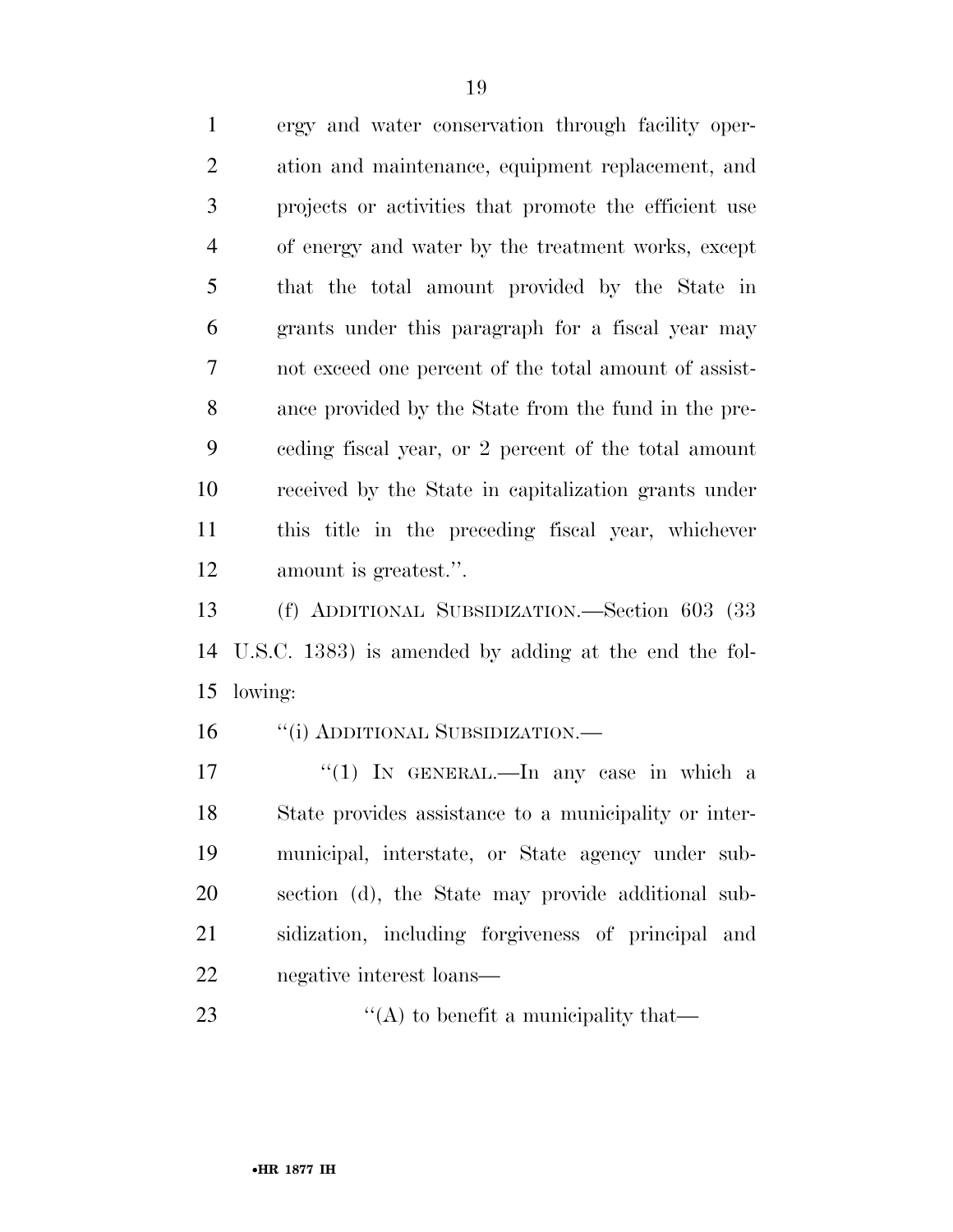1 ''(i) meets the State's affordability 2 criteria established under paragraph  $(2)$ ; or ''(ii) does not meet the State's afford- ability criteria if the recipient— ''(I) seeks additional subsidiza- tion to benefit individual ratepayers in 8 the residential user rate class;  $\frac{1}{2}$  (II) demonstrates to the State that such ratepayers will experience a significant hardship from the increase in rates necessary to finance the **project or activity for which assistance**  is sought; and  $\frac{1}{10}$  ensures, as part of an as- sistance agreement between the State and the recipient, that the additional subsidization provided under this paragraph is directed through a user

charge rate system (or other appro-

priate method) to such ratepayers; or

22  $\text{``(B)}$  to implement a process, material,

technique, or technology to address water-effi-

ciency goals, address energy-efficiency goals,

mitigate stormwater runoff, or encourage envi-

•**HR 1877 IH**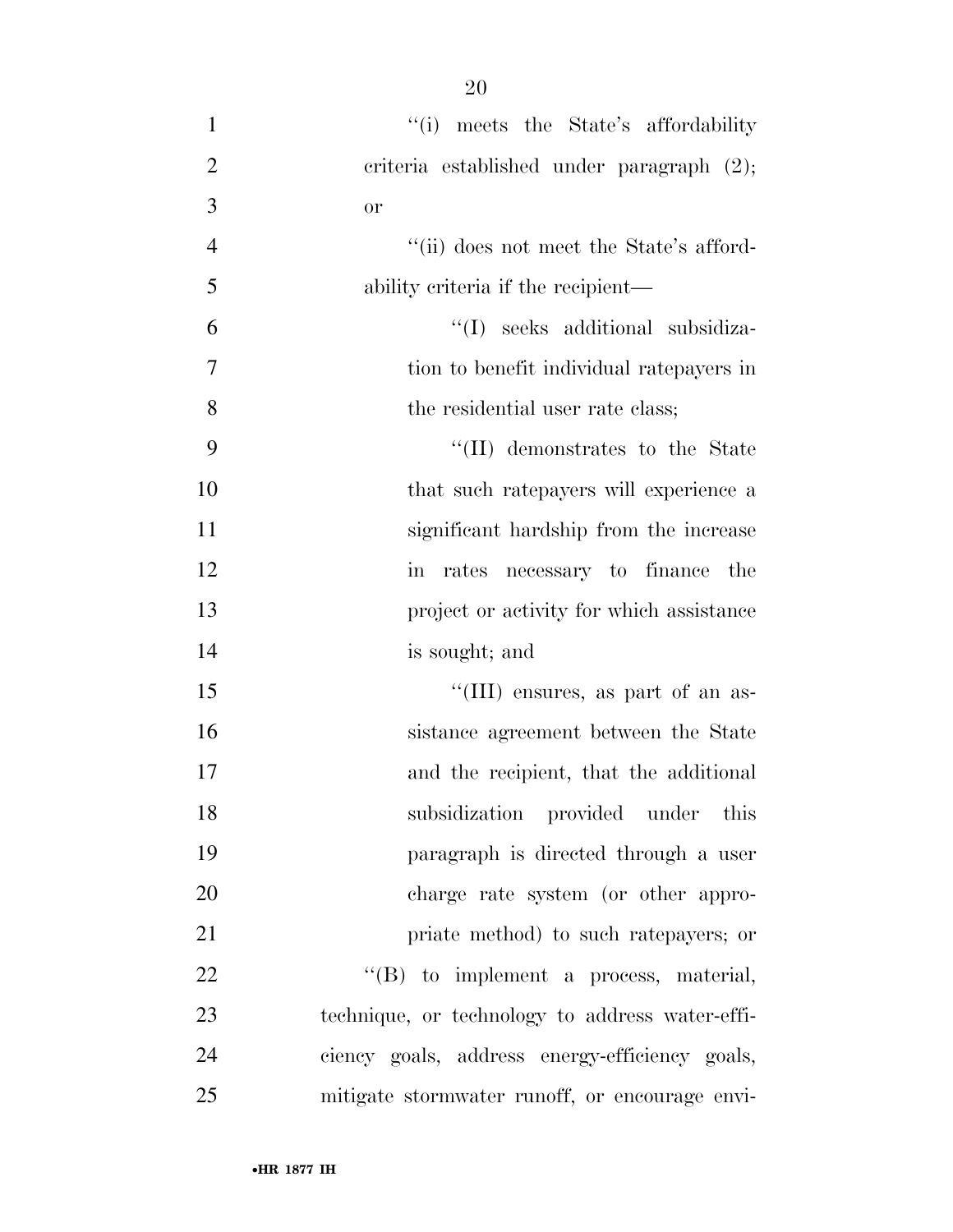|   | ronmentally sustainable project planning, de- |  |  |
|---|-----------------------------------------------|--|--|
| 2 | sign, and construction.                       |  |  |

''(2) AFFORDABILITY CRITERIA.—

 $((A)$  ESTABLISHMENT.—On or before Sep- tember 30, 2014, and after providing notice and an opportunity for public comment, a State shall establish affordability criteria to assist in identifying municipalities that would experience a significant hardship raising the revenue nec- essary to finance a project or activity eligible 11 for assistance under section  $603(c)(1)$  if addi- tional subsidization is not provided. Such cri- teria shall be based on income data, population trends, and other data determined relevant by the State, including whether the project or ac- tivity is to be carried out in an economically distressed area, as described in section 301 of the Public Works and Economic Development 19 Act of 1965 (42 U.S.C. 3161).

20 "(B) EXISTING CRITERIA.—If a State has previously established, after providing notice and an opportunity for public comment, afford- ability criteria that meet the requirements of subparagraph (A), the State may use the cri-teria for the purposes of this subsection. For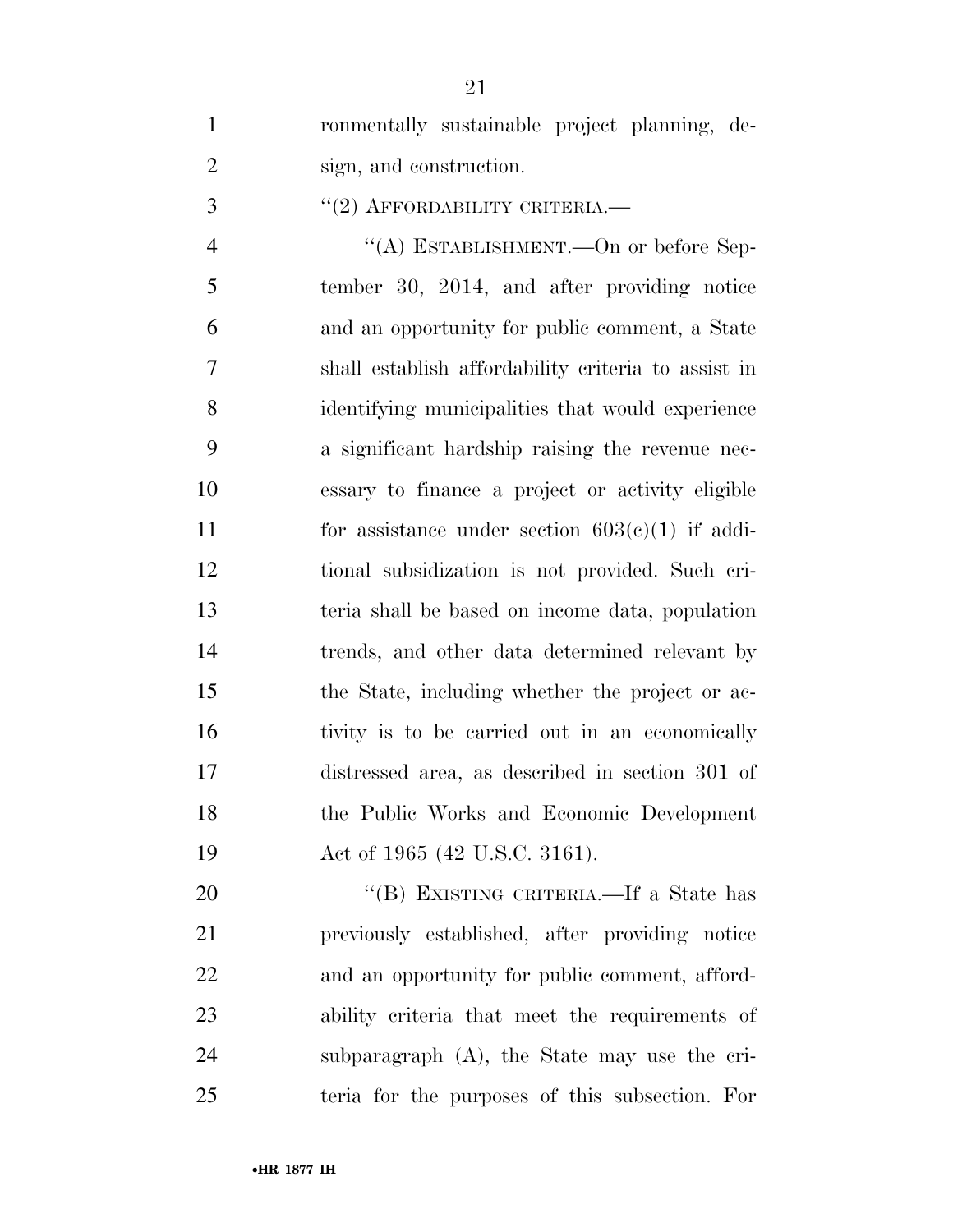| $\mathbf{1}$   | purposes of this Act, any such criteria shall be         |
|----------------|----------------------------------------------------------|
| $\overline{2}$ | treated as affordability criteria established            |
| 3              | under this paragraph.                                    |
| $\overline{4}$ | "(C) INFORMATION TO ASSIST STATES.-                      |
| 5              | The Administrator may publish information to             |
| 6              | assist States in establishing affordability cri-         |
| 7              | teria under subparagraph (A).                            |
| 8              | "(3) PRIORITY.—A State may give priority to a            |
| 9              | recipient for a project or activity eligible for funding |
| 10             | under section $603(c)(1)$ if the recipient meets the     |
| 11             | State's affordability criteria.                          |
| 12             | $``(4)$ SET-ASIDE.—                                      |
| 13             | "(A) IN GENERAL.—In any fiscal year in                   |
| 14             | which the Administrator has available for obli-          |
| 15             | gation more than $$1,000,000,000$ for the pur-           |
| 16             | poses of this title, a State shall provide addi-         |
| 17             | tional subsidization under this subsection in the        |
| 18             | amount specified in subparagraph (B) to eligi-           |
| 19             | ble entities described in paragraph (1) for              |
| 20             | projects and activities identified in the State's        |
| 21             | intended use plan prepared under section                 |
| 22             | $606(c)$ to the extent that there are sufficient         |
| 23             | applications for such assistance.                        |
| 24             | "(B) AMOUNT.—In a fiscal year described                  |
|                |                                                          |

in subparagraph (A), a State shall set aside for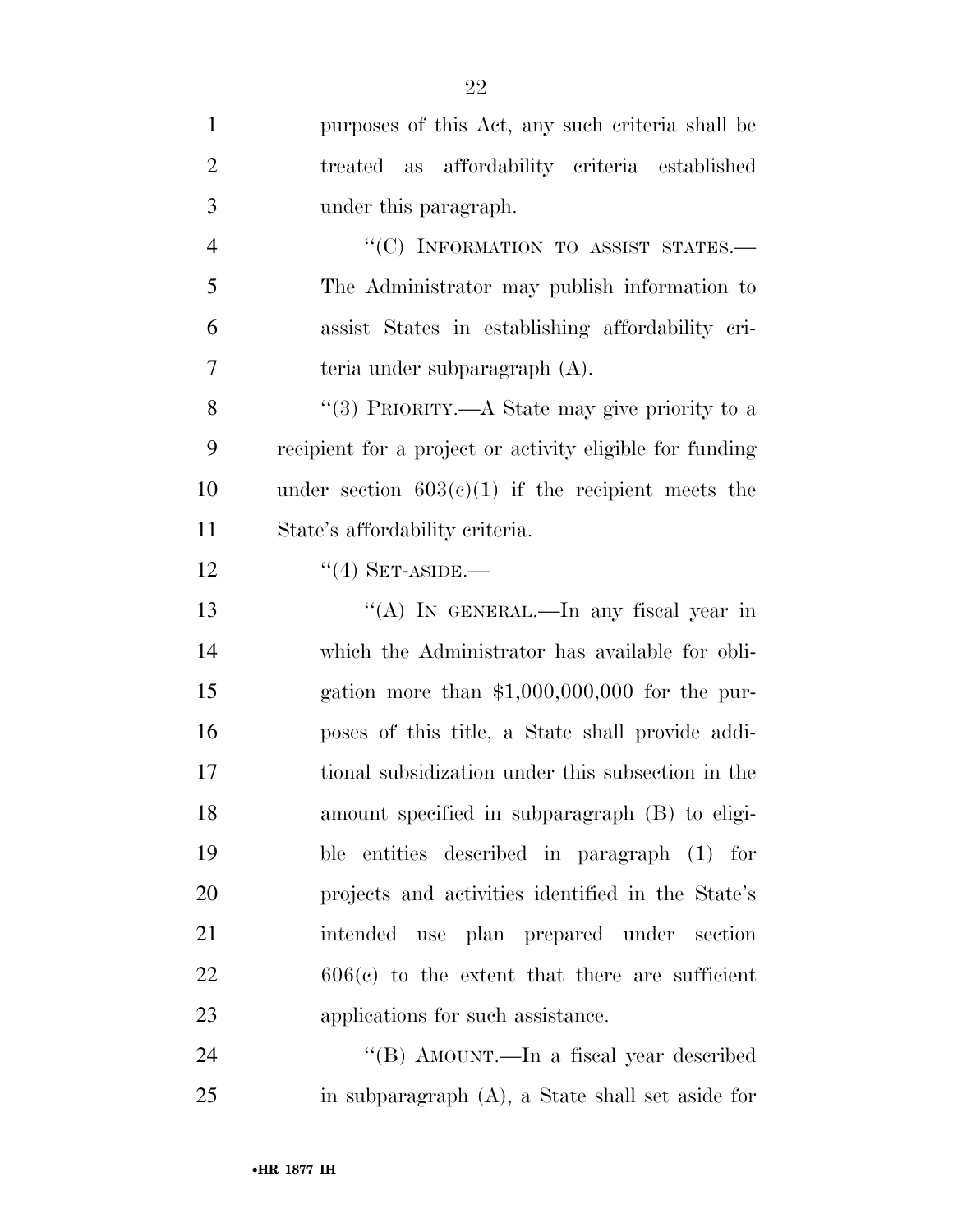| $\mathbf{1}$   | purposes of subparagraph (A) an amount not            |
|----------------|-------------------------------------------------------|
| $\overline{2}$ | less than 25 percent of the difference be-            |
| 3              | tween-                                                |
| $\overline{4}$ | "(i) the total amount that would have                 |
| 5              | been allotted to the State under section              |
| 6              | 604 for such fiscal year if the amount                |
| $\overline{7}$ | available to the Administrator for obliga-            |
| 8              | tion under this title for such fiscal year            |
| 9              | had been equal to $$1,000,000,000;$ and               |
| 10             | "(ii) the total amount allotted to the                |
| 11             | State under section 604 for such fiscal               |
| 12             | year.                                                 |
| 13             | "(5) LIMITATION.—The total amount of addi-            |
| 14             | tional subsidization provided under this subsection   |
| 15             | by a State may not exceed 30 percent of the total     |
| 16             | amount of capitalization grants received by the State |
| 17             | under this title in fiscal years beginning after Sep- |
| 18             | tember 30, 2013.".                                    |
| 19             | SEC. 1304. ALLOTMENT OF FUNDS.                        |
| 20             | (a) IN GENERAL.—Section $604(a)$ (33 U.S.C.           |
| 21             | $1384(a)$ ) is amended to read as follows:            |
| 22             | $``(a)$ ALLOTMENTS.—                                  |
| 23             | "(1) FISCAL YEARS 2014 AND 2015.—Sums ap-             |
| 24             | propriated to carry out this title for each of fiscal |
| 25             | years 2014 and 2015 shall be allotted by the Admin-   |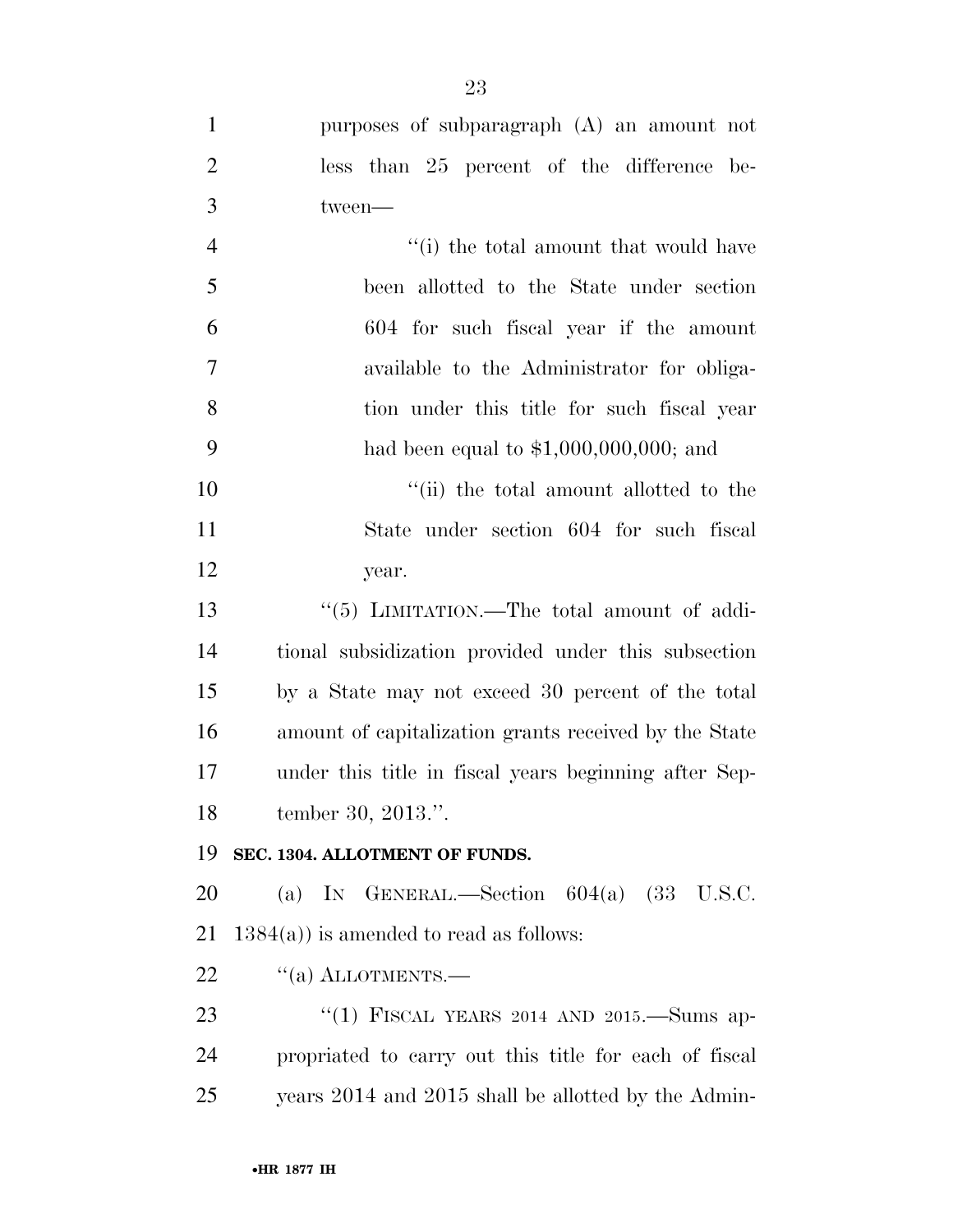istrator in accordance with the formula used to allot sums appropriated to carry out this title for fiscal year 2013.  $(2)$  FISCAL YEAR 2016 AND THEREAFTER. Sums appropriated to carry out this title for fiscal year 2016 and each fiscal year thereafter shall be al- lotted by the Administrator as follows: 8 ''(A) Amounts that do not exceed \$1,350,000,000 shall be allotted in accordance with the formula described in paragraph (1). 11 "(B) Amounts that exceed \$1,350,000,000 shall be allotted in accordance with the formula developed by the Administrator under sub- section (d).''. (b) PLANNING ASSISTANCE.—Section 604(b) (33 U.S.C. 1384(b)) is amended by striking ''1 percent'' and inserting ''2 percent''. (c) FORMULA.—Section 604 (33 U.S.C. 1384) is amended by adding at the end the following: 20 "(d) FORMULA BASED ON WATER QUALITY NEEDS.—Not later than September 30, 2015, and after providing notice and an opportunity for public comment, the Administrator shall publish an allotment formula based on water quality needs in accordance with the most recent survey of needs developed by the Administrator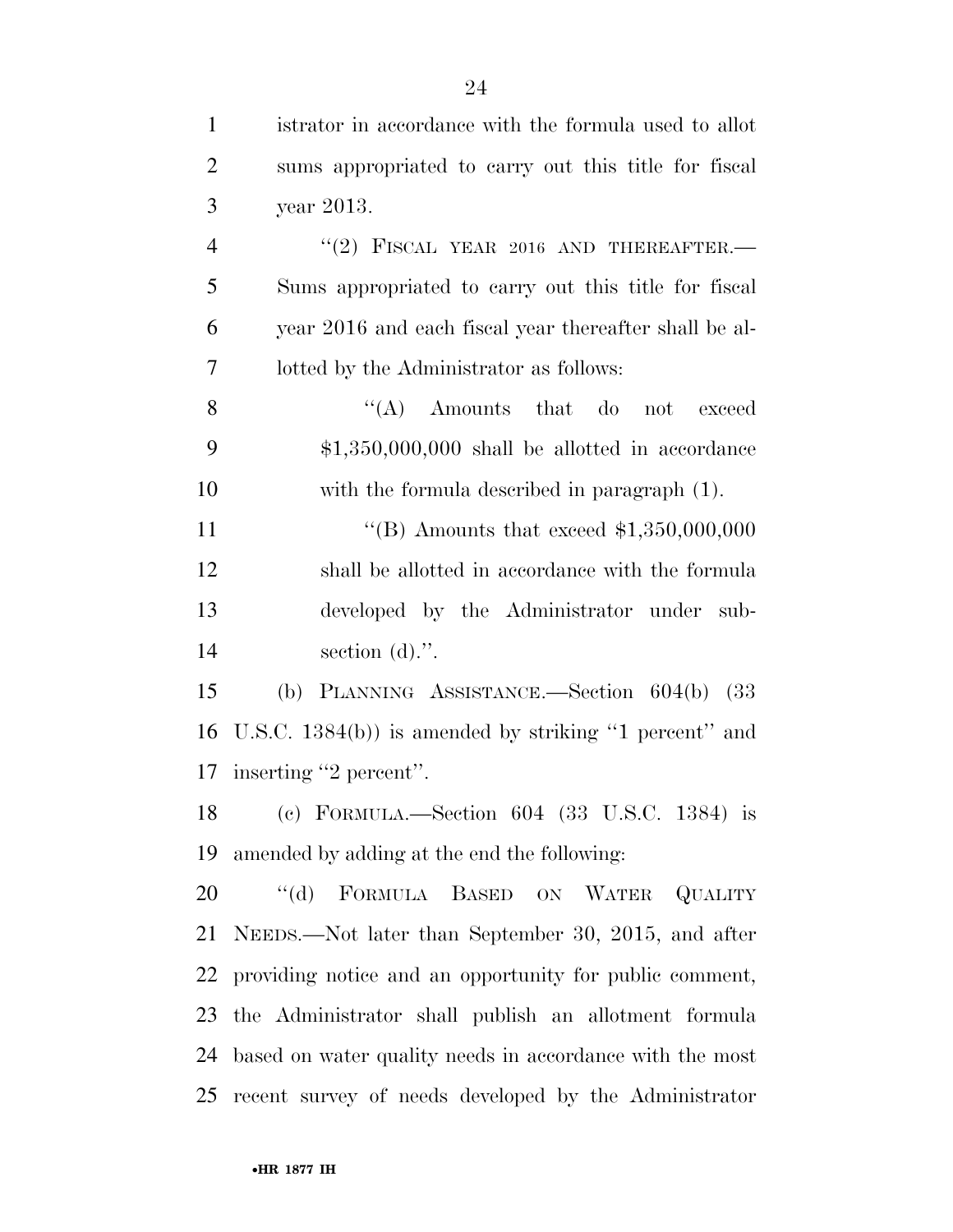under section 516(b) and any other information the Ad-ministrator considers appropriate.''.

# **SEC. 1305. INTENDED USE PLAN.**

 (a) INTEGRATED PRIORITY LIST.—Section 603(g) 5 (33 U.S.C.  $1383(g)$ ) is amended to read as follows:

6  $``(g)$  PRIORITY LIST.

7 "(1) In GENERAL.—For fiscal year 2015 and each fiscal year thereafter, a State shall establish or update a list of projects and activities for which as- sistance is sought from the State's water pollution control revolving fund. Such projects and activities shall be listed in priority order based on the method- ology established under paragraph (2). The State may provide financial assistance from the State's water pollution control revolving fund only with re- spect to a project or activity included on such list. In the case of projects and activities eligible for as-18 sistance under section  $603(c)(2)$ , the State may in- clude a category or subcategory of nonpoint sources of pollution on such list in lieu of a specific project or activity.

 $\frac{12}{22}$  ''(2) METHODOLOGY.—

23 "(A) IN GENERAL.—Not later than 1 year after the date of enactment of this paragraph, and after providing notice and opportunity for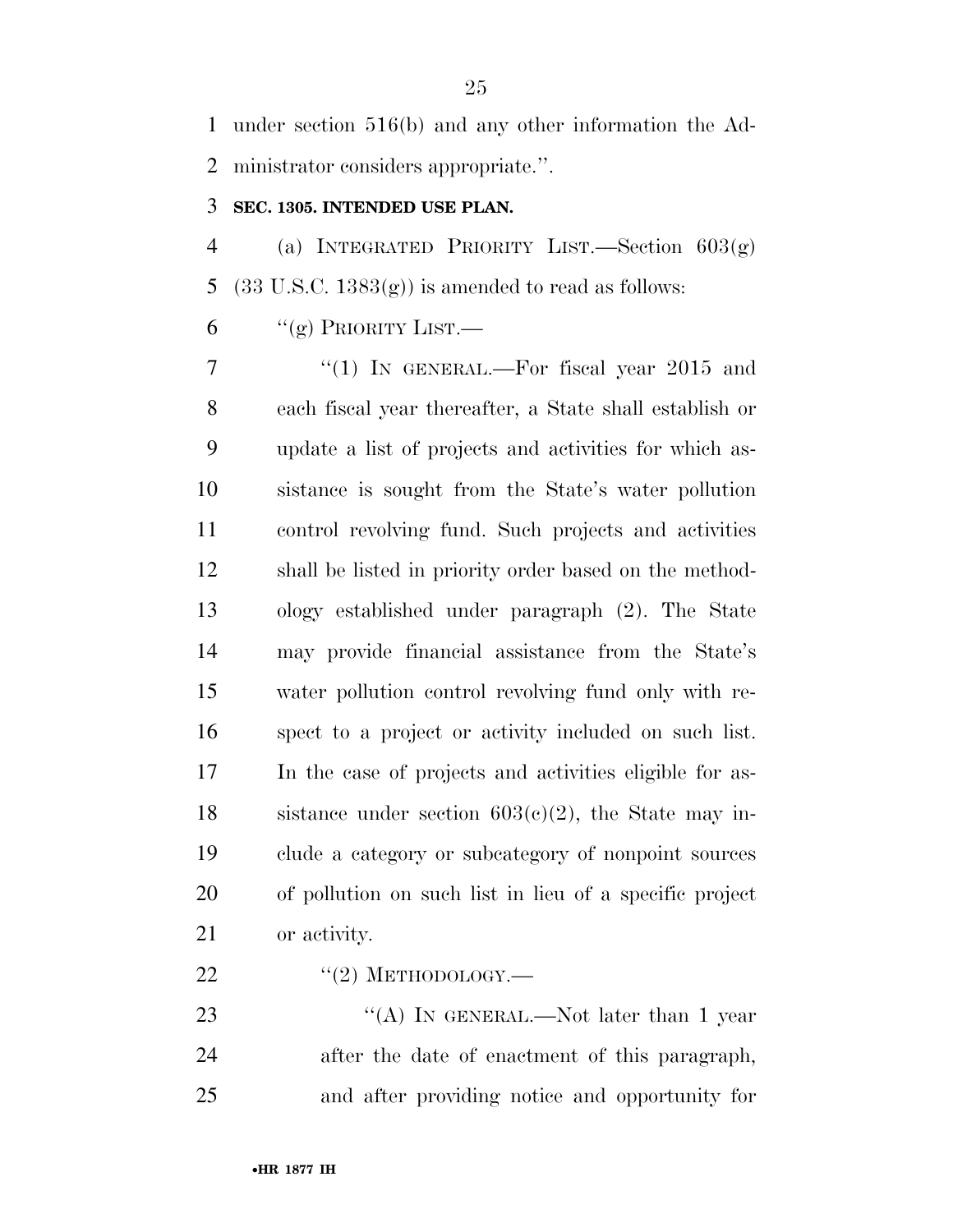| $\mathbf{1}$    | public comment, each State (acting through the       |
|-----------------|------------------------------------------------------|
| $\overline{2}$  | State's water quality management agency and          |
| 3               | other appropriate agencies of the State) shall       |
| $\overline{4}$  | establish a methodology for developing a pri-        |
| 5               | ority list under paragraph (1).                      |
| 6               | "(B) PRIORITY FOR PROJECTS AND AC-                   |
| 7               | THAT<br><b>TIVITIES</b><br>ACHIEVE<br>GREATEST WATER |
| 8               | QUALITY IMPROVEMENT.—In developing<br>the            |
| 9               | methodology, the State shall seek to achieve the     |
| 10              | greatest degree of water quality improvement,        |
| 11              | taking into consideration the requirements of        |
| 12              | section $602(b)(5)$ and section $603(i)(3)$ , wheth- |
| 13              | er such water quality improvements would be          |
| 14              | realized without assistance under this title, and    |
| 15              | whether the proposed projects and activities         |
| 16              | would address water quality impairments asso-        |
| 17              | ciated with existing treatment works.                |
| $\overline{10}$ | $(110)$ $\alpha$ $\beta$                             |

18 "(C) CONSIDERATIONS IN SELECTING PROJECTS AND ACTIVITIES.—In determining which projects and activities will achieve the greatest degree of water quality improvement, 22 the State shall consider—

23 ''(i) information developed by the 24 State under sections 303(d) and 305(b);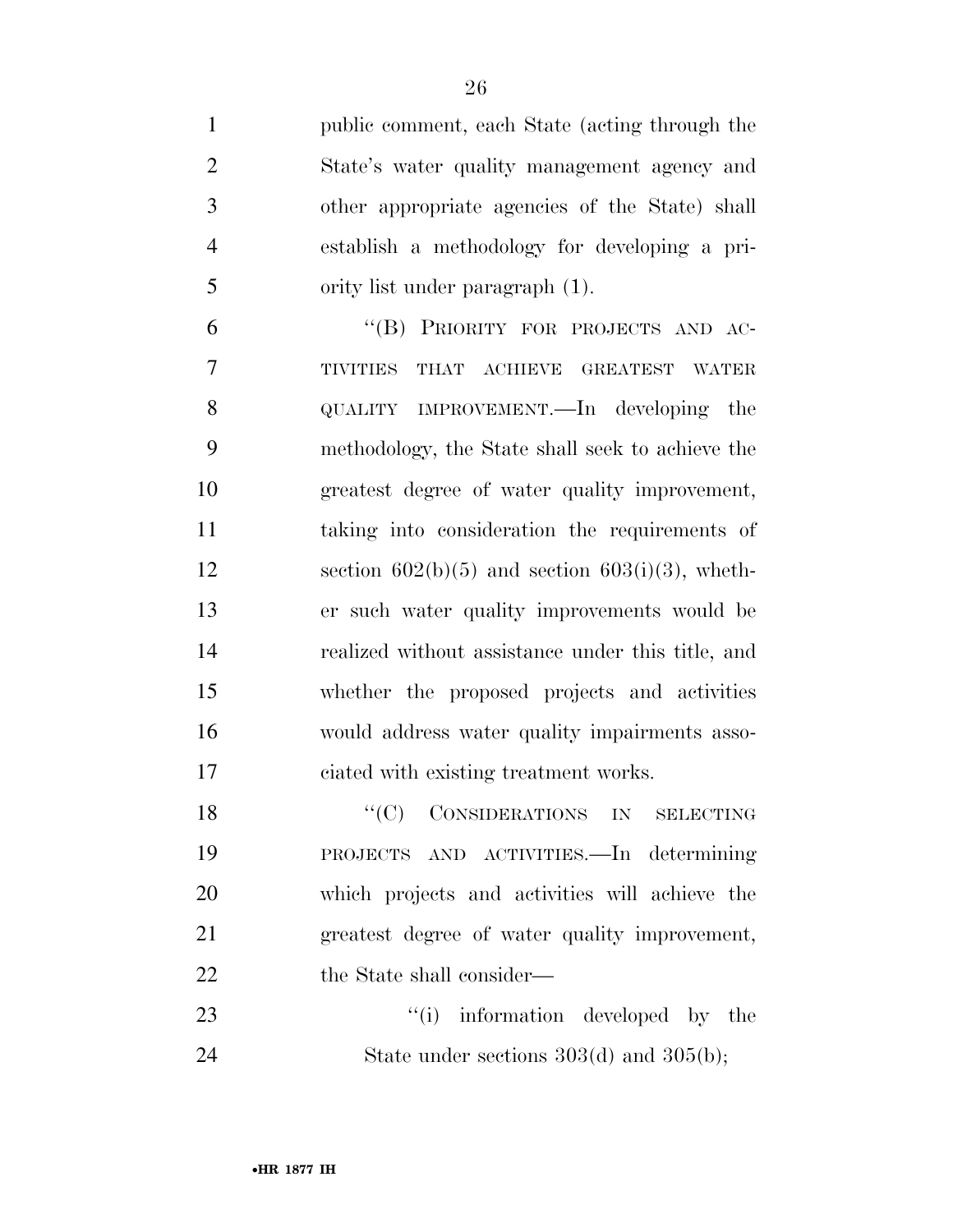1 ''(ii) the State's continuing planning 2 process developed under section  $303(e)$ ; 3 ''(iii) the State's management pro- gram developed under section 319; and ''(iv) conservation and management plans developed under section 320. 7 "'(D) NONPOINT SOURCES.—For categories or subcategories of nonpoint sources of pollu- tion that a State may include on its priority list under paragraph (1), the State shall consider 11 the cumulative water quality improvements as- sociated with projects or activities in such cat-egories or subcategories.

14 "(E) EXISTING METHODOLOGIES. If a State has previously developed, after providing notice and an opportunity for public comment, a methodology that meets the requirements of this paragraph, the State may use the method-ology for the purposes of this subsection.''.

 (b) INTENDED USE PLAN.—Section 606(c) (33 U.S.C. 1386(c)) is amended—

 (1) in the matter preceding paragraph (1) by striking ''each State shall annually prepare'' and in- serting ''each State (acting through the State's water quality management agency and other appro-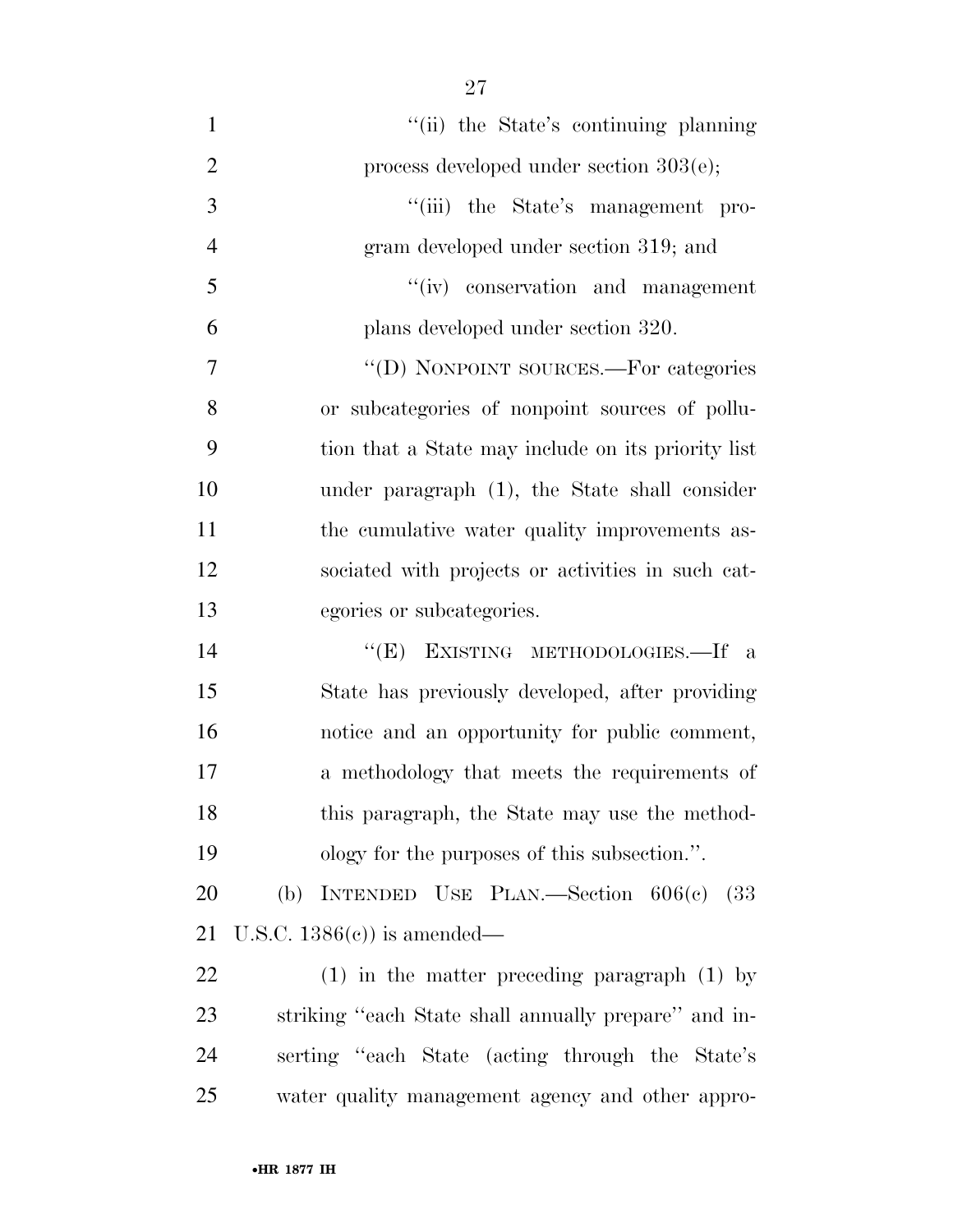| $\mathbf{1}$   | priate agencies of the State) shall annually prepare          |
|----------------|---------------------------------------------------------------|
| $\overline{2}$ | and publish";                                                 |
| 3              | $(2)$ by striking paragraph $(1)$ and inserting the           |
| $\overline{4}$ | following:                                                    |
| 5              | "(1) the State's priority list developed under                |
| 6              | section $603(g);$ ";                                          |
| 7              | $(3)$ in paragraph $(4)$ —                                    |
| 8              | (A) by striking "and $(6)$ " and inserting                    |
| 9              | $\lq(6)$ , (15), and (17)''; and                              |
| 10             | (B) by striking "and" at the end;                             |
| 11             | (4) by striking the period at the end of para-                |
| 12             | graph $(5)$ and inserting "; and"; and                        |
| 13             | $(5)$ by adding at the end the following:                     |
| 14             | $``(6)$ if the State does not fund projects and ac-           |
| 15             | tivities in the order of the priority established under       |
| 16             | section $603(g)$ , an explanation of why such a change        |
| 17             | in order is appropriate.".                                    |
| 18             | (c) TRANSITIONAL PROVISION. - Before completion               |
| 19             | of a priority list based on a methodology established under   |
| 20             | section $603(g)$ of the Federal Water Pollution Control Act   |
| 21             | (as amended by this section), a State shall continue to       |
| 22             | comply with the requirements of sections $603(g)$ and         |
| 23             | $606(c)$ of such Act, as in effect on the day before the date |
| 24             | of enactment of this Act.                                     |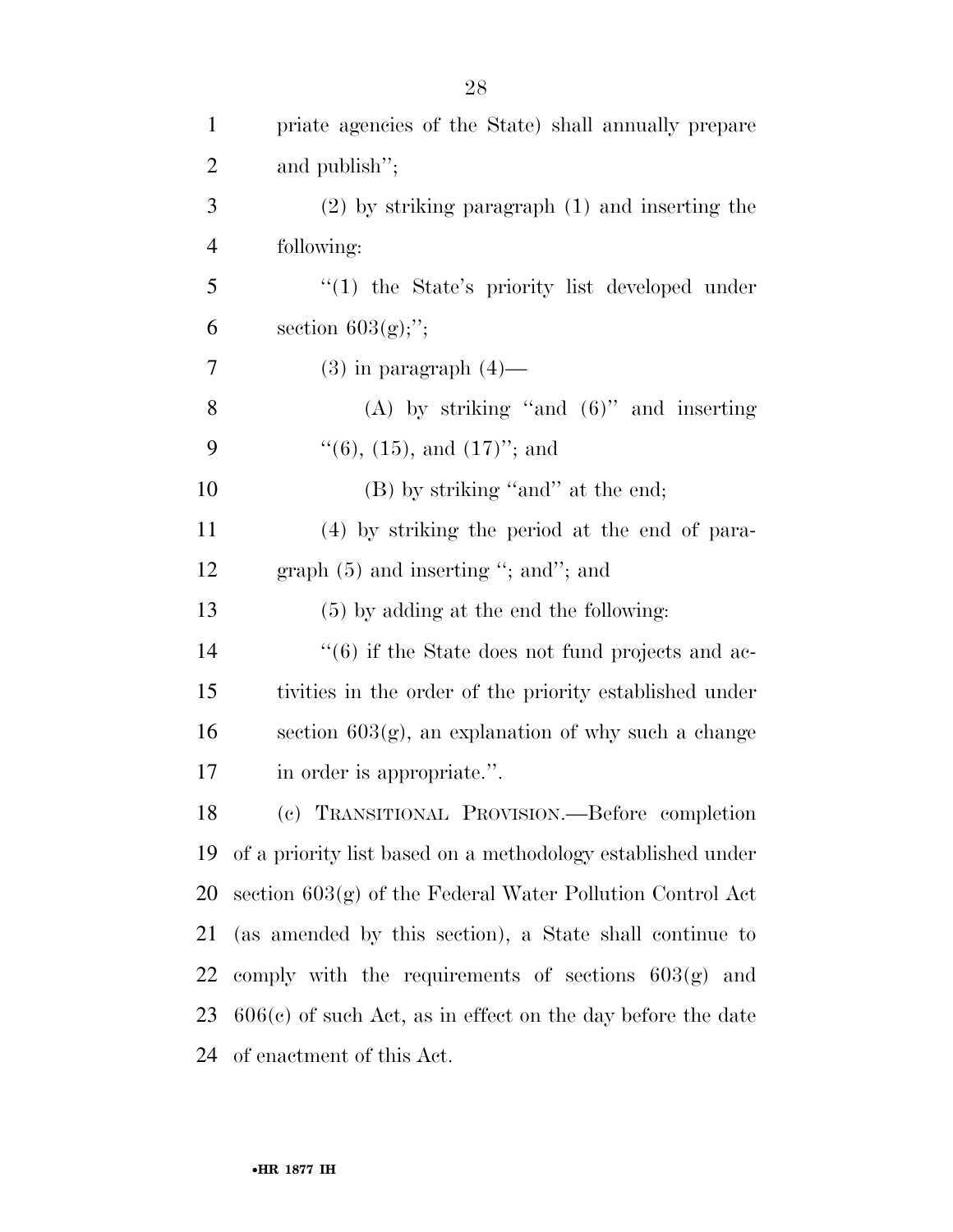| $\mathbf{1}$   | SEC. 1306. ANNUAL REPORTS.                            |
|----------------|-------------------------------------------------------|
| $\overline{2}$ | Section $606(d)$ (33 U.S.C. 1386(d)) is amended—      |
| 3              | (1) by striking "(d) ANNUAL REPORT.—Begin-            |
| 4              | ning" and inserting the following:                    |
| 5              | "(d) ANNUAL REPORTS.—                                 |
| 6              | "(1) STATE REPORT.—Beginning";                        |
| 7              | $(2)$ in paragraph $(1)$ (as so designated) by        |
| 8              | striking "loan amounts," and inserting "loan          |
| 9              | amounts, the eligible purposes under section $603(c)$ |
| 10             | for which the assistance has been provided,"; and     |
| 11             | $(3)$ by adding at the end the following:             |
| 12             | "(2) FEDERAL REPORT.—The Administrator                |
| 13             | shall annually prepare, and make publicly available,  |
| 14             | a report on the performance of the projects and ac-   |
| 15             | tivities carried out in whole or in part with assist- |
| 16             | ance made available by a State water pollution con-   |
| 17             | trol revolving fund as authorized under this title    |
| 18             | during the previous fiscal year, including—           |
| 19             | $\lq\lq$ the annual and cumulative financial          |
| 20             | assistance provided to States under this title;       |
| 21             | $\lq\lq$ (B) the categories and types of such         |
| 22             | projects and activities;                              |
| 23             | $\lq\lq$ (C) an estimate of the number of jobs        |
| 24             | created through carrying out such projects and        |
| 25             | activities;                                           |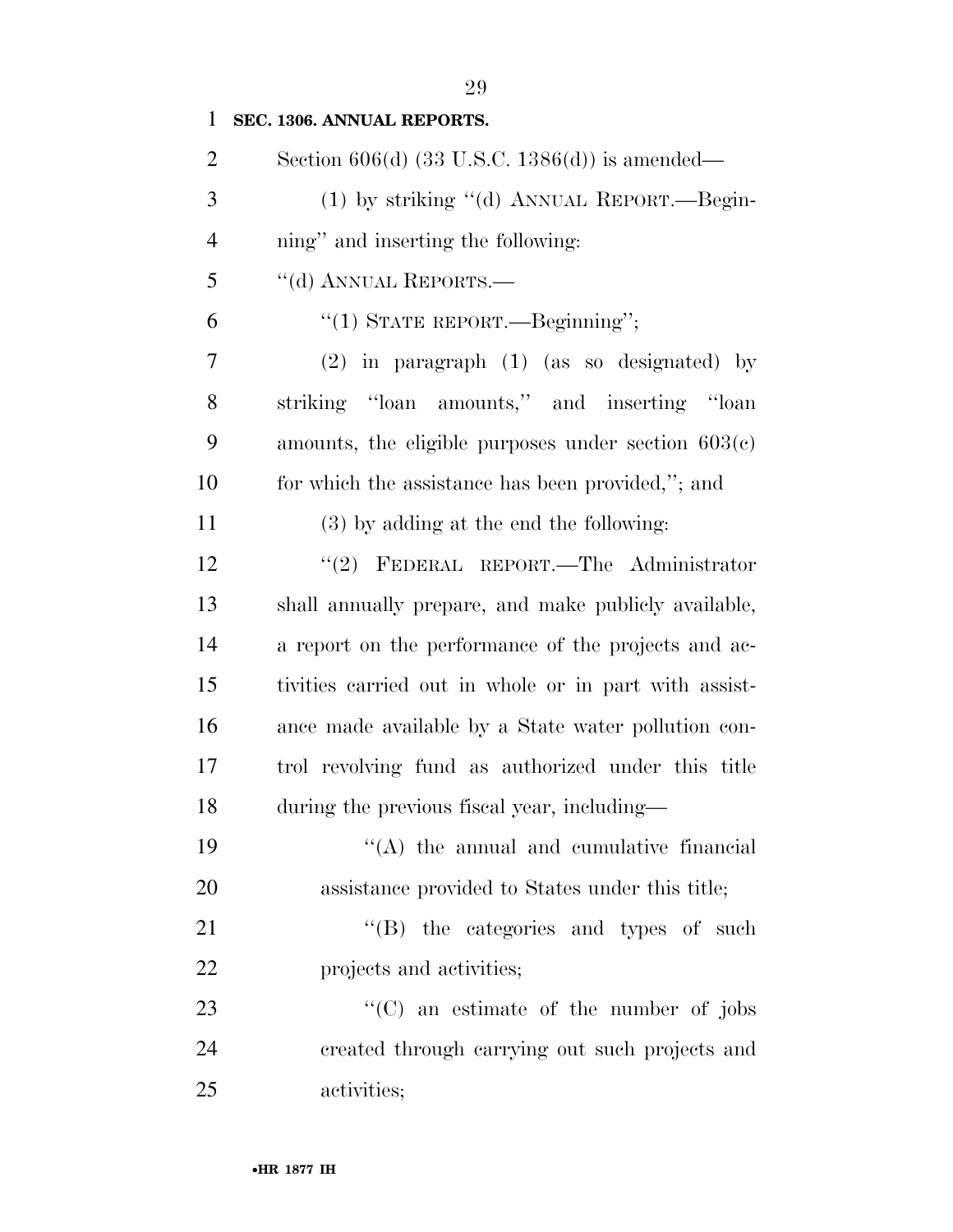| $\mathbf{1}$   | $\lq\lq$ (D) an assessment of the progress made             |
|----------------|-------------------------------------------------------------|
| $\overline{2}$ | toward meeting the goals and purposes of this               |
| 3              | Act through such projects and activities; and               |
| $\overline{4}$ | $\lq\lq(E)$ any additional information that the             |
| 5              | Administrator considers appropriate.".                      |
| 6              | SEC. 1307. TECHNICAL ASSISTANCE; REQUIREMENTS FOR           |
| $\overline{7}$ | USE OF AMERICAN MATERIALS.                                  |
| 8              | Title VI (33 U.S.C. 1381 et seq.) is amended—               |
| 9              | $(1)$ by redesignating section 607 as section 610;          |
| 10             | and                                                         |
| 11             | $(2)$ by inserting after section 606 the following:         |
| 12             | "SEC. 607. TECHNICAL ASSISTANCE.                            |
| 13             | "(a) SIMPLIFIED PROCEDURES.—Not later than 1                |
| 14             | year after the date of enactment of this section, the Ad-   |
| 15             | ministrator shall assist the States in establishing sim-    |
| 16             | plified procedures for treatment works to obtain assistance |
| 17             | under this title.                                           |
| 18             | "(b) PUBLICATION OF MANUAL.—Not later than 2                |
|                |                                                             |

 years after the date of the enactment of this section, and after providing notice and opportunity for public comment, the Administrator shall publish a manual to assist treat- ment works in obtaining assistance under this title and publish in the Federal Register notice of the availability of the manual.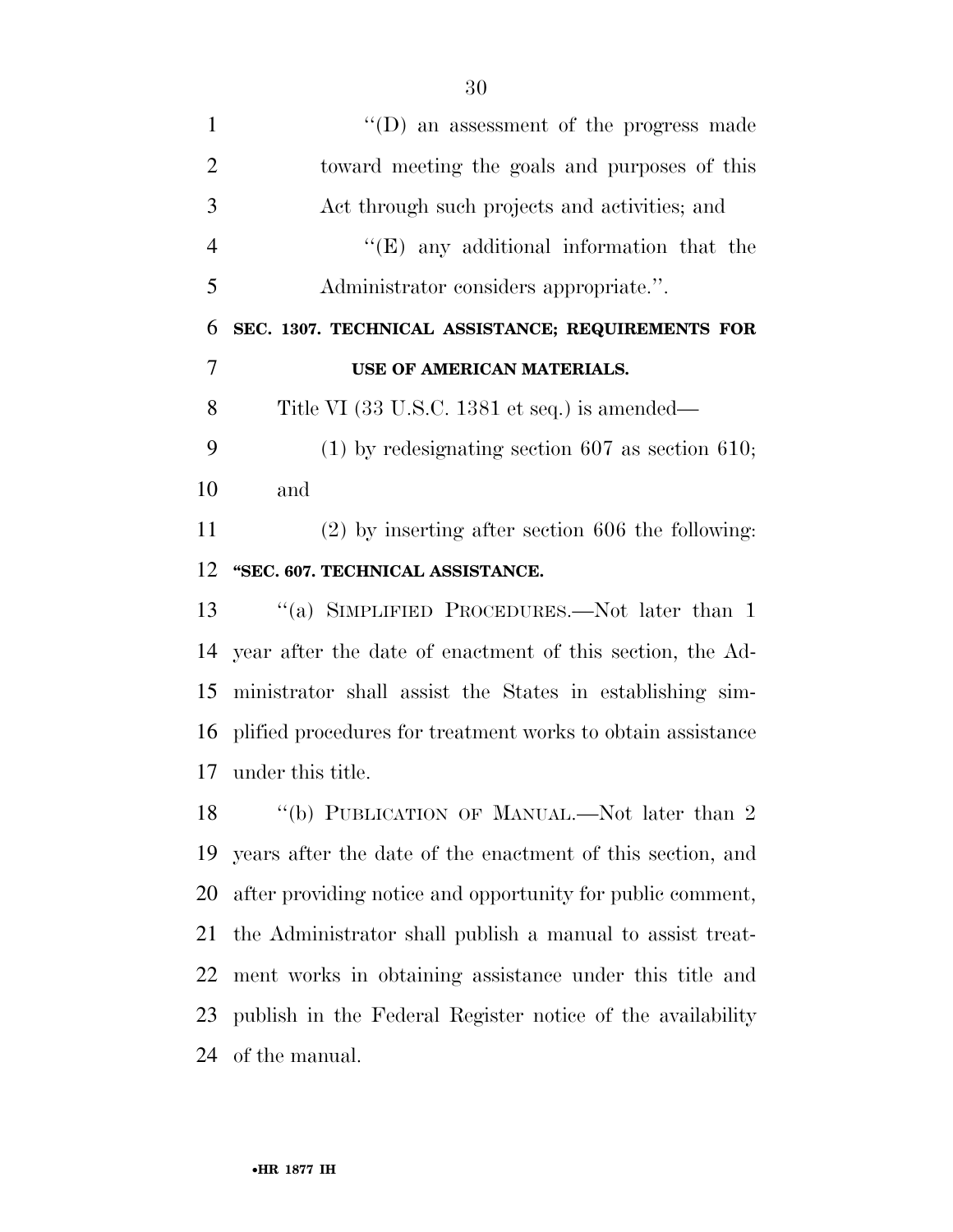1 ''(c) COMPLIANCE CRITERIA.—At the request of any State, the Administrator, after providing notice and an op- portunity for public comment, shall assist in the develop- ment of criteria for a State to determine compliance with the conditions of funding assistance established under sec-6 tions  $602(b)(13)$  and  $603(d)(1)(E)$ .

## **''SEC. 608. BUY AMERICA.**

8 "(a) IN GENERAL.—Notwithstanding any other pro- vision of law, funds made available from a State water pollution control revolving fund established under this title may not be used for a project for the construction of treat- ment works unless the steel, iron, and manufactured goods used for the project are produced in the United States. ''(b) EXCEPTIONS.—Subsection (a) shall not apply to a project for the construction of treatment works if the Administrator (in consultation with the Governor of the State in which the treatment works will be constructed) makes a finding that—

 $\frac{1}{2}$  (1) the steel, iron, or manufactured goods re- quired for the project are a de minimis component of the project, as determined in accordance with reg-ulations to be issued by the Administrator;

 ''(2) the steel, iron, or manufactured goods re- quired for the project are not produced in the United States—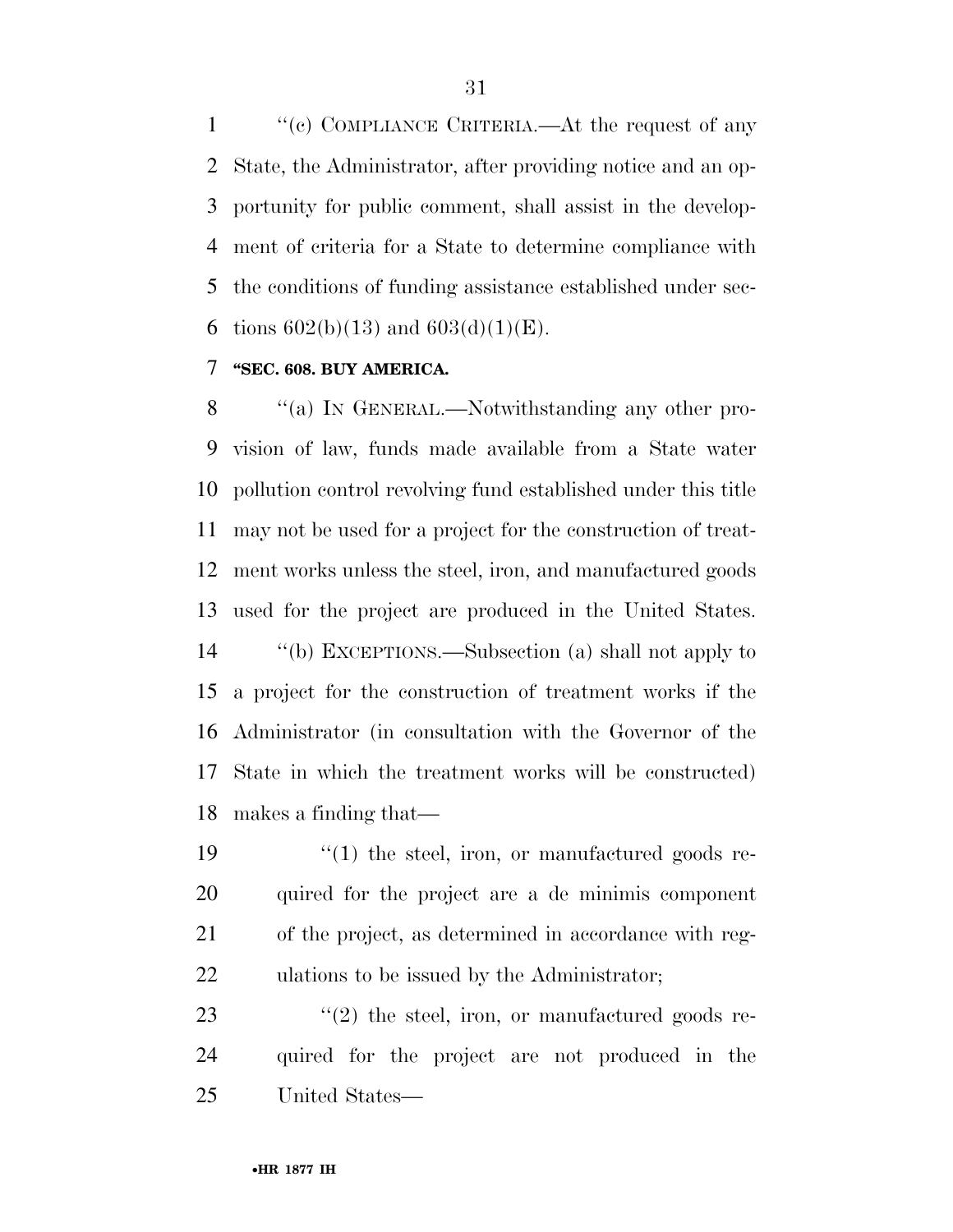| $\mathbf{1}$   | $\lq\lq$ in sufficient and reasonably available     |
|----------------|-----------------------------------------------------|
| $\overline{2}$ | quantities; or                                      |
| 3              | "(B) to a satisfactory quality; or                  |
| $\overline{4}$ | $(3)$ the use of steel, iron, and manufactured      |
| 5              | goods produced in the United States for the project |
| 6              | will increase the total cost of the project by more |
| 7              | than 25 percent.                                    |
| 8              | "(c) WAIVER REQUIREMENTS.-                          |
| 9              | "(1) PUBLIC NOTIFICATION AND OPPORTUNITY            |
| 10             | FOR COMMENT.                                        |
| 11             | "(A) IN GENERAL.—At least 30 days be-               |
| 12             | fore making a finding under subsection (b), the     |
| 13             | Administrator shall provide notice of and an op-    |
| 14             | portunity for public comment on the finding.        |
| 15             | "(B) NOTICE REQUIREMENTS.—Any notice                |
| 16             | provided under this subparagraph shall—             |
| 17             | "(i) include a justification for the pro-           |
| 18             | posed finding; and                                  |
| 19             | "(ii) be provided by electronic means,              |
| 20             | including on the Internet.                          |
| 21             | DETAILED JUSTIFICATION IN FEDERAL<br>(2)            |
| 22             | REGISTER.—If the Administrator makes a finding      |
| 23             | under subsection (b), the Administrator shall—      |
| 24             | "(A) publish in the Federal Register a de-          |
| 25             | tailed justification for the finding; and           |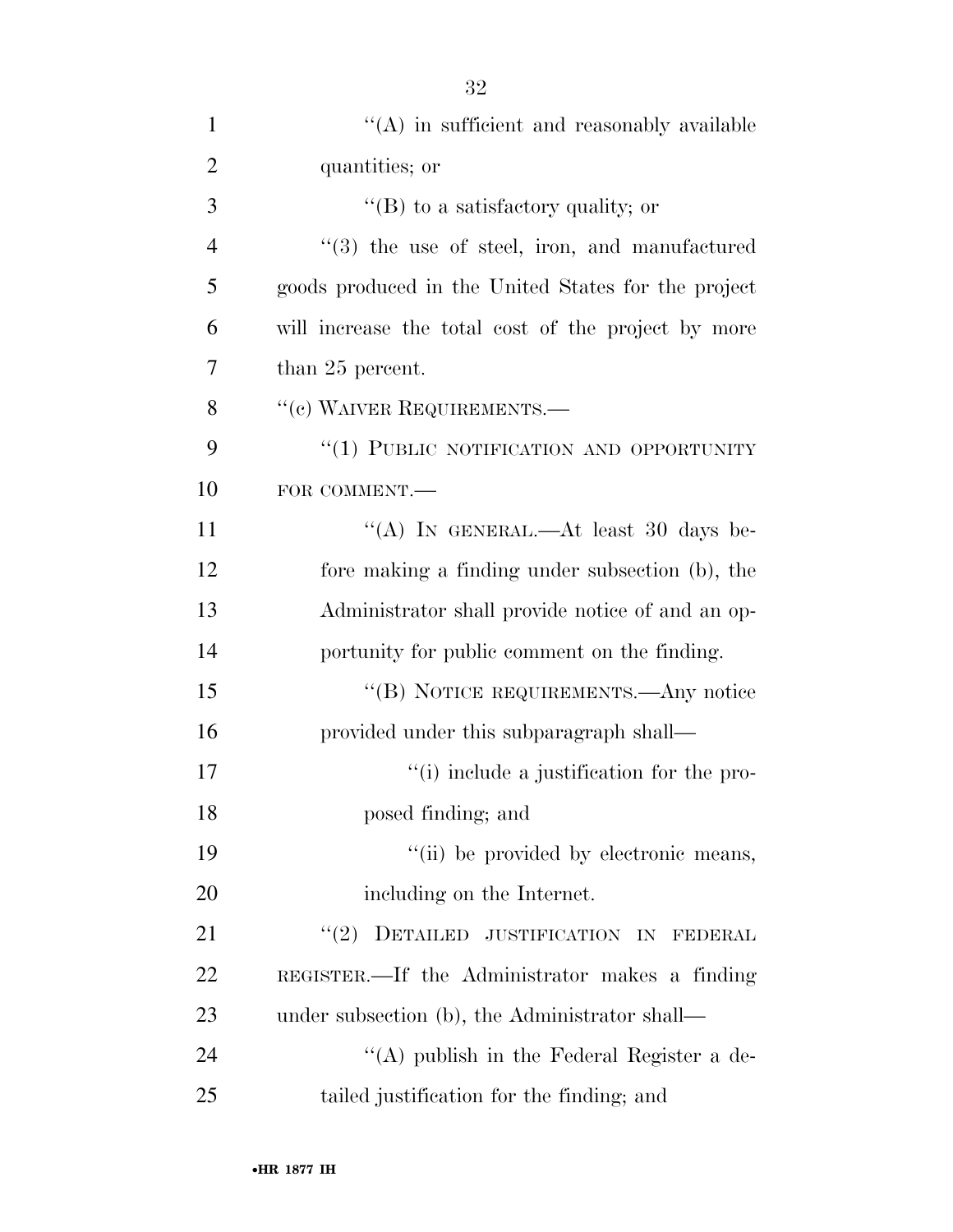| $\mathbf{1}$   | $\lq\lq (B)$ provide notice of and an opportunity      |
|----------------|--------------------------------------------------------|
| $\overline{2}$ | for public comment on the detailed justification       |
| 3              | at least 30 days before the finding takes effect.      |
| $\overline{4}$ | "(3) ANNUAL REPORT.—Not later than Feb-                |
| 5              | ruary 1 of each year beginning after the date of en-   |
| 6              | actment of this section, the Administrator shall sub-  |
| 7              | mit to the Committee on Transportation and Infra-      |
| 8              | structure of the House of Representatives and the      |
| 9              | Committee on Environment and Public Works of the       |
| 10             | Senate a report that—                                  |
| 11             | $\lq\lq$ specifies each project with respect to        |
| 12             | which the Administrator made a finding under           |
| 13             | subsection (b) during the preceding calendar           |
| 14             | year; and                                              |
| 15             | $\lq\lq$ describes the justification for each          |
| 16             | such finding.                                          |
| 17             | "(d) STATE REQUIREMENTS.—The Administrator             |
| 18             | may not impose a limitation or condition on assistance |
| 19             | provided under this title that restricts—              |
| 20             | $f'(1)$ a State from imposing requirements that        |
| 21             | are more stringent than those imposed under this       |
| 22             | section with respect to limiting the use of articles,  |
| 23             | materials, or supplies mined, produced, or manufac-    |
| 24             | tured in foreign countries for projects carried out    |
| 25             | with such assistance; or                               |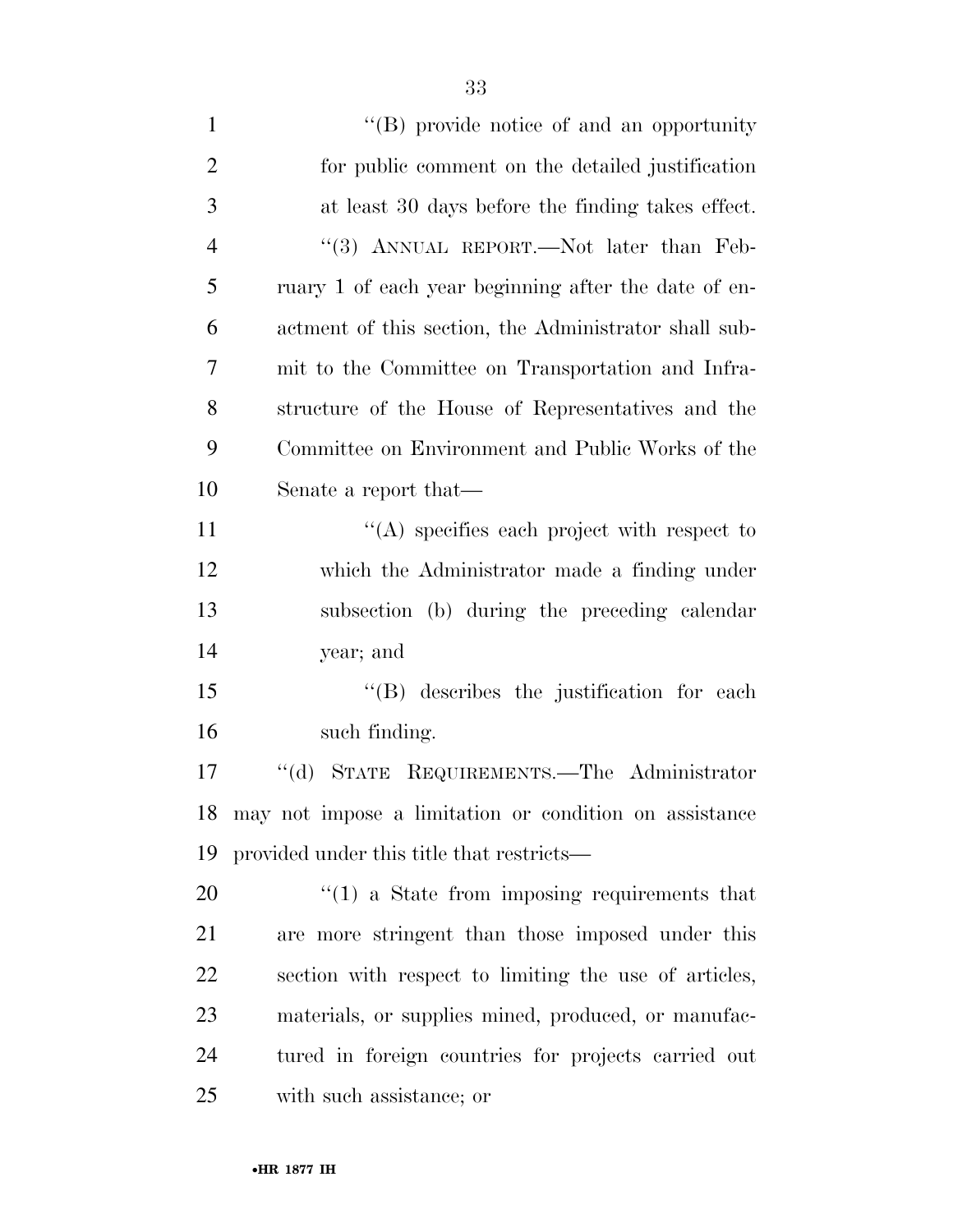$\frac{1}{2}$  any recipient of assistance from a State water pollution control revolving fund established under this title from complying with such State re-quirements.

 ''(e) INTENTIONAL VIOLATIONS.—Pursuant to proce- dures established under subpart 9.4 of chapter 1 of title 48, Code of Federal Regulations, a person shall be ineli- gible to receive a contract or subcontract funded with amounts made available from a State water pollution con- trol revolving fund established under this title if the Ad- ministrator or a court determines that such person inten-tionally—

13 ''(1) affixed a label bearing a 'Made in Amer- ica' inscription, or any inscription with the same meaning, to any steel, iron, or manufactured goods that—

17  $\langle (A)$  were used in a project to which this section applies; and

 ''(B) were not produced in the United States; or

21 ''(2) represented that any steel, iron, or manu- factured goods were produced in the United States that—

24 ''(A) were used in projects to which this section applies; and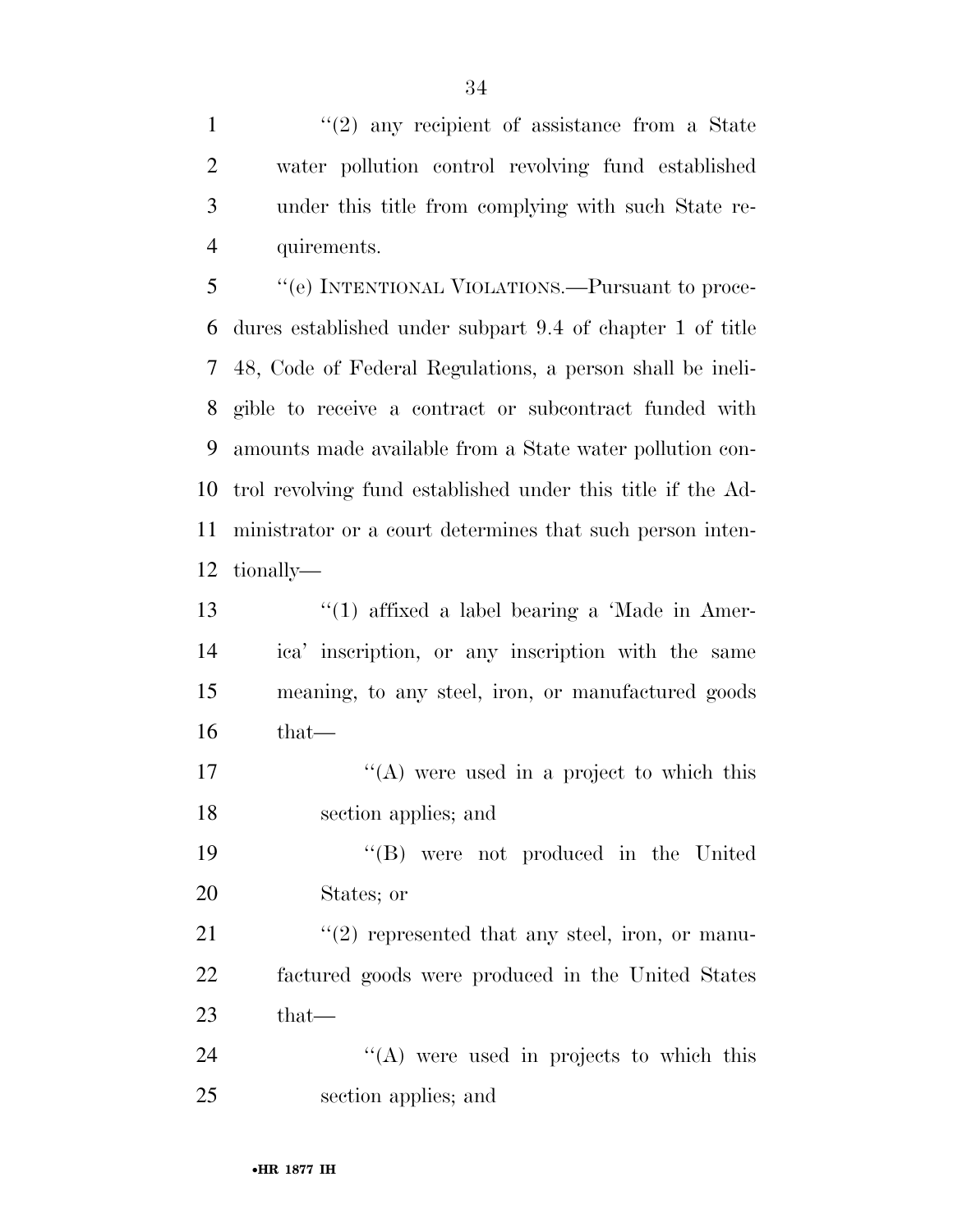1 ''(B) were not produced in the United States.

 ''(f) CONSISTENCY WITH INTERNATIONAL AGREE-MENTS.—

5 "(1) IN GENERAL.—This section shall be ap- plied in a manner that is consistent with United States obligations under international agreements.

8 "(2) TREATMENT OF FOREIGN COUNTRIES IN VIOLATION OF INTERNATIONAL AGREEMENTS.—The Administrator shall prohibit the use of steel, iron, and manufactured goods produced in a foreign coun-12 try in a project funded with amounts made available from a State water pollution control revolving fund established under this title, including any project for which the Administrator has made a finding under subsection (b), if the Administrator, in consultation with the United States Trade Representative, deter- mines that the foreign country is in violation of the terms of an agreement with the United States by discriminating against steel, iron, or manufactured goods that are produced in the United States and covered by the agreement.''.

# **SEC. 1308. ECONOMIC HARDSHIP WAIVER.**

 Notwithstanding the requirements of section 602(b)(2) of the Federal Water Pollution Control Act (33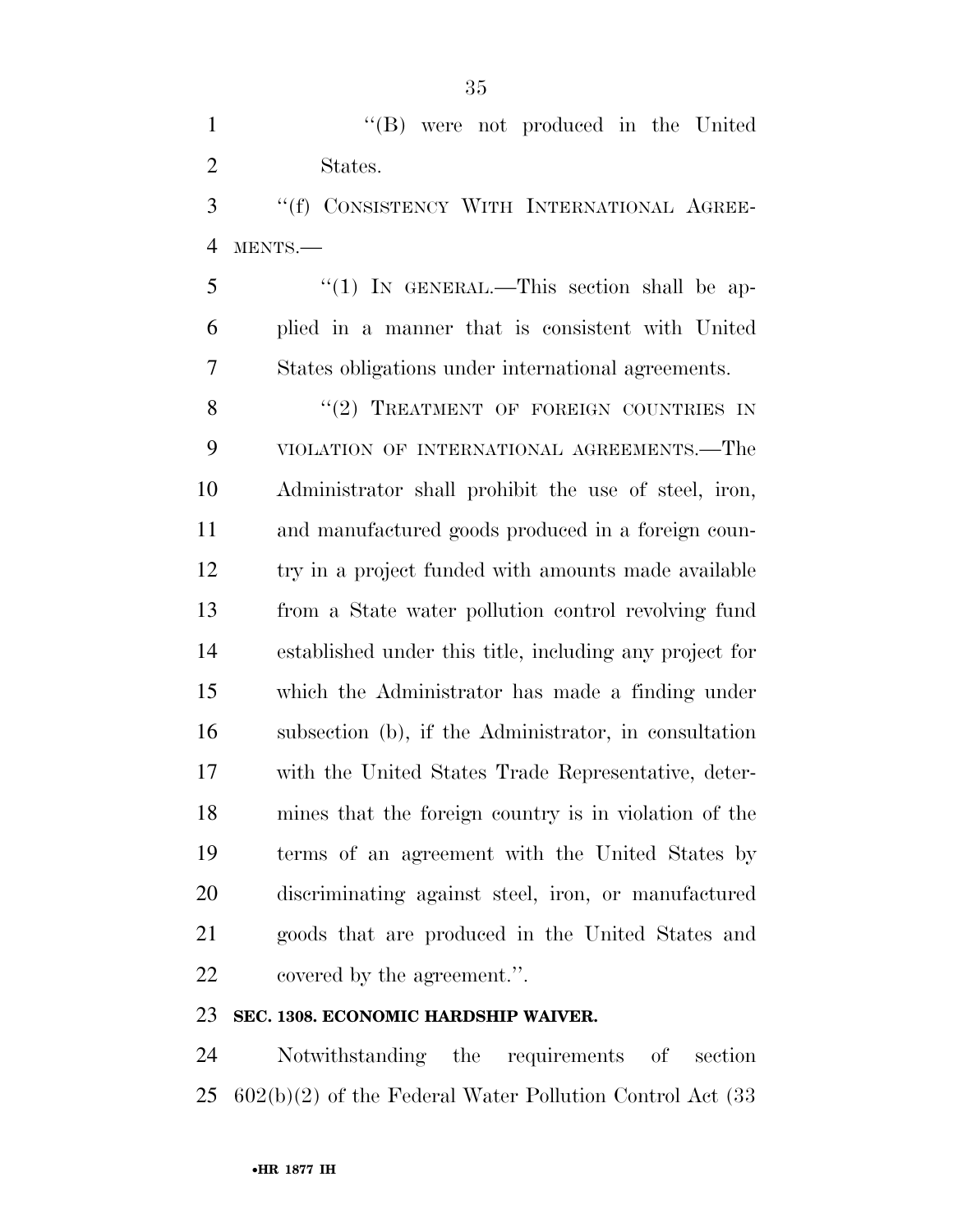U.S.C. 1382(b)(2)), for fiscal years 2014 and 2015, the Administrator of the Environmental Protection Agency may waive the requirement that a State deposit an amount equal to 20 percent of the State's annual capitalization grant into the State's water pollution control revolving fund established under title VI of that Act if the Adminis- trator determines that the State is currently experiencing a local, statewide, or regional economic hardship and that providing such a deposit would adversely impact the State's ability to restore and maintain the chemical, phys- ical, and biological integrity of waters located within the State.

# **SEC. 1309. AUTHORIZATION OF APPROPRIATIONS.**

 Section 610 (as redesignated by section 1307 of this Act) is amended by striking paragraphs (1) through (5) and inserting the following:

- ''(1) \$2,400,000,000 for fiscal year 2014;
- 18 ''(2) \$2,700,000,000 for fiscal year 2015;
- 19 ''(3) \$2,800,000,000 for fiscal year 2016;
- 20 "(4) \$2,900,000,000 for fiscal year 2017; and
- ''(5) \$3,000,000,000 for fiscal year 2018.''.

# **Subtitle D—General Provisions**

## **SEC. 1401. DEFINITION OF TREATMENT WORKS.**

 Section 502 (33 U.S.C. 1362) is amended by adding at the end the following: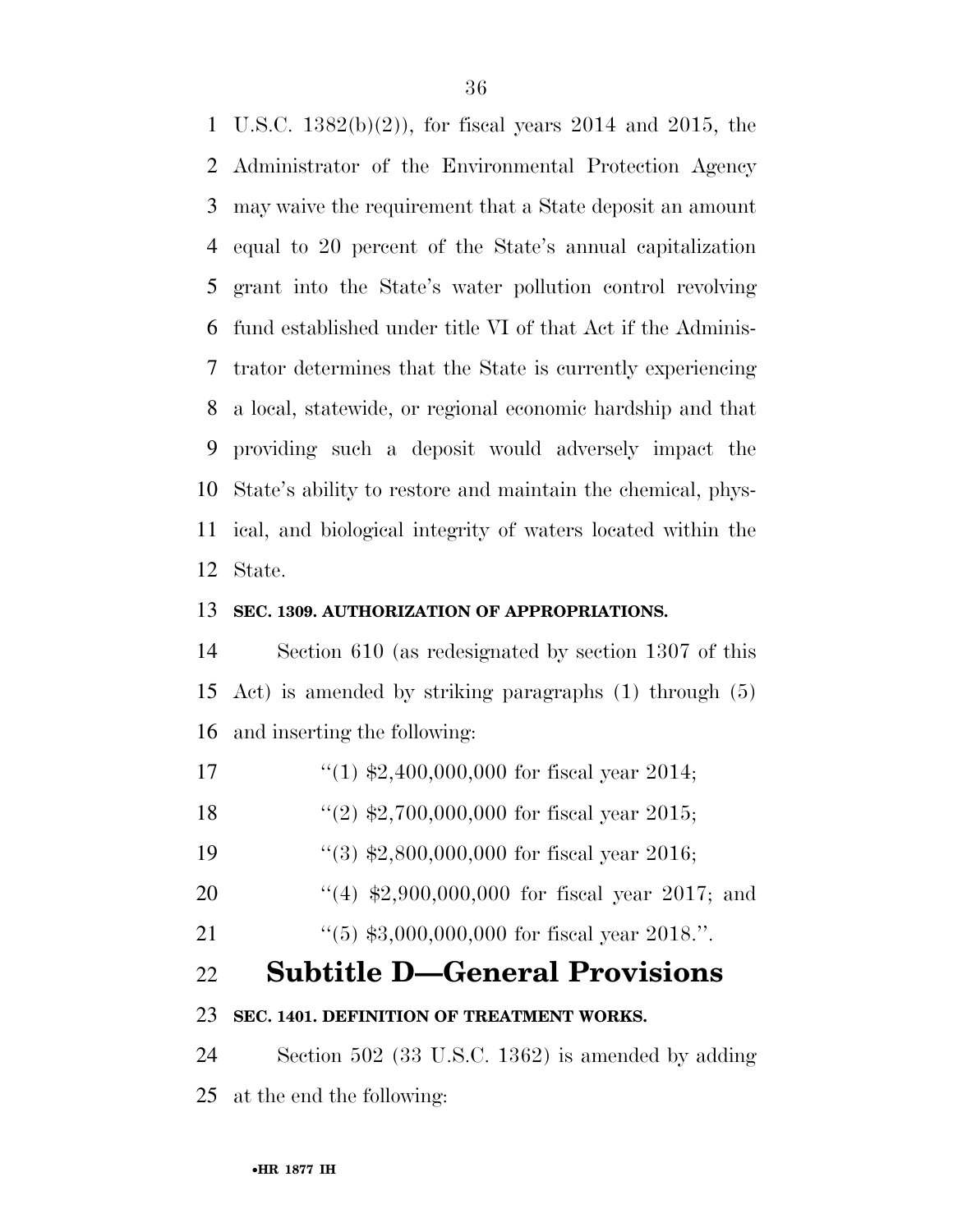| $\mathbf{1}$   | "(26) TREATMENT WORKS.—The term 'treat-                |
|----------------|--------------------------------------------------------|
| $\overline{2}$ | ment works' has the meaning given that term in sec-    |
| 3              | tion $212$ .".                                         |
| $\overline{4}$ | SEC. 1402. FUNDING FOR INDIAN PROGRAMS.                |
| 5              | Section $518(c)$ (33 U.S.C. 1377) is amended—          |
| 6              | (1) by striking "The Administrator" and insert-        |
| 7              | ing the following:                                     |
| 8              | "(1) FISCAL YEARS $1987-2013$ . The Adminis-           |
| 9              | $\text{trator}$ ";                                     |
| 10             | $(2)$ in paragraph $(1)$ (as so designated)—           |
| 11             | (A) by inserting "and ending before Octo-              |
| 12             | ber 1, 2013," after "1986,"; and                       |
| 13             | (B) by striking the second sentence; and               |
| 14             | $(3)$ by adding at the end the following:              |
| 15             | "(2) FISCAL YEAR 2014 AND THEREAFTER.                  |
| 16             | For fiscal year 2014 and each fiscal year thereafter,  |
| 17             | the Administrator shall reserve, before allotments to  |
| 18             | the States under section $604(a)$ , not less than 0.5  |
| 19             | percent and not more than 2.0 percent of the funds     |
| 20             | made available to carry out title VI.                  |
| 21             | "(3) USE OF FUNDS.—Funds reserved under                |
| 22             | this subsection shall be available only for grants for |
| 23             | projects and activities eligible for assistance under  |
| 24             | section $603(c)$ to serve—                             |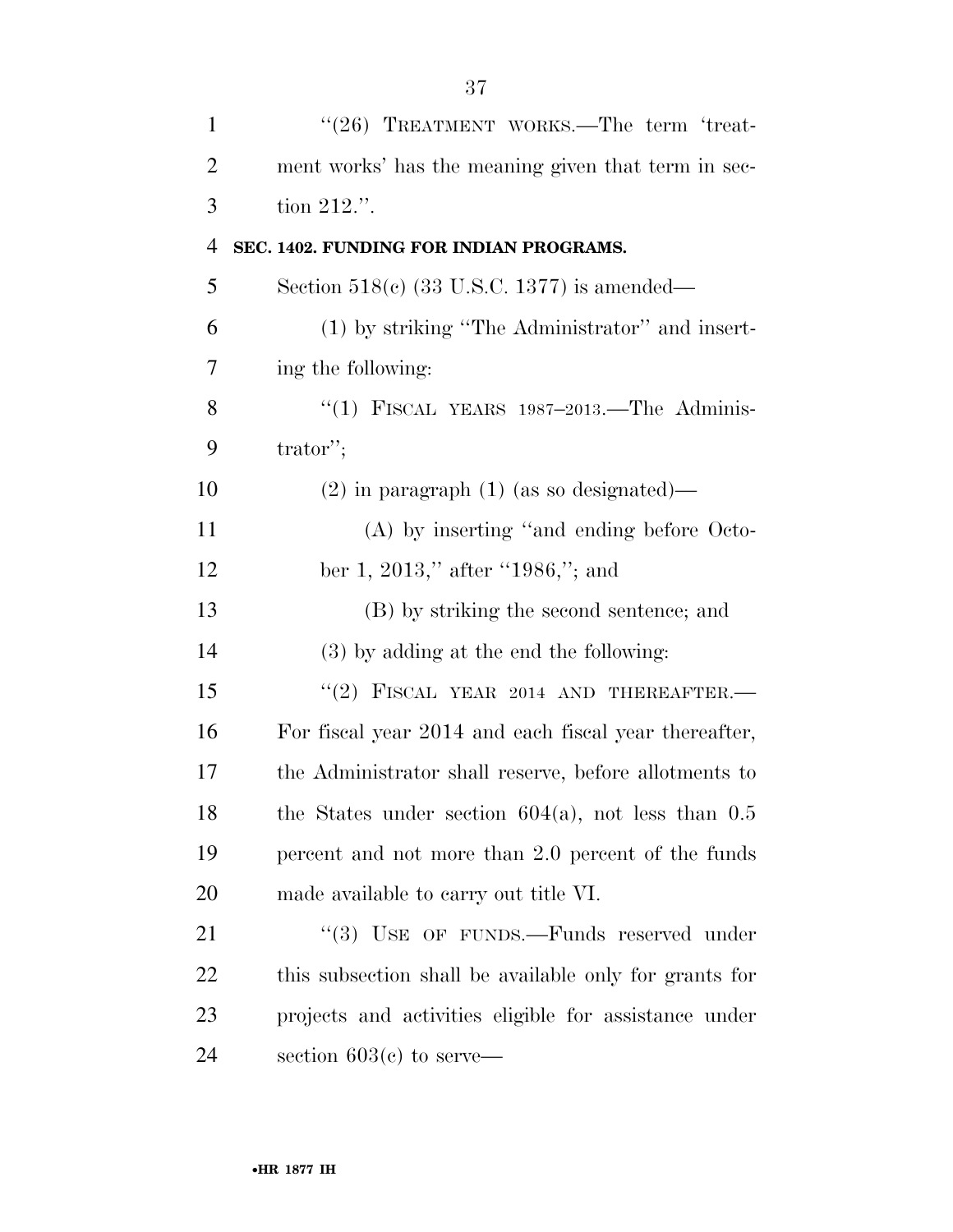| $\mathbf{1}$   | $\lq\lq$ . Indian tribes (as defined in section)        |
|----------------|---------------------------------------------------------|
| $\overline{2}$ | $518(h)$ ;                                              |
| 3              | "(B) former Indian reservations in Okla-                |
| $\overline{4}$ | homa (as determined by the Secretary of the             |
| 5              | Interior); and                                          |
| 6              | " $(C)$ Native villages (as defined in section)"        |
| 7              | 3 of the Alaska Native Claims Settlement Act            |
| 8              | $(43 \text{ U.S.C. } 1602))$ .".                        |
| 9              | <b>Subtitle E-Tonnage Duties</b>                        |
| 10             | SEC. 1501. TONNAGE DUTIES.                              |
| 11             | (a) IN GENERAL.—Section 60301 of title 46, United       |
| 12             | States Code, is amended by striking subsections (a) and |
| 13             | (b) and inserting the following:                        |
| 14             | $``(a)$ LOWER RATE.—                                    |
| 15             | "(1) IMPOSITION OF DUTY.—A duty is imposed              |
| 16             | at the rate described in paragraph (2) at each entry    |
| 17             | in a port of the United States of—                      |
| 18             | $\lq\lq$ a vessel entering from a foreign port          |
| 19             | or place in North America, Central America,             |
| 20             | the West Indies Islands, the Bahama Islands,            |
| 21             | the Bermuda Islands, or the coast of South              |
| 22             | America bordering the Caribbean Sea; or                 |
| 23             | $\lq\lq (B)$ a vessel returning to the same port or     |
| 24             | place in the United States from which it de-            |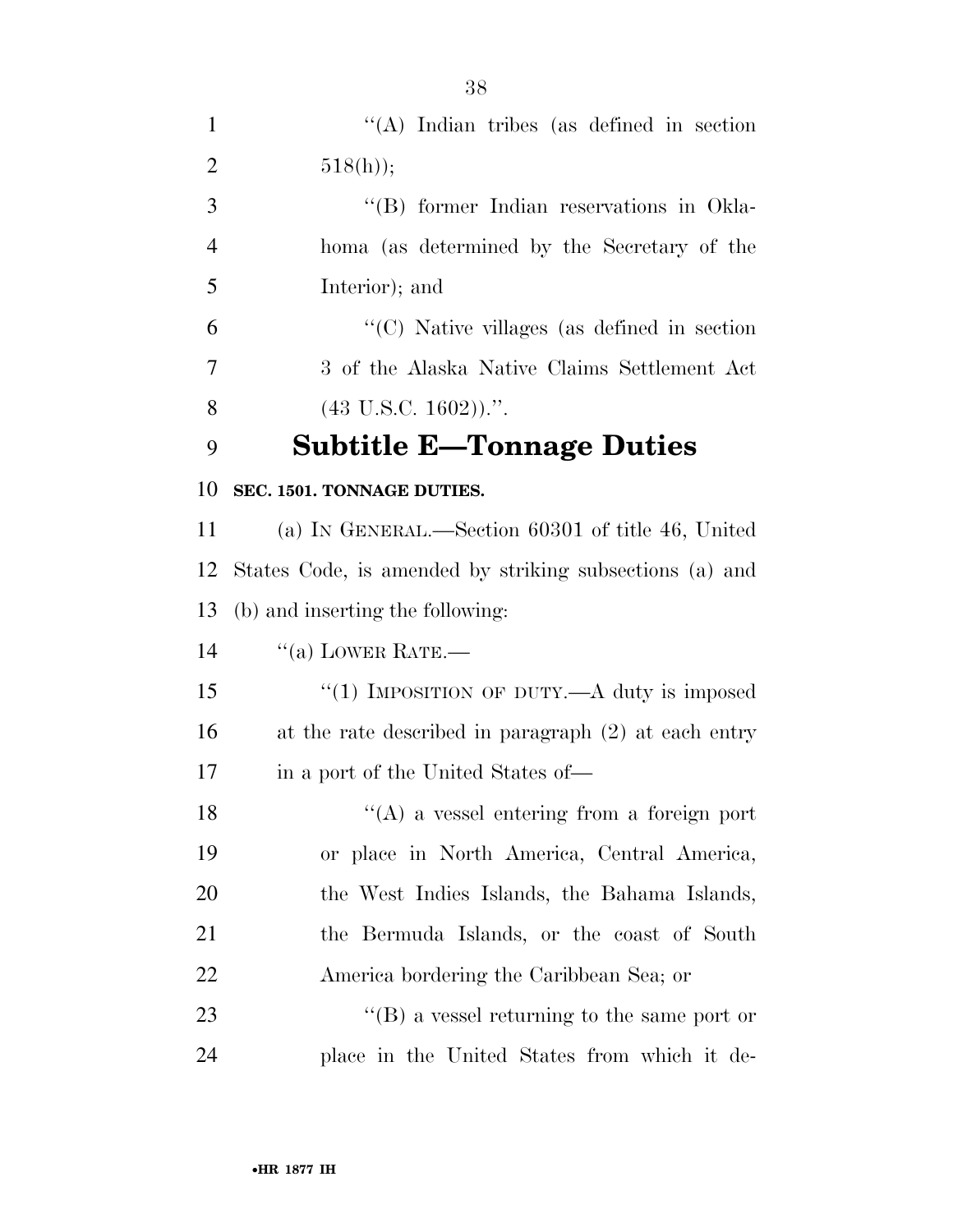| $\mathbf{1}$   | parted, and not entering the United States         |
|----------------|----------------------------------------------------|
| $\overline{2}$ | from another port or place, except—                |
| 3              | "(i) a vessel of the United States;                |
| $\overline{4}$ | "(ii) a recreational vessel (as defined            |
| 5              | in section $2101$ of this title); or               |
| 6              | $\lq$ (iii) a barge.                               |
| 7              | "(2) RATE.—The rate referred to in paragraph       |
| 8              | $(1)$ shall be—                                    |
| 9              | "(A) $9.0$ cents per ton (but not more than        |
| 10             | a total of 45 cents per ton per year) for fiscal   |
| <sup>11</sup>  | years $2014$ through $2023$ ; and                  |
| 12             | "(B) 2 cents per ton (but not more than            |
| 13             | a total of 10 cents per ton per year) for each     |
| 14             | fiscal year thereafter.                            |
| 15             | "(b) HIGHER RATE.—                                 |
| 16             | "(1) IMPOSITION OF DUTY.—A duty is imposed         |
| 17             | at the rate described in paragraph (2) on a vessel |
| 18             | at each entry in a port of the United States from  |
| 19             | a foreign port or place not named in subsection    |
| 20             | (a)(1).                                            |
| 21             | "(2) RATE.—The rate referred to in paragraph       |
| <u>22</u>      | $(1)$ shall be—                                    |
| 23             | "(A) 27 cents per ton (but not more than           |
| 24             | a total of \$1.35 per ton per year) for fiscal     |
| 25             | years $2014$ through $2023$ ; and                  |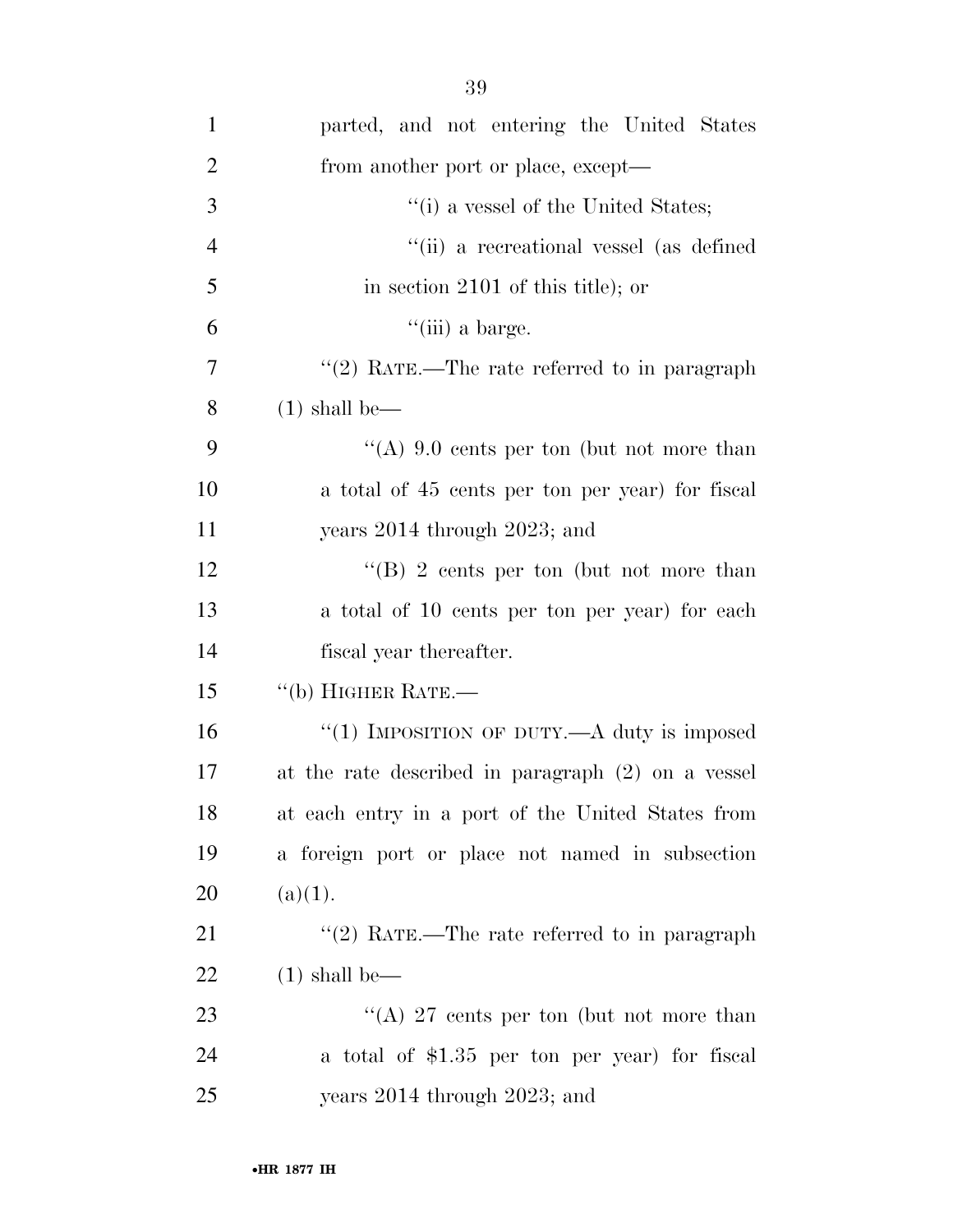| $\mathbf{1}$   | "(B) 6 cents per ton (but not more than              |
|----------------|------------------------------------------------------|
| $\overline{2}$ | a total of 30 cents per ton per year) for each       |
| 3              | fiscal year thereafter.".                            |
| $\overline{4}$ | (b) CONFORMING AMENDMENTS.—Such title is fur-        |
| 5              | ther amended—                                        |
| 6              | (1) by striking the heading for subtitle VI and      |
| 7              | inserting the following:                             |
| 8              | "Subtitle VI-Clearance and                           |
| 9              | Tonnage Duties";                                     |
| 10             | $(2)$ in the heading for chapter 603, by striking    |
| 11             | "TAXES" and inserting "DUTIES";                      |
| 12             | $(3)$ in the headings of sections in chapter 603,    |
| 13             | by striking "taxes" each place it appears and in-    |
| 14             | serting "duties";                                    |
| 15             | $(4)$ in the heading for subsection $(a)$ of section |
| 16             | 60303, by striking "TAX" and inserting "DUTY";       |
| 17             | $(5)$ in the text of sections in chapter 603, by     |
| 18             | striking "taxes" each place it appears and inserting |
| 19             | "duties"; and                                        |
| 20             | $(6)$ in the text of sections in chapter 603, by     |
| 21             | striking "tax" each place it appears and inserting   |
| 22             | "duty".                                              |
| 23             | (c) CLERICAL AMENDMENTS.—Such title is further       |
| 24             | amended—                                             |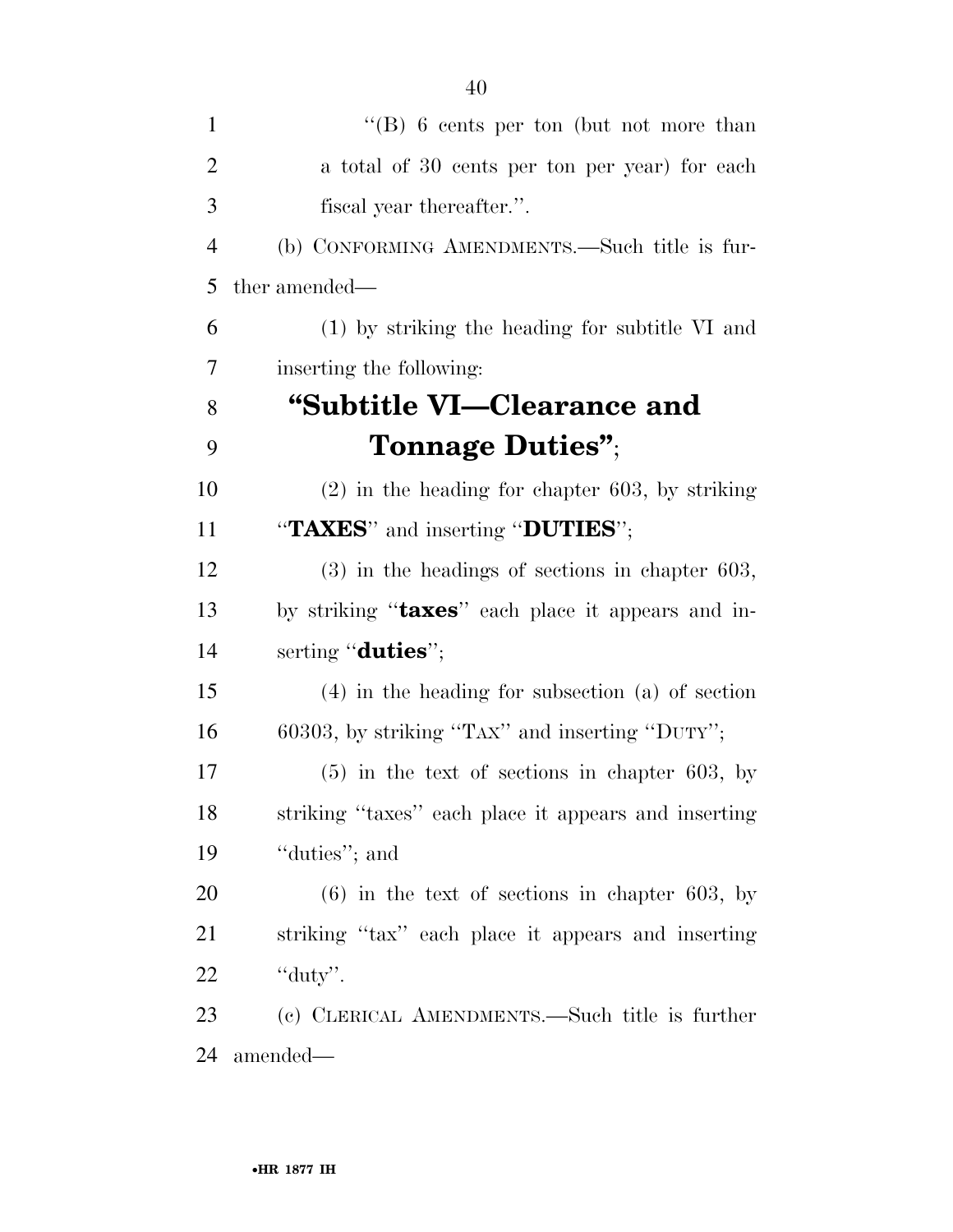| $\mathbf{1}$   | $(1)$ in the title analysis by striking the item re-                 |
|----------------|----------------------------------------------------------------------|
| $\overline{2}$ | lating to subtitle VI and inserting the following:                   |
|                |                                                                      |
| 3              | $(2)$ in the analysis for subtitle VI by striking                    |
| 4              | the item relating to chapter 603 and inserting the                   |
| 5              | following:                                                           |
|                |                                                                      |
| 6              | and                                                                  |
| 7              | $(3)$ in the analysis for chapter 603—                               |
| 8              | $(A)$ by striking the items relating to sec-                         |
| 9              | tions 60301 and 60302 and inserting the fol-                         |
| 10             | lowing:                                                              |
|                | "60301. Regular tonnage duties.<br>"60302. Special tonnage duties."; |
| 11             | and                                                                  |
| 12             | (B) by striking the item relating to section                         |
| 13             | 60304 and inserting the following:                                   |
|                | "60304. Presidential suspension of tonnage duties and light money.". |
| 14             | TITLE II-ALTERNATIVE WATER                                           |
| 15             | <b>SOURCE PROJECTS</b>                                               |
| 16             | SEC. 2001. PILOT PROGRAM FOR ALTERNATIVE WATER                       |
| 17             | <b>SOURCE PROJECTS.</b>                                              |
| 18             | (a) SELECTION OF PROJECTS.—Section $220(d)(2)$                       |
| 19             | $(33 \text{ U.S.C. } 1300(d)(2))$ is amended by inserting before the |
| 20             | period at the end the following: "or whether the project             |
| 21             | is located in an area which is served by a public water              |
| 22             | system serving 10,000 individuals or fewer".                         |
|                | •HR 1877 IH                                                          |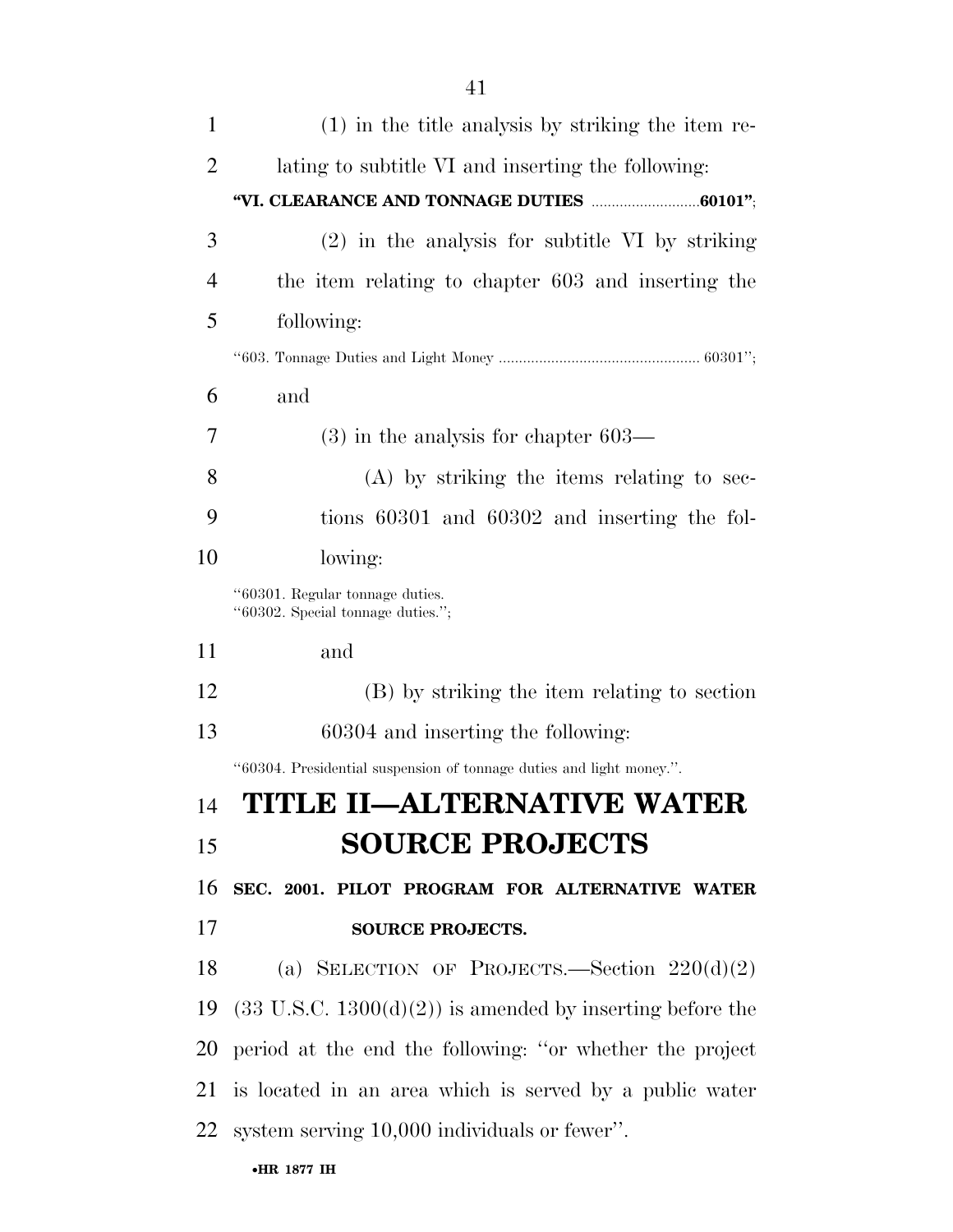(b) AUTHORIZATION OF APPROPRIATIONS.—Section 2 220(j)  $(33 \text{ U.S.C. } 1300(j))$  is amended by striking ''\$75,000,000 for fiscal years 2002 through 2004'' and inserting ''\$50,000,000 for each of fiscal years 2014 through 2018''.

# **TITLE III—SEWER OVERFLOW CONTROL GRANTS**

#### **SEC. 3001. SEWER OVERFLOW CONTROL GRANTS.**

 (a) ADMINISTRATIVE REQUIREMENTS.—Section  $221(e)$  (33 U.S.C. 1301(e)) is amended to read as follows: ''(e) ADMINISTRATIVE REQUIREMENTS.—A project that receives assistance under this section shall be carried out subject to the same requirements as a project that receives assistance from a State water pollution control revolving fund under title VI, except to the extent that the Governor of the State in which the project is located determines that a requirement of title VI is inconsistent with the purposes of this section. For the purposes of this subsection, a Governor may not determine that the re- quirements of title VI relating to the application of section 513 are inconsistent with the purposes of this section.''. (b) AUTHORIZATION OF APPROPRIATIONS.—Section  $221(f)$  (33 U.S.C. 1301(f)) is amended to read as follows: 24 ""(f) AUTHORIZATION OF APPROPRIATIONS.—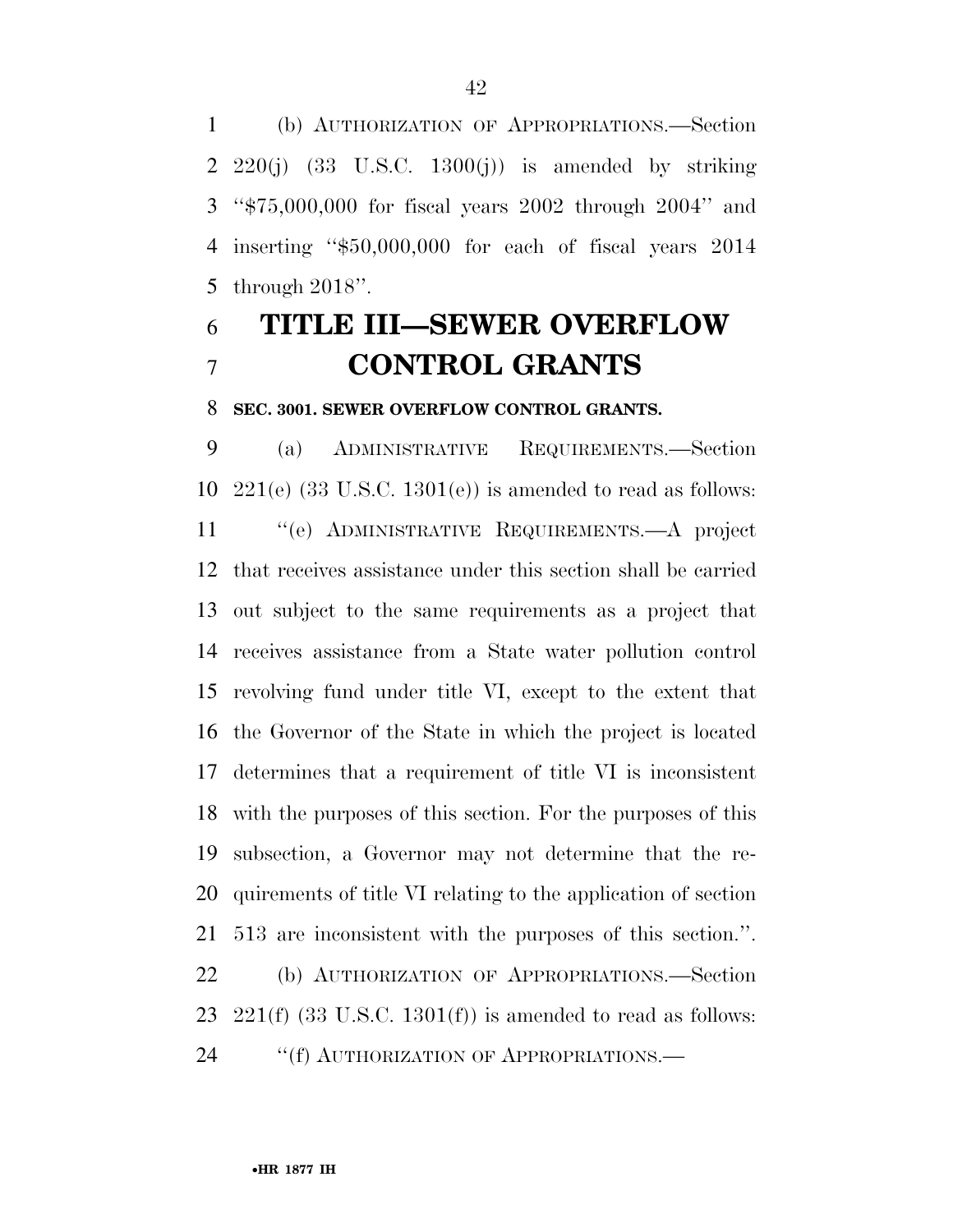1 "(1) IN GENERAL.—There is authorized to be appropriated to carry out this section \$500,000,000 for each of fiscal years 2014 through 2018.

4 "(2) MINIMUM ALLOCATIONS.—To the extent there are sufficient eligible project applications, the Administrator shall ensure that a State uses not less than 20 percent of the amount of the grants made to the State under subsection (a) in a fiscal year to carry out projects to control municipal combined sewer overflows and sanitary sewer overflows through the use of green infrastructure, water and energy efficiency improvements, and other environ-mentally innovative activities.''.

 (c) ALLOCATION OF FUNDS.—Section 221(g) of such 15 Act  $(33 \text{ U.S.C. } 1301(\text{g}))$  is amended to read as follows: 16 "(g) ALLOCATION OF FUNDS.—

17 "(1) FISCAL YEAR 2014.—Subject to subsection (h), the Administrator shall use the amounts appro- priated to carry out this section for fiscal year 2014 for making grants to municipalities and municipal entities under subsection (a)(2) in accordance with the criteria set forth in subsection (b).

23 "(2) FISCAL YEAR 2015 AND THEREAFTER. Subject to subsection (h), the Administrator shall use the amounts appropriated to carry out this sec-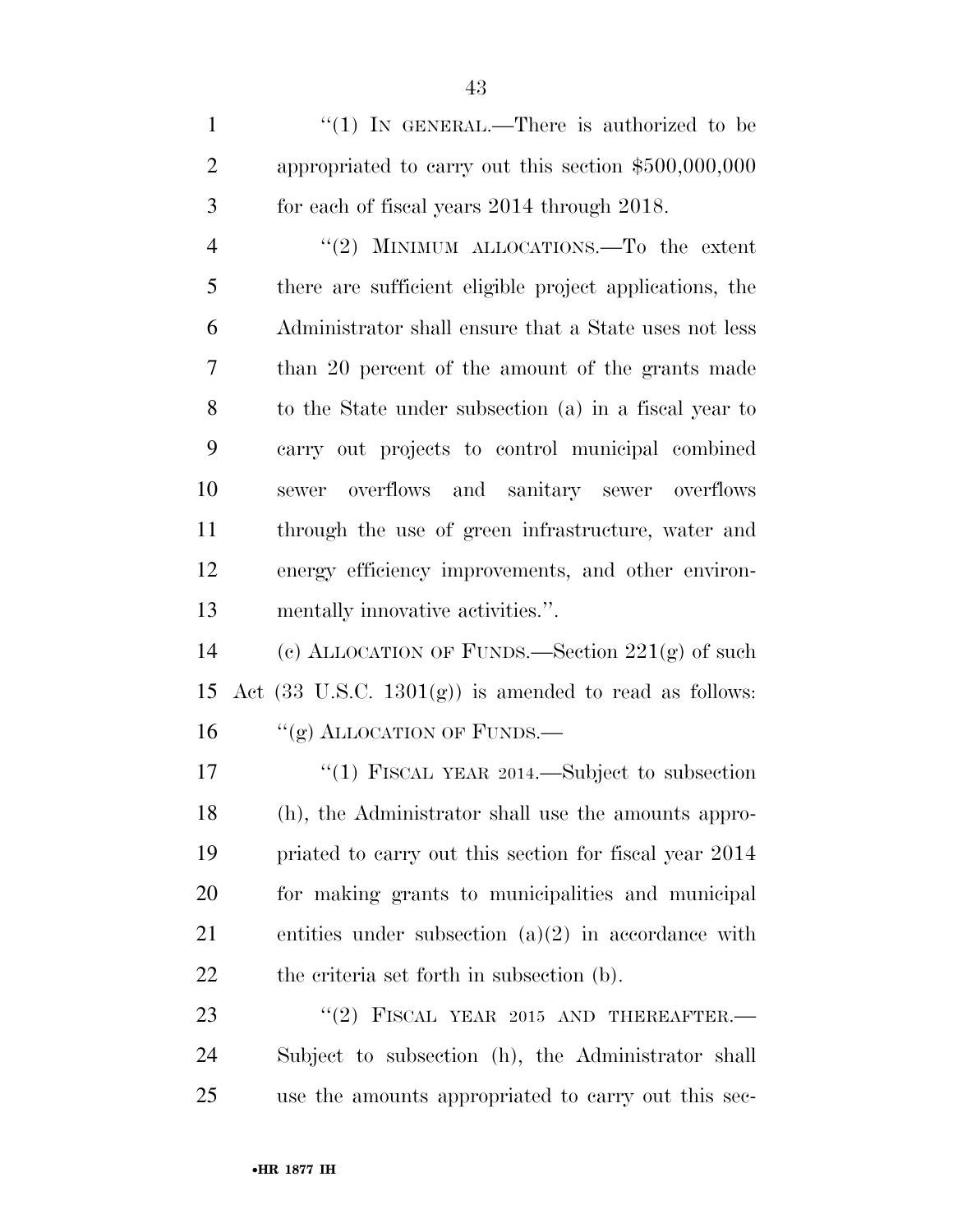| $\mathbf{1}$   | tion for fiscal year 2015 and each fiscal year there-            |
|----------------|------------------------------------------------------------------|
| $\overline{2}$ | after for making grants to States under subsection               |
| 3              | $(a)(1)$ in accordance with a formula to be established          |
| $\overline{4}$ | by the Administrator, after providing notice and an              |
| 5              | opportunity for public comment, that allocates to                |
| 6              | each State a proportional share of such amounts                  |
| 7              | based on the total needs of the State for municipal              |
| 8              | combined sewer overflow controls and sanitary sewer              |
| 9              | overflow controls identified in the most recent survey           |
| 10             | conducted pursuant to section 516 and any other in-              |
| 11             | formation the Administrator considers appropriate.".             |
| 12             | (d) REPORTS.—The first sentence of section $221(i)$              |
| 13             | $(33 \text{ U.S.C. } 1301(i))$ is amended by striking "2003" and |
| 14             | inserting "2015".                                                |
| 15             | TITLE IV-CLEAN WATER TRUST                                       |
|                |                                                                  |

# **FUND**

 **SEC. 4001. ESTABLISHMENT OF CLEAN WATER TRUST FUND.** 

 Subchapter A of chapter 98 of the Internal Revenue Code of 1986 (relating to the establishment of trust funds) is amended by adding at the end the following new section: **''SEC. 9512. CLEAN WATER TRUST FUND.** 

23 "(a) CREATION OF TRUST FUND.—There is estab- lished in the Treasury of the United States a trust fund to be known as the 'Clean Water Trust Fund', consisting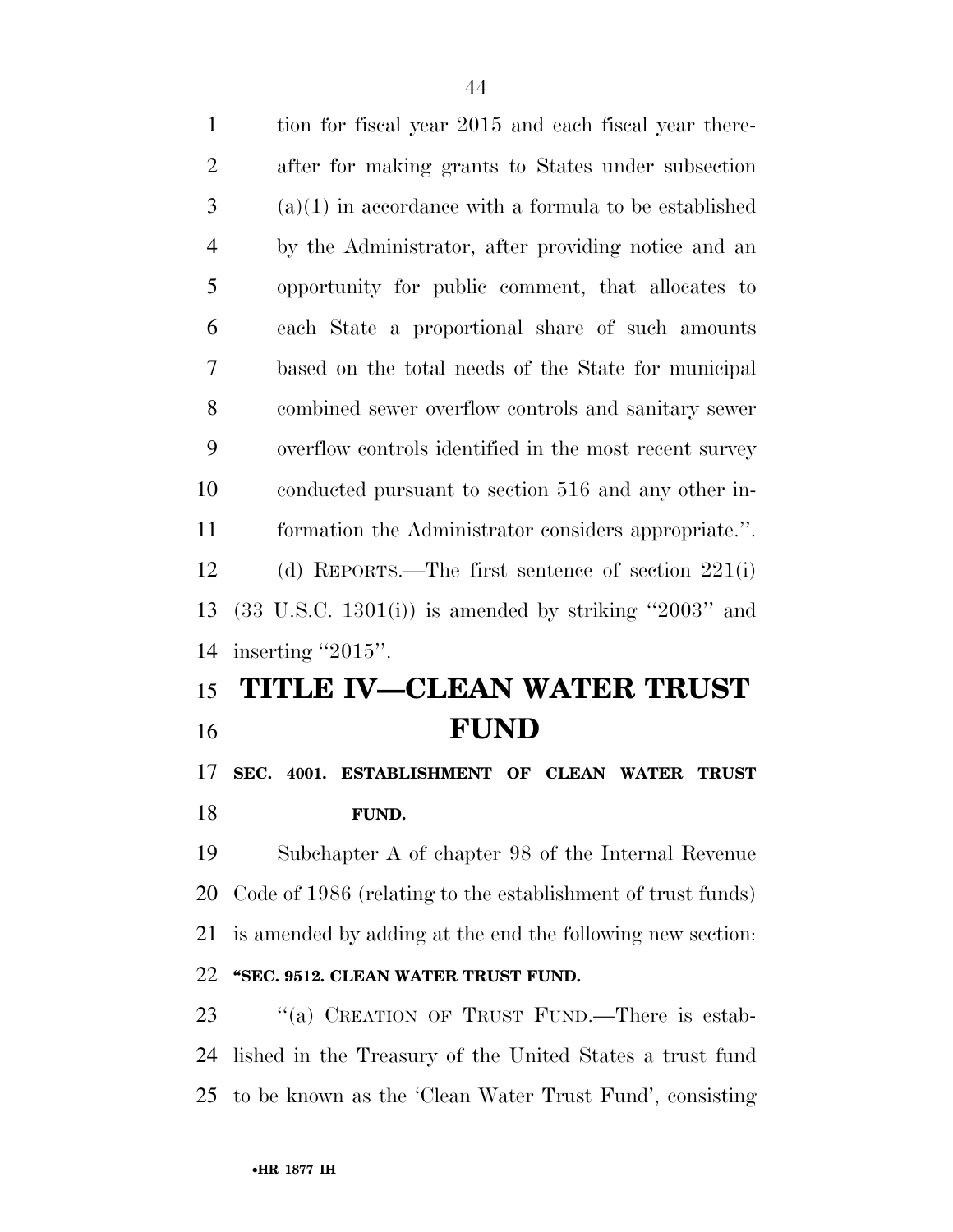of such amounts as may be appropriated or credited to the Fund as provided in this section or section 9602(b). ''(b) TRANSFERS TO TRUST FUND.—There are here-by appropriated to the Clean Water Trust Fund amounts

equivalent to—

 ''(1) fees, taxes, or other sources of revenue specifically collected and deposited in the Fund or received in the Treasury for the purposes provided in this section; and

 $\frac{10}{2}$  (2) any penalty paid pursuant to section 309 of the Federal Water Pollution Control Act (33 U.S.C. 1319) (other than those that result of viola-13 tions of section 311 of such Act).

 ''(c) APPROPRIATION OF ADDITIONAL SUMS.—There are hereby authorized to be appropriated to the Clean Water Trust Fund such additional sums as may be re- quired to make the expenditures referred to in subsection (d).

 ''(d) EXPENDITURES.—Amounts in the Clean Water Trust Fund shall be available, as provided in appropria-tions Acts, for the following purposes:

22  $\frac{1}{2}$  (1) Capitalization grants under section 601 of the Federal Water Pollution Control Act (33 U.S.C. 1381).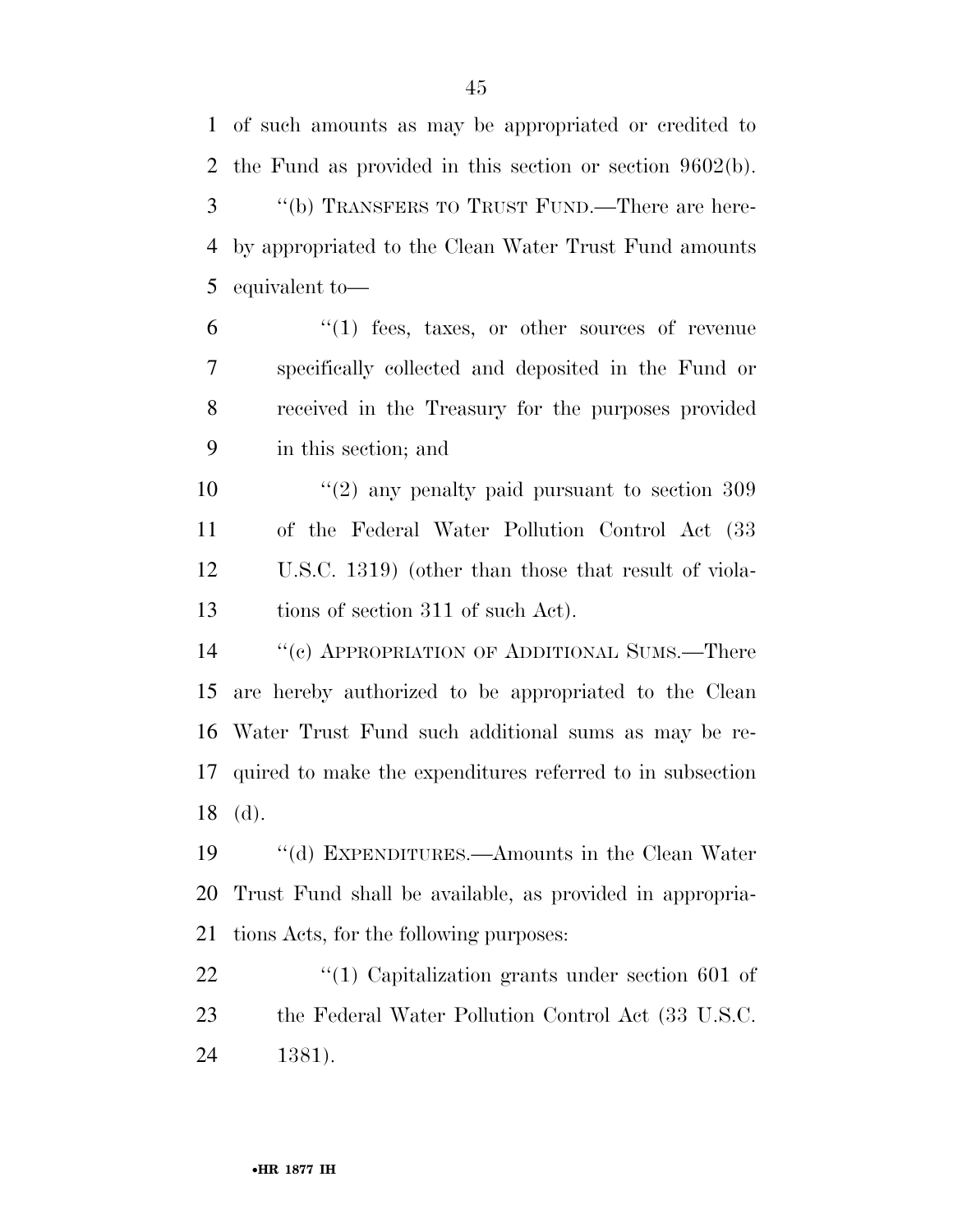1 ''(2) Grants to States and interstate agencies under section 106(a) of that Act (33 U.S.C. 3  $1256(a)$ ).

4  $(3)$  Grants under sections 104(b) and 104(g) 5 of that Act (33 U.S.C. 1254(b) and  $1254(g)$ ).

 $(4)$  To cover the cost of making direct loans or guaranteeing obligations authorized under the Water Pollution Control Investment Act.''.

# **SEC. 4002. ALLOCATION OF FUNDS.**

 Title VI (as amended by section 1307 of this Act) is further amended by inserting after section 608 the fol-lowing:

#### **''SEC. 609. CLEAN WATER TRUST FUND.**

 ''(a) ALLOCATION OF FUNDS.—The Administrator shall allocate funds made available for a fiscal year out of the Clean Water Trust Fund established by section 9512 of the Internal Revenue Code of 1986 among eligible programs and activities as follows:

 ''(1) 80 percent for capitalization grants under section 604.

 $(2)$  10 percent to cover the cost of making di- rect loans or guaranteeing obligations authorized under the Water Pollution Control Investment Act. 24 ''(3) 7.5 percent for grants to States and inter-state agencies under section 106(a).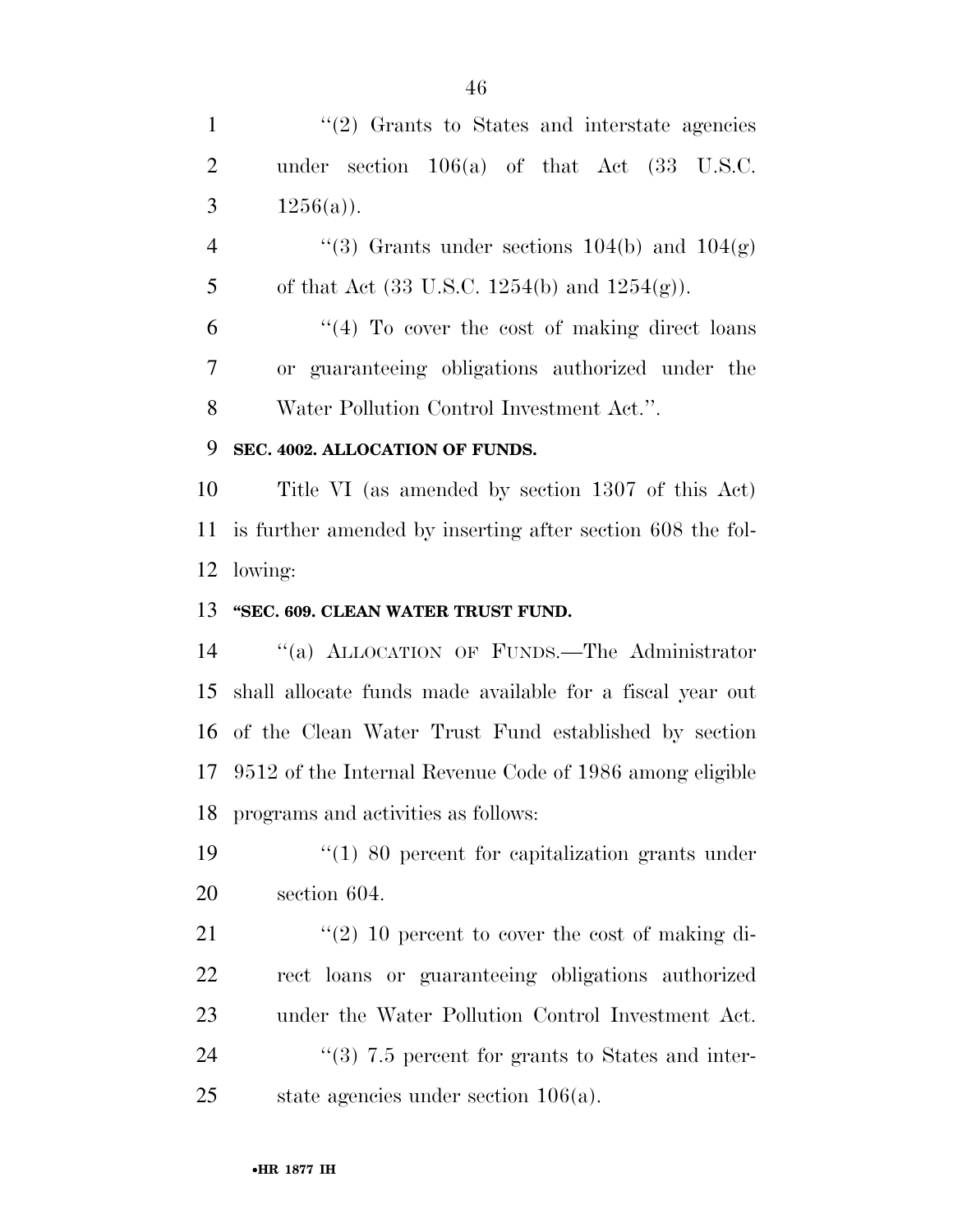1 ''(4) 2.5 percent for grants under sections 2 104(b) and  $104(g)$ .

 ''(b) AMOUNTS MADE AVAILABLE FOR CAPITALIZA- TION GRANTS.—To the extent there are sufficient applica- tions, not less than 30 percent of the amounts allocated for capitalization grants under subsection (a)(1) shall be used for one or more of the following purposes:

8 "(1) Projects or activities to address green in-frastructure.

10  $\frac{1}{2}$  Water or energy efficiency improvements or other environmentally sustainable activities.

12 ''(3) The implementation of best management practices or measures identified in an approved nonpoint source management program under section 319.''.

#### **SEC. 4003. REVENUES FOR CLEAN WATER TRUST FUND.**

 (a) STUDY ON IDENTIFICATION OF REVENUES.—Not later than 45 days after the date of enactment of this Act, the Director of the Congressional Budget Office, in con- sultation with the Administrator of the Environmental Protection Agency and the Secretary of the Treasury, shall undertake a study of potential funding mechanisms and revenue sources for the Clean Water Trust Fund es- tablished by section 9512(d) of the Internal Revenue Code of 1986 (as added by this Act) that are sufficient to sup-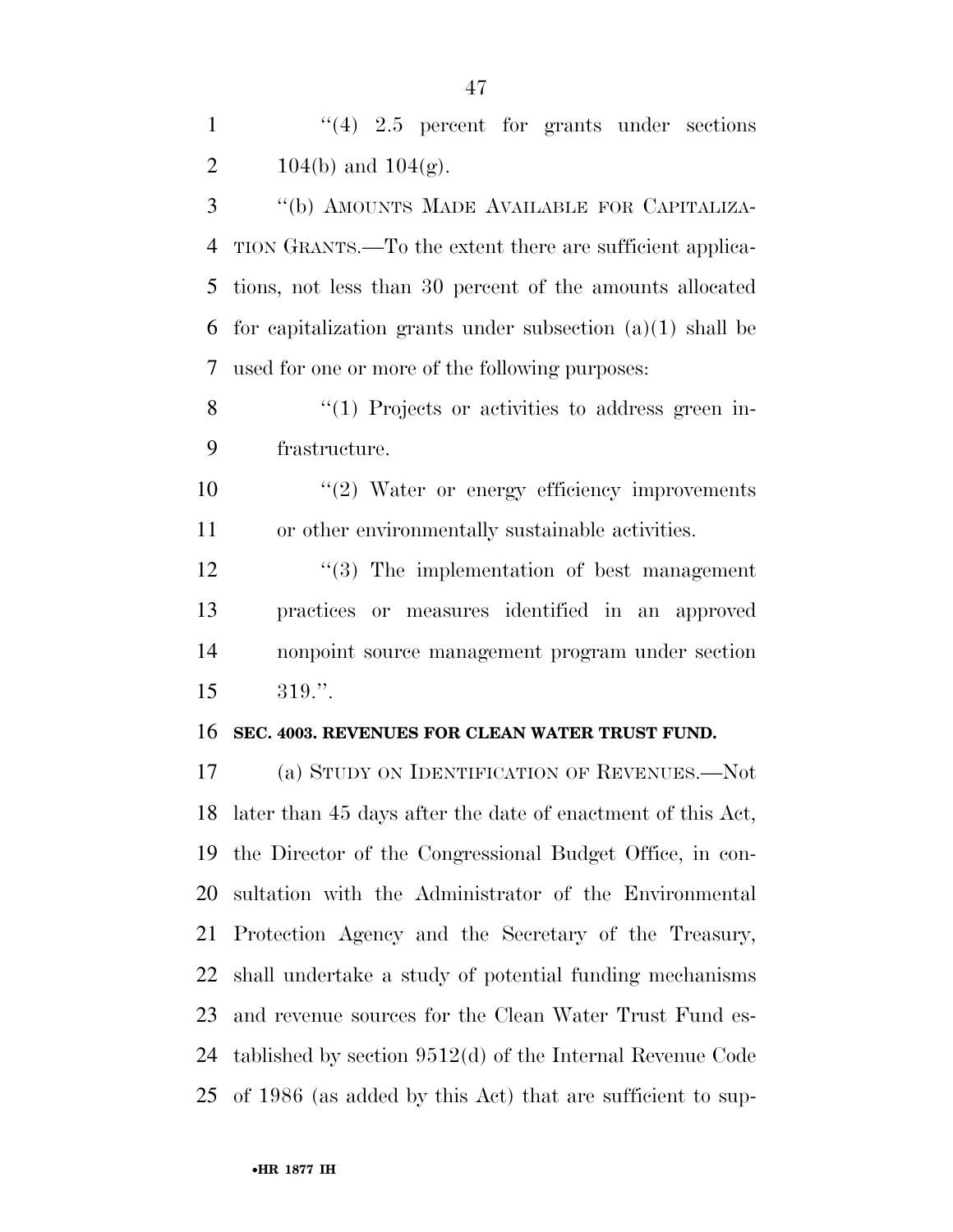| $\mathbf{1}$   | port annual funding levels of at least \$10,000,000,000 for |
|----------------|-------------------------------------------------------------|
| $\overline{2}$ | the purposes identified in section $9512(d)$ of that Act.   |
| 3              | (b) CONDUCT OF STUDY.—In carrying out the study,            |
| $\overline{4}$ | the Director shall—                                         |
| 5              | (1) take into consideration whether potential               |
| 6              | funding mechanisms and revenue sources—                     |
| 7              | $(A)$ are broad based;                                      |
| 8              | (B) are equitably allocated; and                            |
| 9              | (C) can be efficiently collected;                           |
| 10             | $(2)$ review and, to the extent practicable, utilize        |
| 11             | existing studies and reports on potential sources of        |
| 12             | revenue for a clean water trust fund, including—            |
| 13             | (A) the report of the Government Account-                   |
| 14             | ability Office entitled "Clean Water Infrastruc-            |
| 15             | ture: A Variety of Issues Need to Be Consid-                |
| 16             | ered When Designing a Clean Water Trust                     |
| 17             | Fund" (GAO–09–037, May 2009); and                           |
| 18             | (B) the report of the Environmental Pro-                    |
| 19             | tection Agency entitled "Alternative Funding"               |
| 20             | Study: Water Quality Fees and Debt Financing                |
| 21             | Issues" (EPA 832-R-96-001, June 1996);                      |
| 22             | (3) consult with Federal, State, tribal, and local          |
| 23             | agencies, representatives of business and industry,         |
| 24             | representatives of entities operating publicly owned        |
| 25             | treatment works, representatives of conservation and        |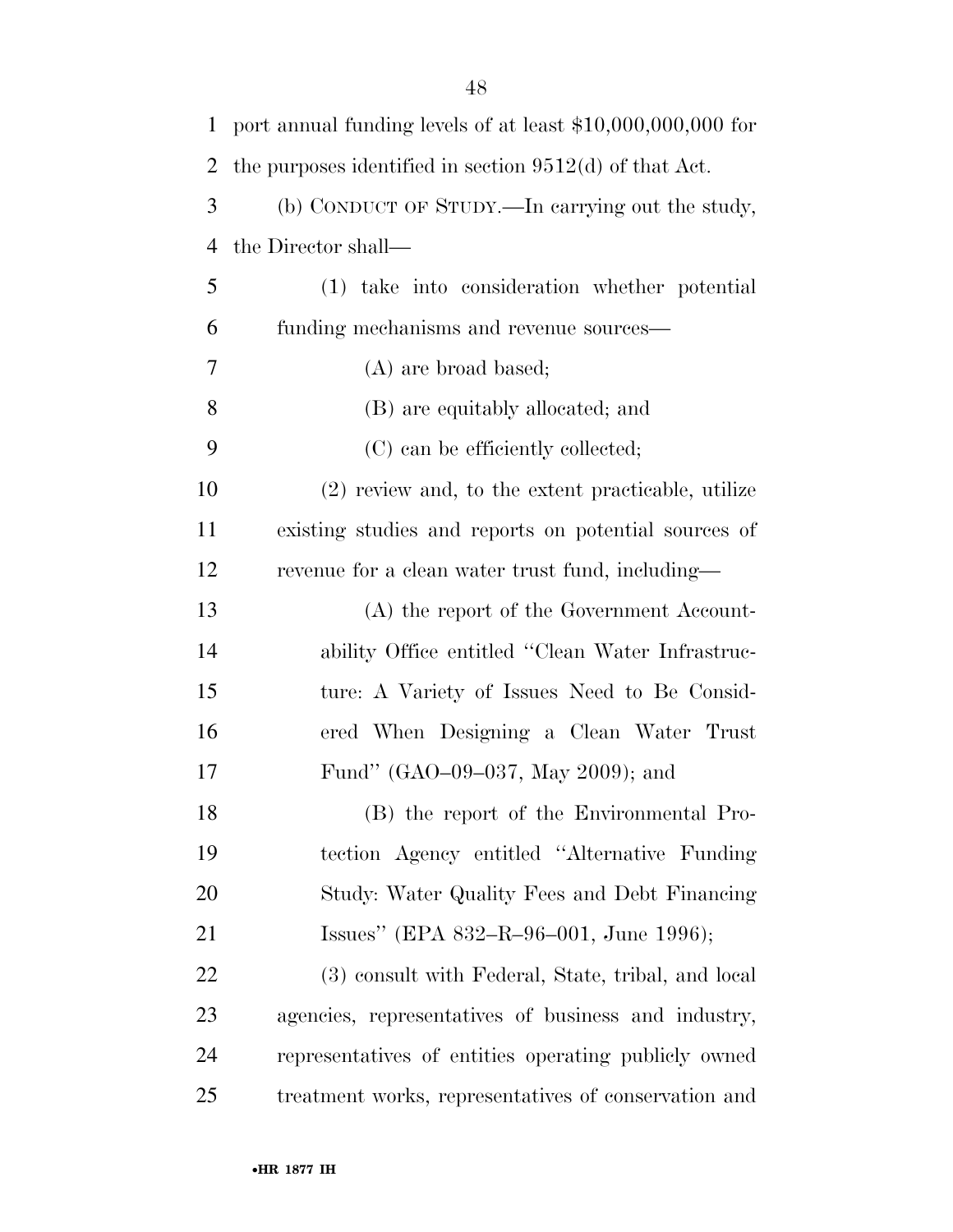| $1 \quad$ | environmental organizations, representatives of rate- |
|-----------|-------------------------------------------------------|
|           | 2 payer organizations, and other interested persons;  |
| $3 \quad$ | and                                                   |

 (4) provide the opportunity for public hearings. (c) REPORT TO CONGRESS.—Not later than 1 year after the date of enactment of this Act, the Director shall submit a report on the results of the study to—

 (1) the Committee on Transportation and In- frastructure, the Committee on Ways and Means, and the Committee on the Budget of the House of Representatives; and

 (2) the Committee on Environment and Public Works, the Committee on Finance, and the Com-mittee on the Budget of the Senate.

# **TITLE V—WATER POLLUTION**

# **CONTROL INVESTMENT**

# **SEC. 5001. SHORT TITLE.**

 This title may be cited as the ''Water Pollution Con-trol Investment Act''.

# **SEC. 5002. DEFINITIONS.**

In this title, the following definitions apply:

- (1) ADMINISTRATOR.—The term ''Adminis-trator'' means the Administrator of the Environ-
- mental Protection Agency.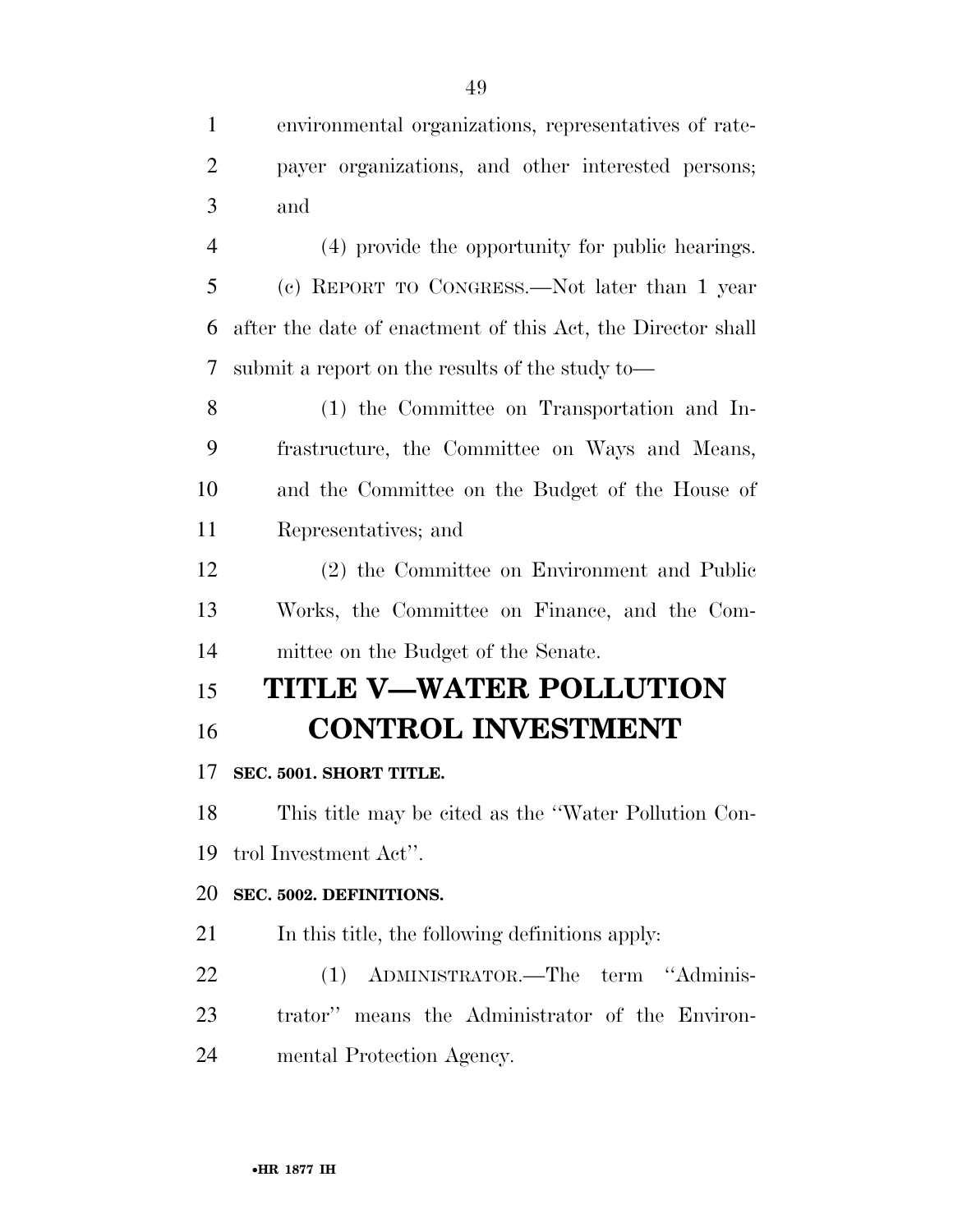(2) BORROWER.—The term ''borrower'' means a person who owes payments of interest or principal on an obligation guaranteed under this title. (3) COST OF A DIRECT LOAN.—The term ''cost of a direct loan'' means the ''cost of a direct loan'' as that term is used in section 502(5) of the Federal Credit Reform Act of 1990 (2 U.S.C. 661a(5)). 8 (4) COST OF A GUARANTEE.—The term "cost" of a guarantee'' means the ''cost of a loan guar- antee'' as that term is used in section 502(5) of the Federal Credit Reform Act of 1990 (2 U.S.C.  $661a(5)$ ). (5) DIRECT LOAN.—The term ''direct loan'' has the meaning given that term in section 502 of the Federal Credit Reform Act of 1990 (2 U.S.C. 661a). (6) GUARANTEE.— (A) IN GENERAL.—The term ''guarantee'' has the meaning given the term ''loan guar- antee'' in section 502 of the Federal Credit Re-20 form Act of 1990 (2 U.S.C. 661a). (B) INCLUSION.—The term ''guarantee'' includes a loan guarantee commitment (as that term is defined in section 502 of the Federal Credit Reform Act of 1990 (2 U.S.C. 661a)).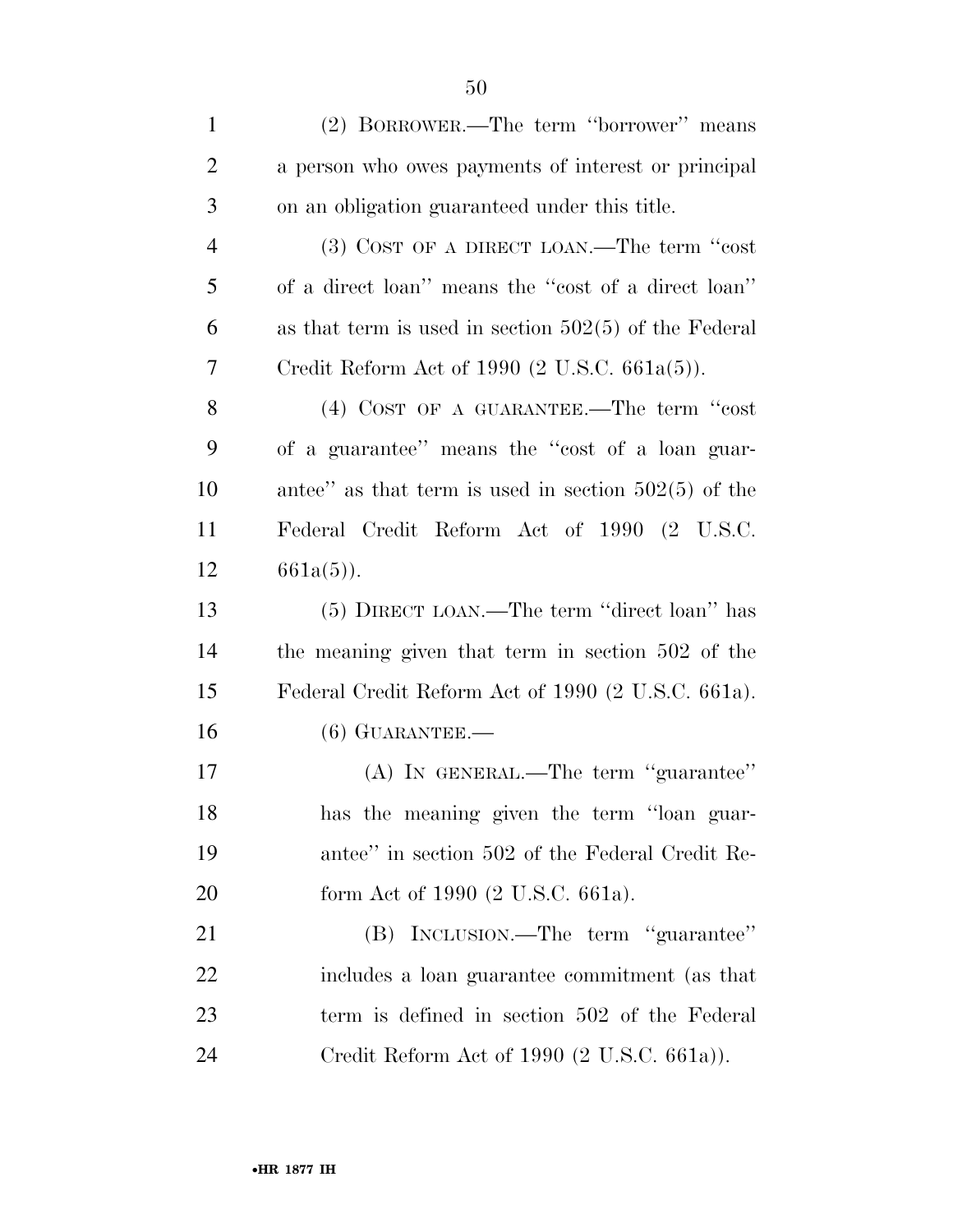(7) LARGE WATER INFRASTRUCTURE PROJECT.—

 (A) IN GENERAL.—The term ''large water infrastructure project'' means a project for con- struction of a publicly owned treatment works that qualifies for assistance under section 603(c) of the Federal Water Pollution Control 8 Act  $(33 \text{ U.S.C. } 1383(c))$ , but because of its sig- nificant scope and cost is not likely to receive assistance under that Act, as determined by the Administrator.

 (B) GUIDELINES.—The Administrator shall issue guidelines for determining whether a project qualifies as a large water infrastructure project.

 (8) OBLIGATION.—The term ''obligation'' means a loan or other debt obligation.

 (9) STATE INFRASTRUCTURE FINANCING AU- THORITY.—The term ''State infrastructure financing authority'' means the State entity established or des- ignated by the Governor of a State to receive a cap- italization grant provided by, or otherwise carry out the requirements of, title VI of the Federal Water Pollution Control Act (33 U.S.C. 1381 et seq.).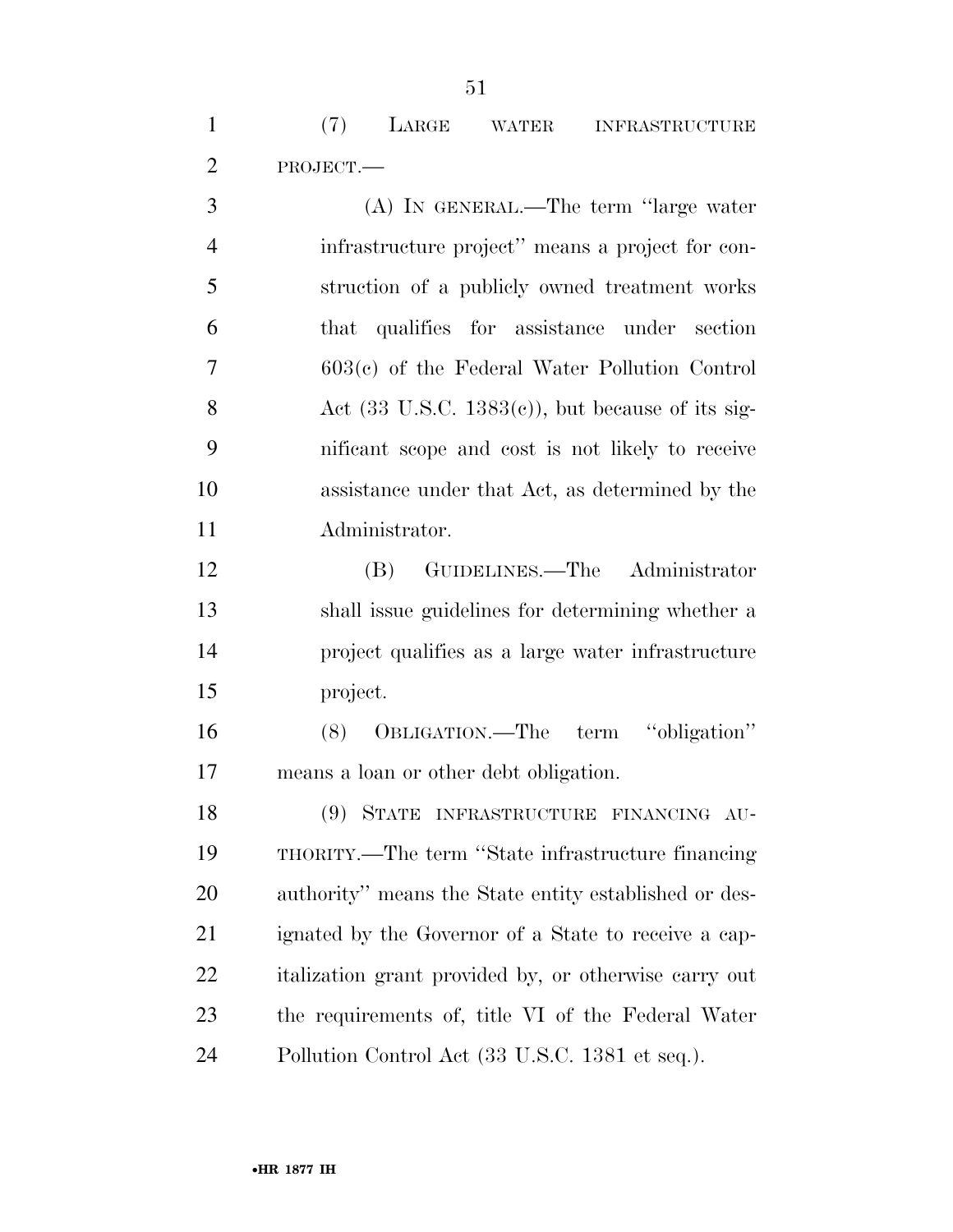#### **SEC. 5003. DIRECT LOANS.**

2 (a) In GENERAL.—

 (1) USE OF LOANS.—The Administrator may make a direct loan to a State infrastructure financ- ing authority for use in the same manner, and sub- ject to the same terms and conditions (unless other- wise specified in this section), as a capitalization grant made under section 601 of the Federal Water Pollution Control Act (33 U.S.C. 1831).

 (2) TERMS AND CONDITIONS.—The Adminis- trator may make a loan under this section on such terms and conditions (including requirements for au-dits) as the Administrator determines appropriate.

(b) LOAN REQUIREMENTS.—

 (1) MAXIMUM AMOUNT.—The amount of a loan made under this section to a State infrastructure fi- nancing authority shall not exceed the applicable percentage for the State establishing such authority of the total amount available under this title for dis- bursement, based on the allotment for the State in accordance with section 604 of the Federal Water Pollution Control Act (33 U.S.C. 1384).

 (2) TERM OF LOAN.—The final maturity date of a loan made under this section shall not be later than 35 years after the date on which funds are dis-bursed to a State infrastructure financing authority.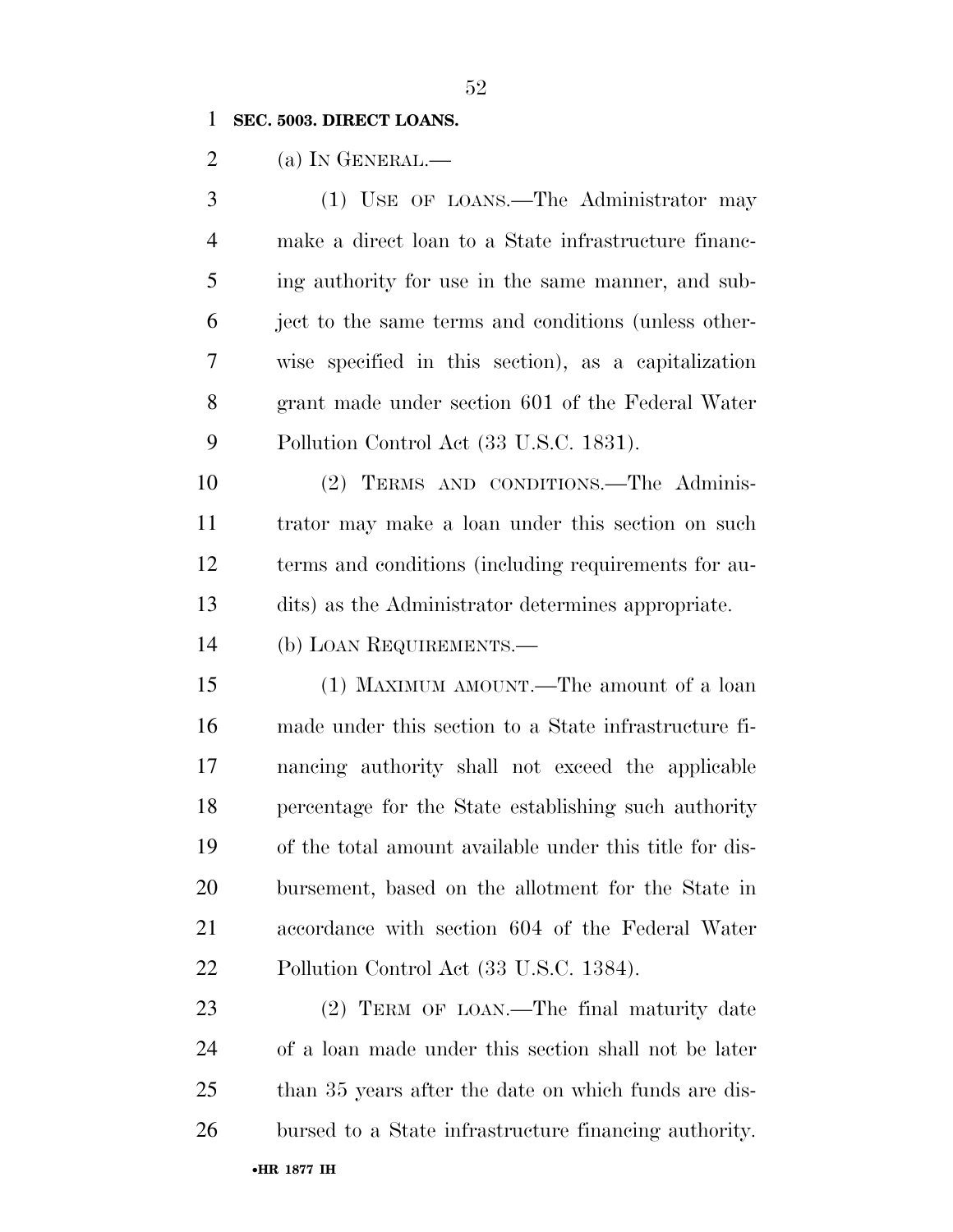| $\mathbf{1}$   | (3) INTEREST RATE.—The Administrator may              |
|----------------|-------------------------------------------------------|
| $\overline{2}$ | make a loan under this section only if the Adminis-   |
| 3              | trator determines that the interest rate on the loan  |
| 4              | is appropriate, taking into account the prevailing    |
| 5              | rate of interest in the private sector for similar    |
| 6              | loans.                                                |
| $\overline{7}$ | (4) SECURITY.—The Administrator shall re-             |
| 8              | quire a State infrastructure financing authority re-  |
| 9              | ceiving a loan under this section to use a rate cov-  |
| 10             | enant, coverage requirement, or similar security fea- |
| 11             | ture adequate to ensure loan repayment.               |
| 12             | $(5)$ REPAYMENT.—                                     |
| 13             | (A) SCHEDULE.—The Administrator shall                 |
| 14             | set a repayment schedule for each loan made           |
| 15             | under this section based on the projected cash        |
| 16             | flow to the State infrastructure financing au-        |
| 17             | thority, including consideration of the effect on     |
| 18             | such cash flow of the security features de-           |
| 19             | scribed in paragraph (4).                             |
| 20             | (B) COMMENCEMENT.—Scheduled loan re-                  |
| 21             | payments of principal or interest on a loan           |
| 22             | made under this section shall commence not            |
| 23             | later than 5 years after the date on which the        |
| 24             | loan is made.                                         |
| 25             | (C) DEFERRAL OF PAYMENTS.—                            |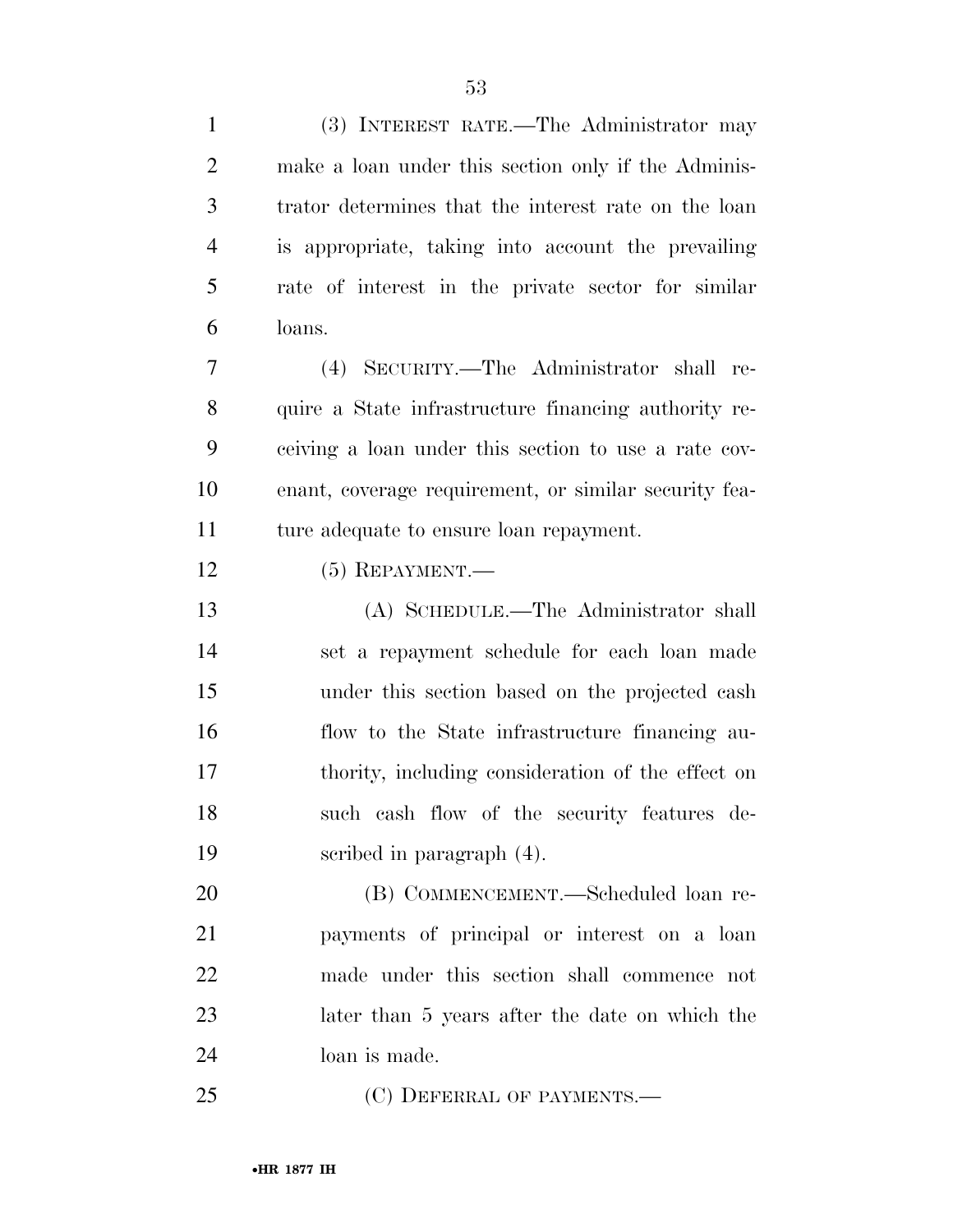| $\mathbf{1}$   | (i) IN GENERAL.—If the Adminis-                                      |
|----------------|----------------------------------------------------------------------|
| $\overline{2}$ | trator determines that a State infrastruc-                           |
| 3              | financing authority lacks the re-<br>ture                            |
| $\overline{4}$ | sources to make scheduled payments on a                              |
| 5              | loan made under this section based on cir-                           |
| 6              | cumstances not foreseeable at the time the                           |
| 7              | loan is made, the Administrator may allow                            |
| 8              | for the deferral of such payments.                                   |
| 9              | INTEREST.—Any payment de-<br>(ii)                                    |
| 10             | ferred under clause (i) shall—                                       |
| 11             | (I) continue to accrue interest                                      |
| 12             | until fully repaid; and                                              |
| 13             | (II) be amortized over the re-                                       |
| 14             | maining term of the loan.                                            |
| 15             | (D) PREPAYMENT.—Payments on the loan                                 |
| 16             | may be made in advance with no penalty.                              |
| 17             | (c) SALE OF LOANS.—After notifying the State infra-                  |
| 18             | structure financing authority, the Administrator, in con-            |
| 19             | sultation with the Secretary of the Treasury, may sell a             |
| 20             | loan made under this section, if the Administrator deter-            |
| 21             | mines that the sale can be made on favorable terms.                  |
| 22             | (d) CONFORMING REQUIREMENTS.—The require-                            |
| 23             | ments of sections 211, $511(e)(1)$ , and 513 of the Federal          |
| 24             | Water Pollution Control Act $(33 \text{ U.S.C. } 1291, 1371(c)(2)),$ |
| 25             | and 1372) apply to the construction of a project carried             |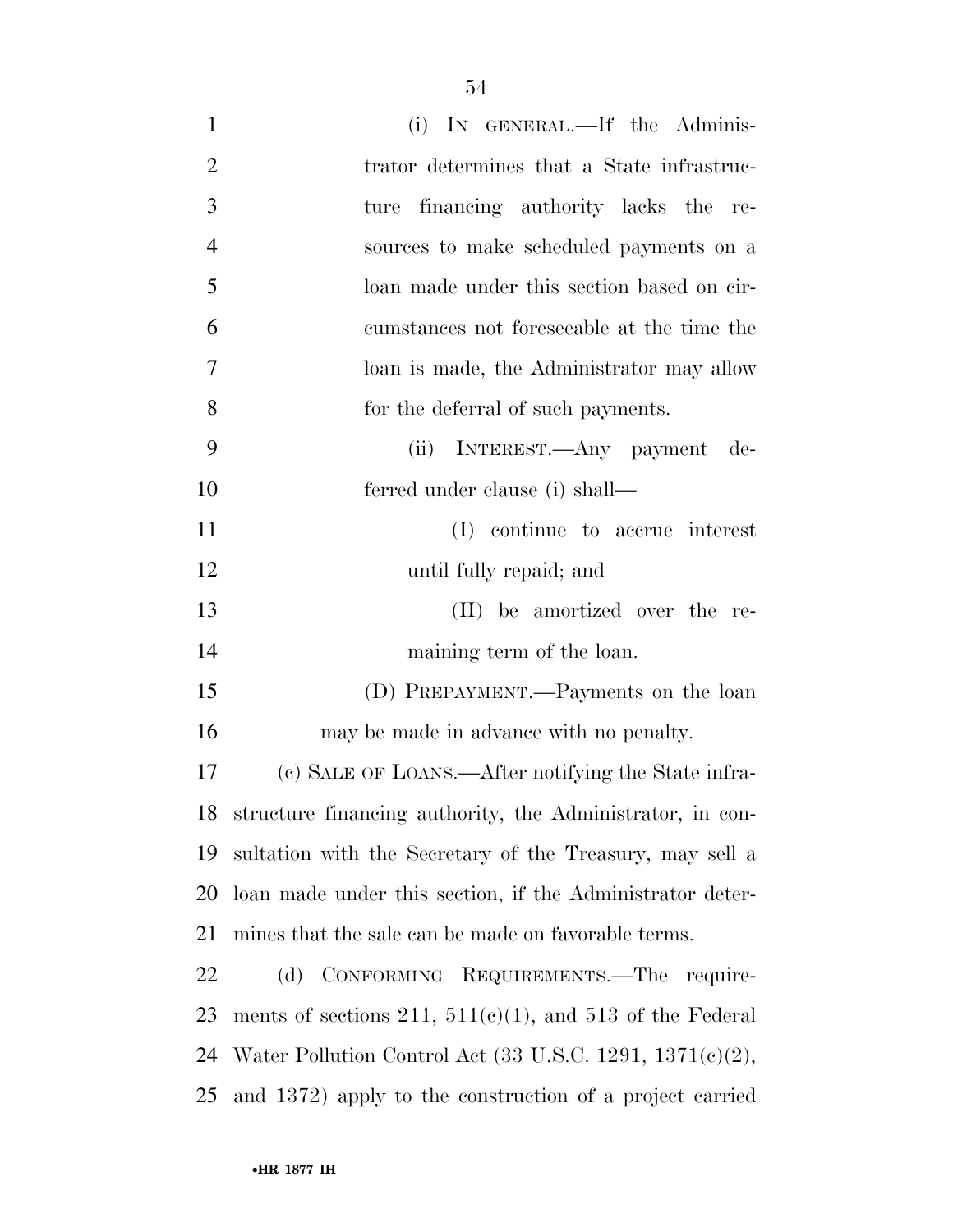out in whole or in part with assistance made available through a loan under this section in the same manner as treatment works for which grants are made available under the Federal Water Pollution Control Act.

 (e) FEES.—The Administrator shall charge and col- lect fees from State infrastructure financing authorities receiving loans under this section in amounts the Adminis- trator determines are sufficient to cover the administrative expenses associated with carrying out this section and, as provided in advance in appropriations Acts, use such amounts to cover such expenses.

(f) RECORDS; AUDITS.—

 (1) IN GENERAL.—A State infrastructure fi- nancing authority receiving a loan under this section shall keep such records and other pertinent docu- ments as the Administrator shall prescribe by regu- lation, including such records as the Administrator may require to facilitate an effective audit of loans made under this section.

 (2) ACCESS.—The Administrator and the Comptroller General of the United States, or their duly authorized representatives, shall have access, for the purpose of audits, to records and other perti-nent documents kept under paragraph (1).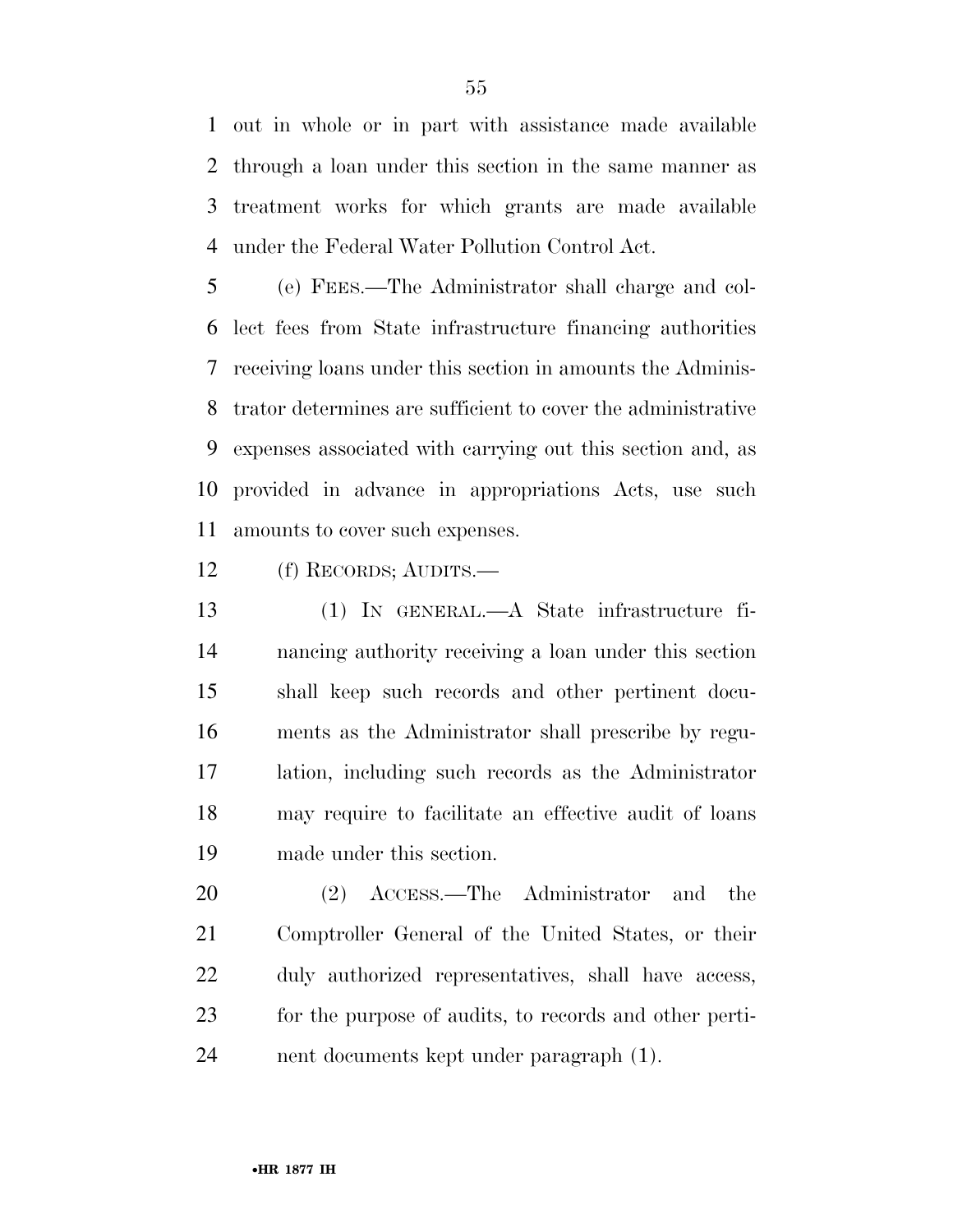# **SEC. 5004. GUARANTEES.**

| $\overline{2}$ | (a) IN GENERAL.—                                      |
|----------------|-------------------------------------------------------|
| 3              | (1) USE OF GUARANTEES.—The Administrator              |
| $\overline{4}$ | may make a guarantee under this title for an obliga-  |
| 5              | tion for construction of a large water infrastructure |
| 6              | project in accordance with the requirements of this   |
| 7              | section.                                              |
| 8              | (2) SELECTION CRITERIA.—                              |
| 9              | (A) ESTABLISHMENT.—The Administrator                  |
| 10             | shall establish criteria for selecting among large    |
| 11             | water infrastructure projects in making guaran-       |
| 12             | tees under this title.                                |
| 13             | (B) CRITERIA.—In establishing selection               |
| 14             | criteria under this paragraph, the Adminis-           |
| 15             | trator shall include consideration of the fol-        |
| 16             | lowing:                                               |
| 17             | (i) The extent to which the project is                |
| 18             | nationally or regionally significant.                 |
| 19             | (ii) The creditworthiness<br>of<br>the                |
| 20             | project, including a determination by the             |
| 21             | Administrator that any financing has ap-              |
| 22             | propriate features to ensure repayment.               |
| 23             | (iii) The extent to which the project                 |
| 24             | uses new technologies that enhance the en-            |
| 25             | vironmental benefits of the project.                  |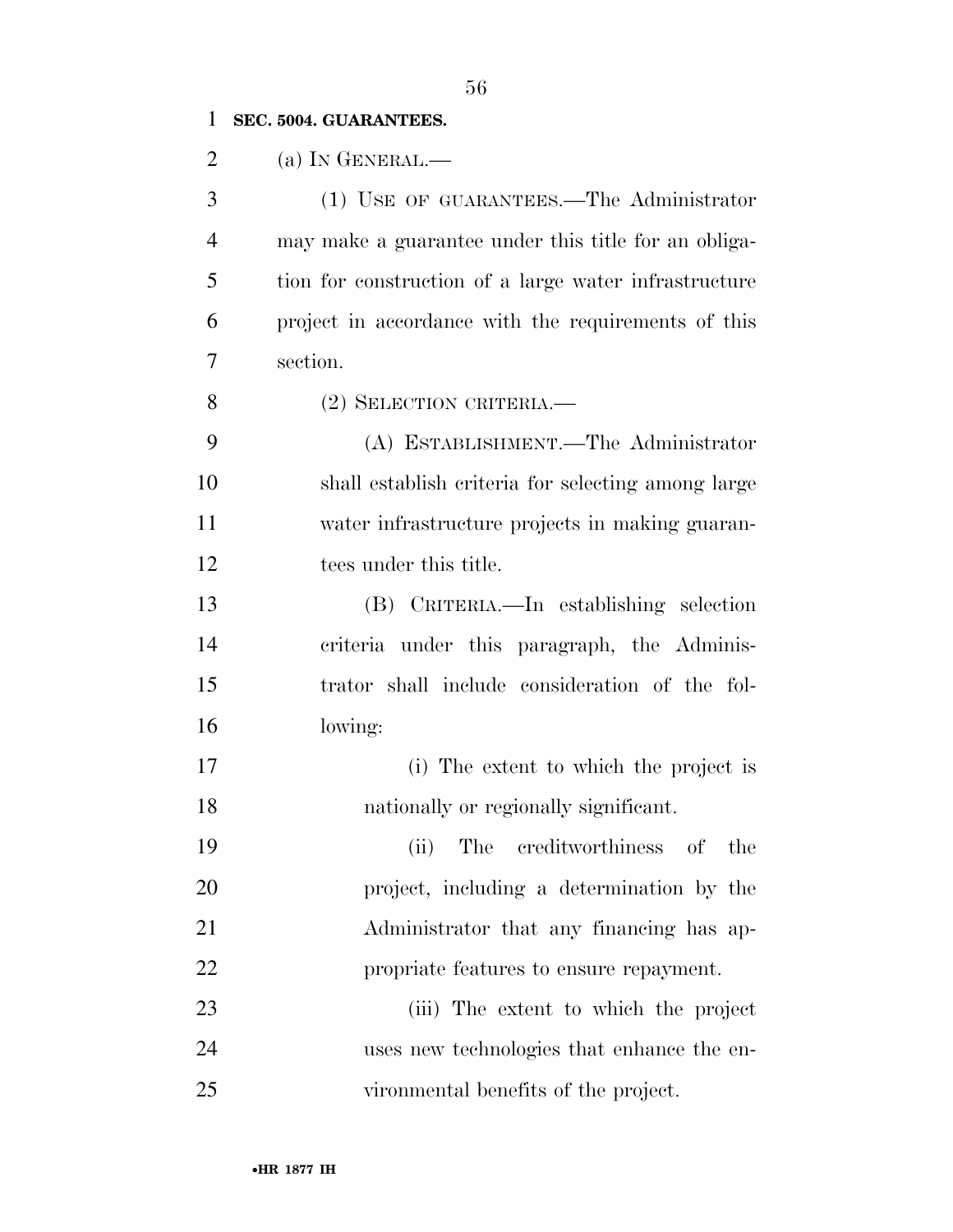| $\mathbf{1}$   | (iv) The cost of a guarantee under                    |
|----------------|-------------------------------------------------------|
| $\overline{2}$ | this title.                                           |
| 3              | (v) The extent to which the project                   |
| $\overline{4}$ | helps restore, maintain, or protect the en-           |
| 5              | vironment.                                            |
| 6              | (3) FISCAL YEAR LIMITATION.—The Adminis-              |
| 7              | trator may not utilize more than 10 percent of the    |
| 8              | funds made available under this title for a fiscal    |
| 9              | year to make guarantees under this section during     |
| 10             | that fiscal year.                                     |
| 11             | (4) TERMS AND CONDITIONS. The Adminis-                |
| 12             | trator may make a guarantee for a large water in-     |
| 13             | frastructure project under this title on such terms   |
| 14             | and conditions (including requirements for audits)    |
| 15             | as the Administrator determines appropriate.          |
| 16             | (5) SECURITY.—The Administrator shall re-             |
| 17             | quire a borrower to use a rate covenant, coverage re- |
| 18             | quirement, or similar security feature adequate to    |
| 19             | ensure repayment of the obligation.                   |
| 20             | (b) GUARANTEE REQUIREMENTS.—                          |
| 21             | (1) PROBABILITY OF REPAYMENT.—The Ad-                 |
| 22             | ministrator may make a guarantee under this title     |
| 23             | only if the Administrator determines that there is a  |
| 24             | high probability of repayment by the borrower of the  |
| 25             | principal and interest on the obligation.             |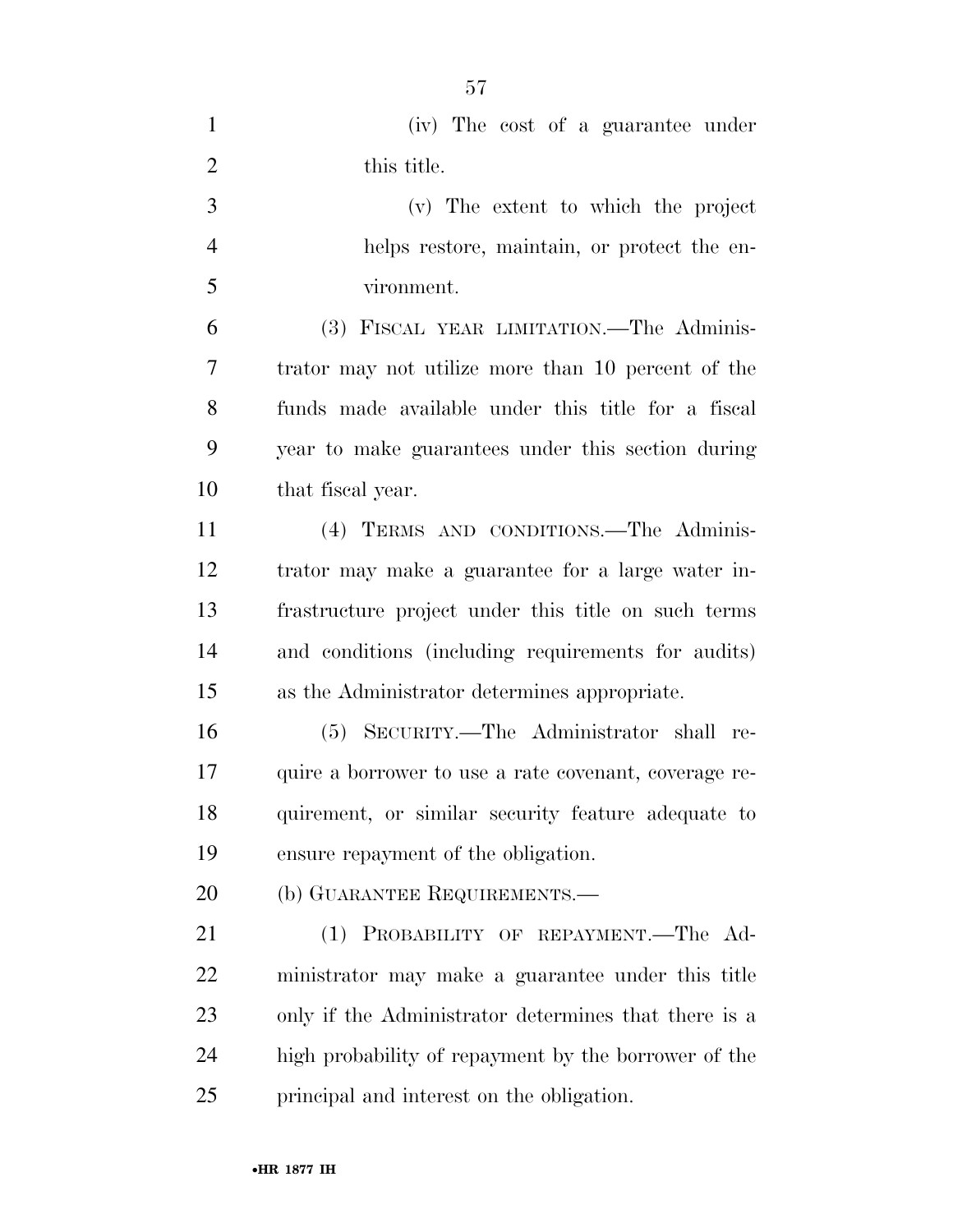(2) AMOUNT.—

2 (A) PERCENTAGE OF TOTAL COST.—The Administrator may make a guarantee under this title only if the amount of the obligation does not exceed 75 percent of the total cost of the large water infrastructure project, as esti- mated at the time at which the guarantee is issued.

 (B) SUFFICIENCY.—The Administrator may make a guarantee under this title only if the Administrator determines that the amount of the obligation, when combined with amounts available from other sources, will be sufficient to carry out the project.

 (3) NONSUBORDINATION.—The Administrator may make a guarantee under this title only if the guarantee is not subordinate to other financing.

 (4) INTEREST RATE.—The Administrator may make a guarantee under this title only if the Admin- istrator determines that the interest rate on the obli- gation is appropriate, taking into account the pre- vailing rate of interest in the private sector for simi-lar obligations.

 (5) TERM.—The Administrator may make a guarantee under this title only if—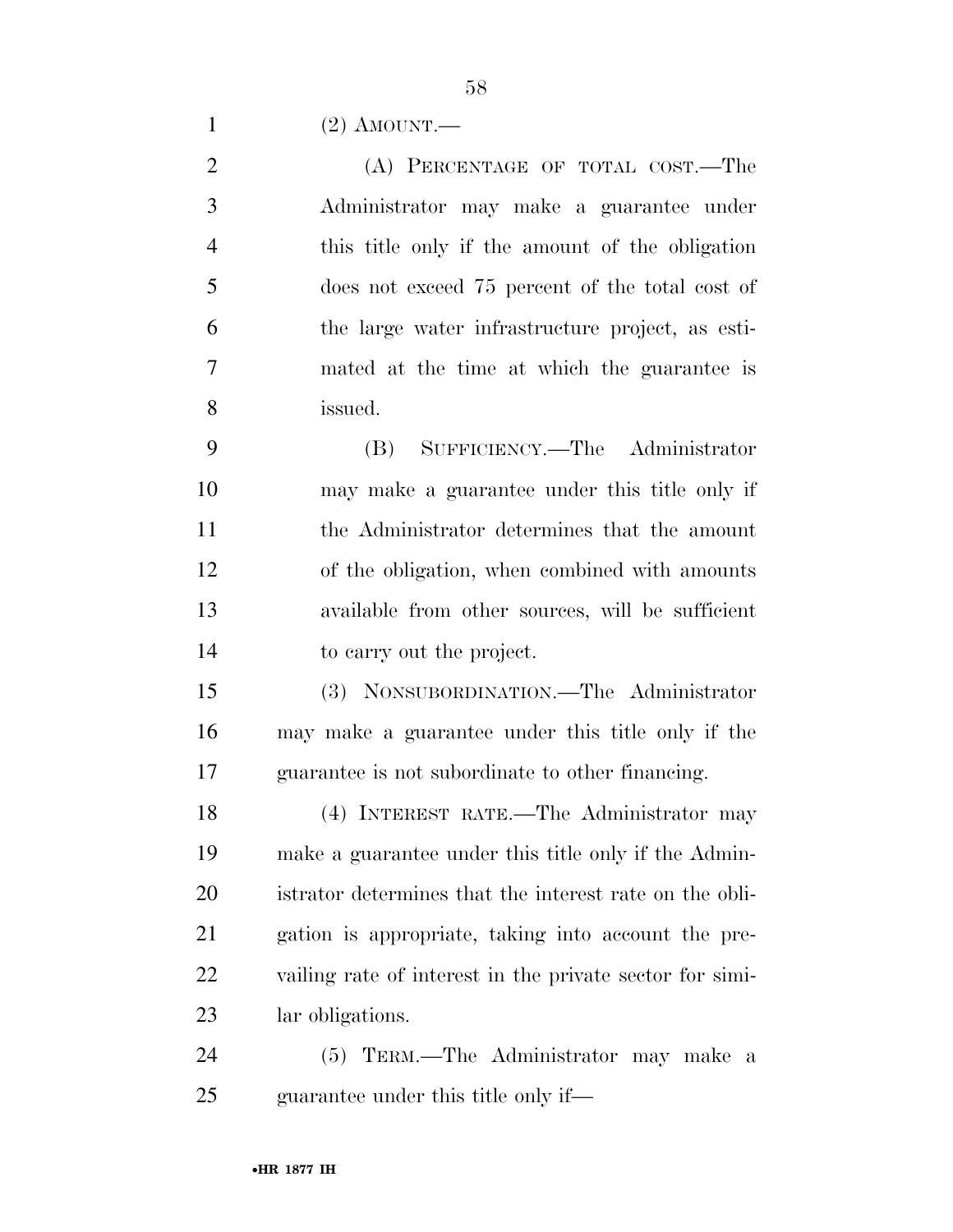| $\mathbf{1}$   | (A) repayment of the obligation is required            |
|----------------|--------------------------------------------------------|
| $\overline{2}$ | over a period not to exceed the lesser of—             |
| 3              | $(i)$ 35 years; or                                     |
| $\overline{4}$ | (ii) 90 percent of the projected useful                |
| 5              | of the large water infrastructure<br>life              |
| 6              | project to be financed by the obligation (as           |
| $\tau$         | determined by the Administrator); and                  |
| 8              | (B) payments on the obligation are sched-              |
| 9              | uled to commence not later than 5 years after          |
| 10             | the date of substantial completion of the large        |
| 11             | water infrastructure project.                          |
| 12             | (c) CONFORMING REQUIREMENTS.—                          |
| 13             | (1) FISCAL SUSTAINABILITY PLAN.—The Ad-                |
| 14             | ministrator may make a guarantee for a large water     |
| 15             | infrastructure project under this title only if the    |
| 16             | owner or operator of such project commits to de-       |
| 17             | velop and implement a fiscal sustainability plan that  |
| 18             | meets the requirements of section $603(d)(1)(E)$ of    |
| 19             | the Federal Water Pollution Control Act, as added      |
| 20             | by this Act.                                           |
| 21             | (2) PRIORITY LIST.—The Administrator may               |
| 22             | make a guarantee for a large water infrastructure      |
| 23             | project under this title only if such project is on a  |
| 24             | State priority list under section $603(g)$ of the Fed- |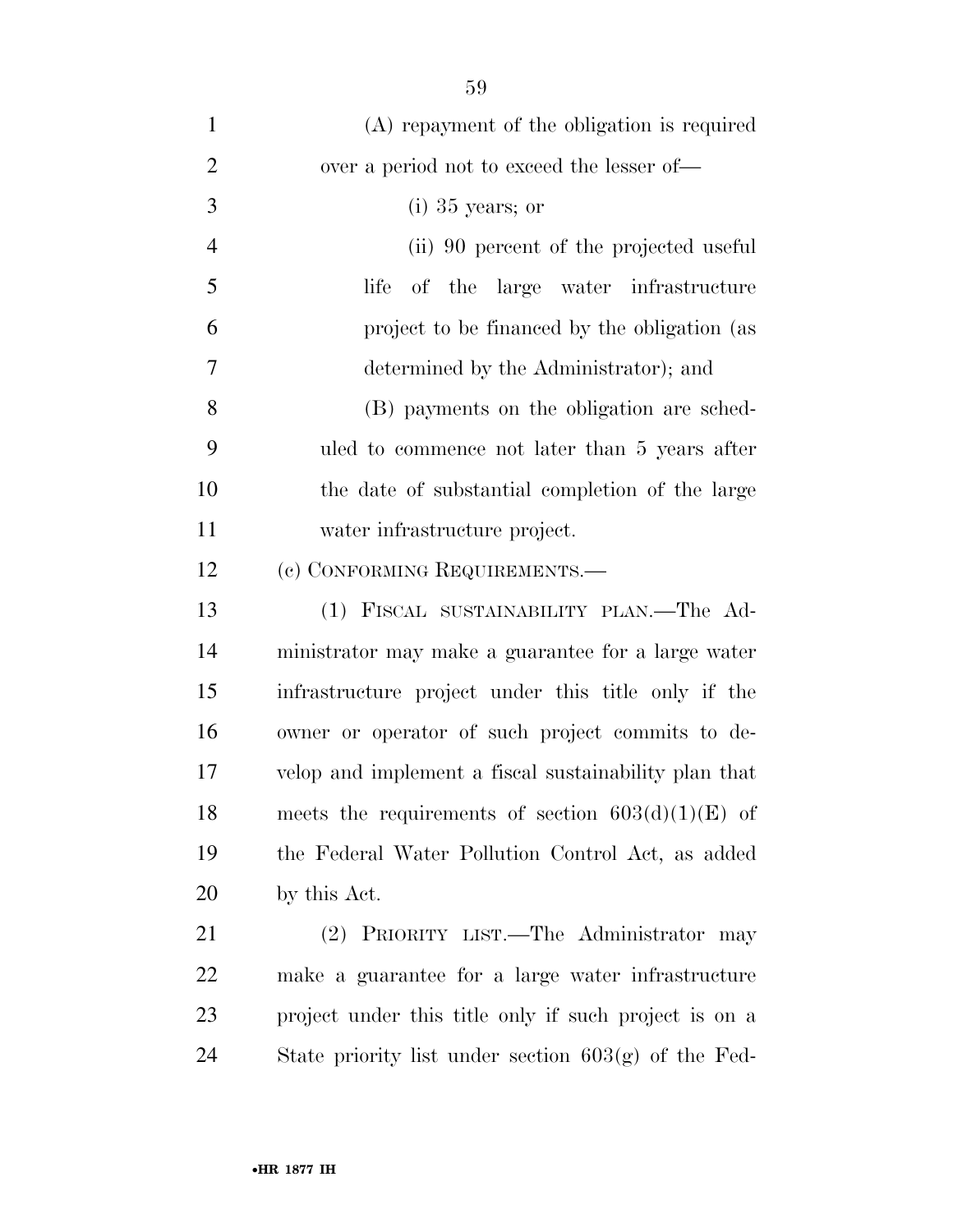eral Water Pollution Control Act (33 U.S.C. 2 1383 $(g)$ , as amended by this Act.

 (3) ADDITIONAL REQUIREMENTS.—The require-4 ments of sections 211,  $511(e)(1)$ , and  $513$  of the Federal Water Pollution Control Act (33 U.S.C. 6 1291, 1371(c)(2), and 1372) apply to the construc- tion of a large water infrastructure project carried out in whole or in part with financing made available through an obligation guaranteed under this title in the same manner as treatment works for which grants are made available under the Federal Water Pollution Control Act.

(d) DEFAULTS.—

(1) PAYMENT BY ADMINISTRATOR.—

 (A) IN GENERAL.—If a borrower defaults on an obligation guaranteed under this title (as defined in regulations promulgated by the Ad- ministrator and specified in the guarantee con- tract), the holder of the guarantee shall have the right to demand payment of the unpaid amount from the Administrator.

22 (B) PAYMENT REQUIRED. Within such period as may be specified in the guarantee or related agreements, the Administrator shall pay to the holder of a guarantee the unpaid interest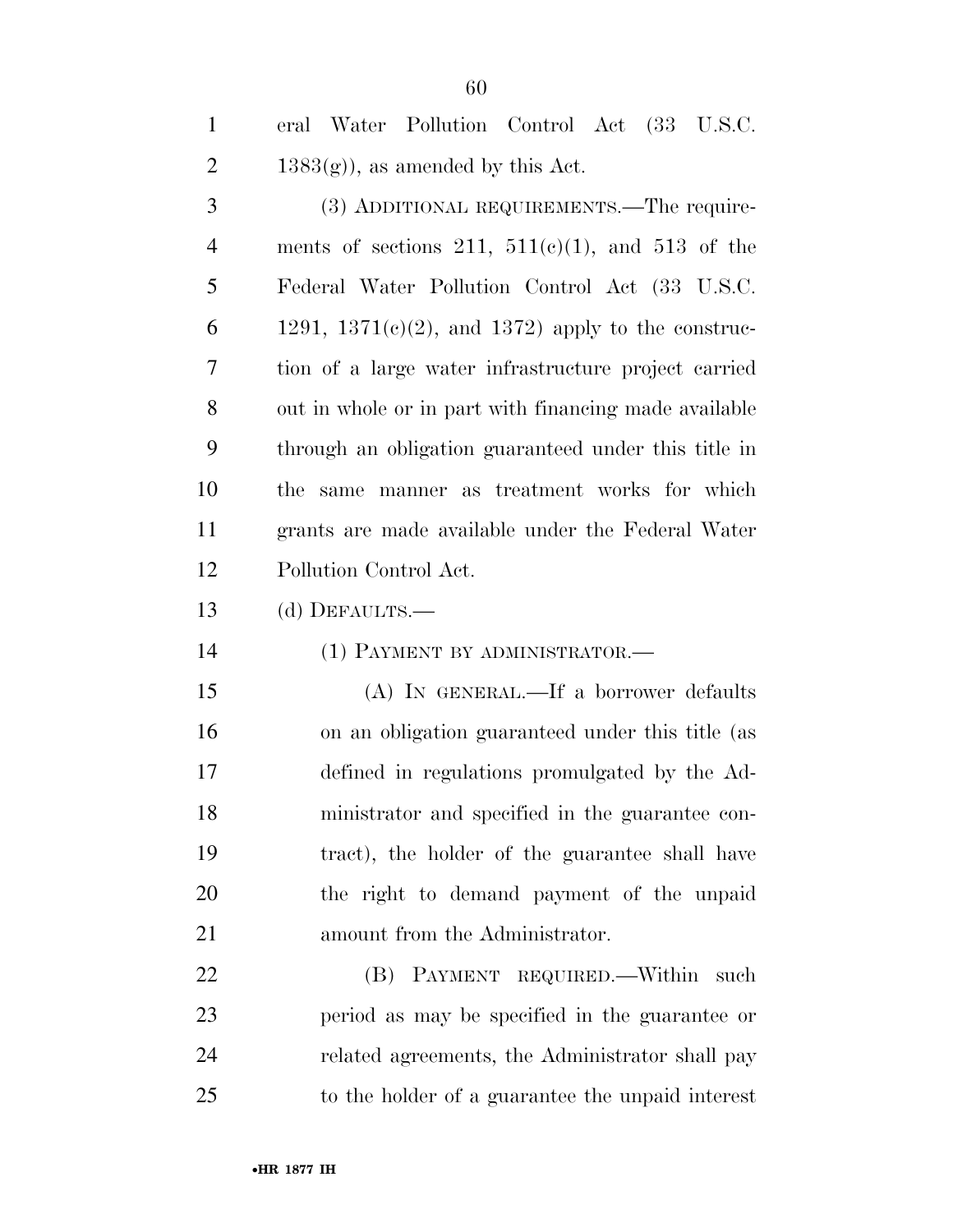| $\mathbf{1}$   | on, and unpaid principal of, the obligation guar- |
|----------------|---------------------------------------------------|
| $\overline{2}$ | anteed under this title as to which the borrower  |
| 3              | has defaulted, unless the Administrator finds     |
| $\overline{4}$ | that there was no default by the borrower in      |
| 5              | the payment of interest or principal or that the  |
| 6              | default has been remedied.                        |
| 7              | (C) FORBEARANCE.—Nothing in this sub-             |
| 8              | section precludes any forbearance by the holder   |
| 9              | of a guarantee for the benefit of the borrower    |
| 10             | which may be agreed upon by the parties to the    |
| 11             | obligation and approved by the Administrator.     |
| 12             | $(2)$ SUBROGATION.—                               |
| 13             | (A) IN GENERAL.—If the Administrator              |
| 14             | makes a payment under paragraph (1), the Ad-      |
| 15             | ministrator shall be subrogated to the rights of  |
| 16             | the holder of the guarantee as specified in the   |
| 17             | guarantee or related agreements.                  |
| 18             | (B) SUPERIORITY OF RIGHTS.—The rights             |
| 19             | of the Administrator, with respect to any prop-   |
| 20             | erty acquired pursuant to a guarantee or re-      |
| 21             | lated agreements, shall be superior to the rights |
| 22             | of any other person with respect to the prop-     |
| 23             | erty.                                             |
| 24             | (e) PAYMENT OF PRINCIPAL AND INTEREST BY AD-      |
| 25             | MINISTRATOR.-                                     |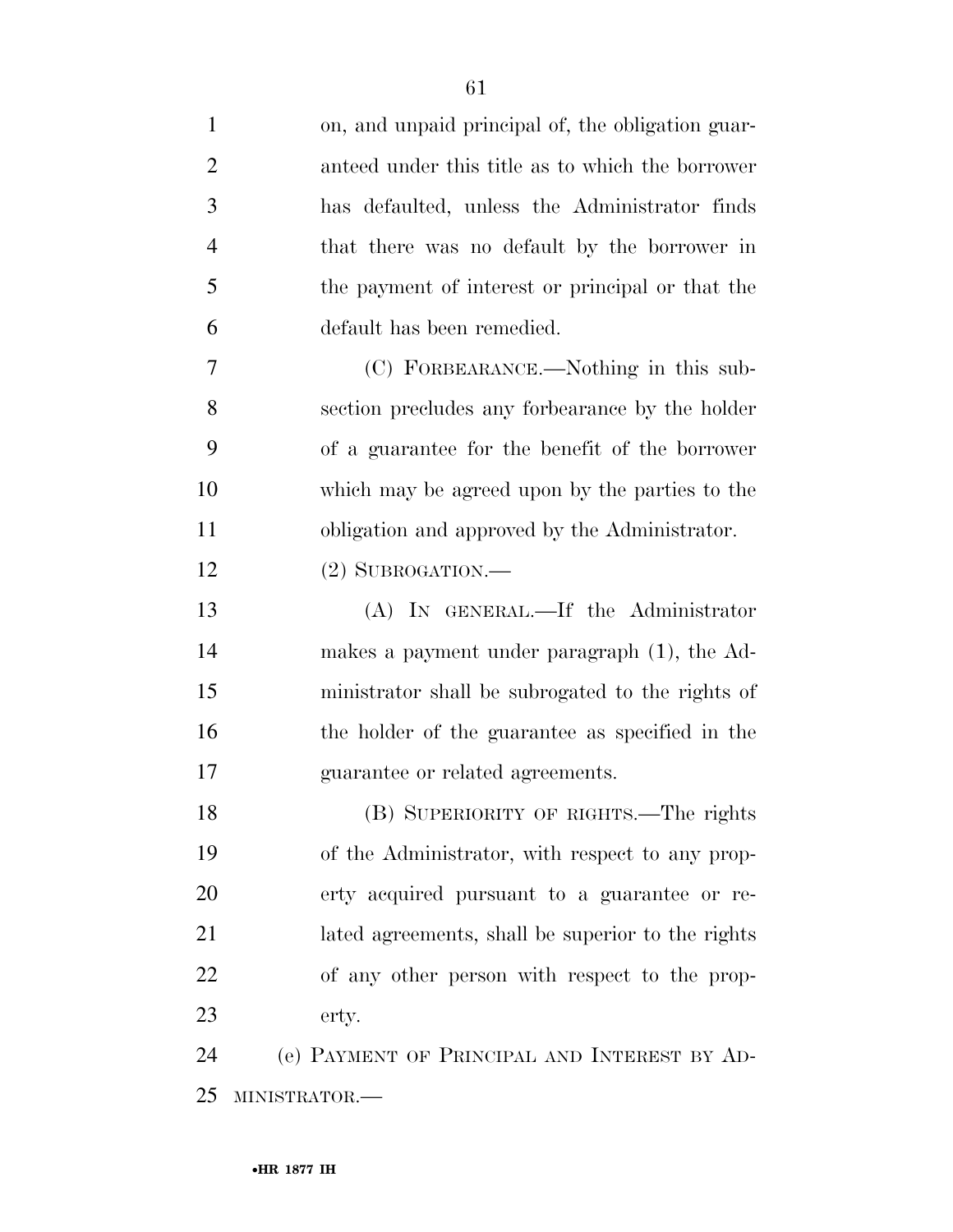| $\mathbf{1}$   | (1) IN GENERAL.—With respect to any obliga-          |
|----------------|------------------------------------------------------|
| $\overline{2}$ | tion guaranteed under this title, the Administrator  |
| 3              | may enter into a contract to pay, and pay, a holder  |
| $\overline{4}$ | of the guarantee, for and on behalf of the borrower, |
| 5              | from funds appropriated for that purpose, the prin-  |
| 6              | eipal and interest payments which become due and     |
| 7              | payable on the unpaid balance of the obligation if   |
| 8              | the Administrator finds that—                        |
| 9              | (A) the borrower is unable to meet the               |
| 10             | payments and is not in default;                      |
| 11             | (B) it is in the public interest to permit           |
| 12             | the borrower to continue to pursue the purposes      |
| 13             | of the project;                                      |
| 14             | (C) the probable net benefit to the Federal          |
| 15             | Government in paying the principal and interest      |
| 16             | will be greater than that which would result in      |
| 17             | the event of a default; and                          |
| 18             | (D) the State or region in which the                 |
| 19             | project is located is experiencing a period of       |
| 20             | local or regional economic hardship that has af-     |
| 21             | fected the borrower's ability to meet the pay-       |
| 22             | ments.                                               |
| 23             | (2) AMOUNT.—The amount of the payment                |
| 24             | that the Administrator is authorized to pay under    |
| 25             | this subsection shall be no greater than the amount  |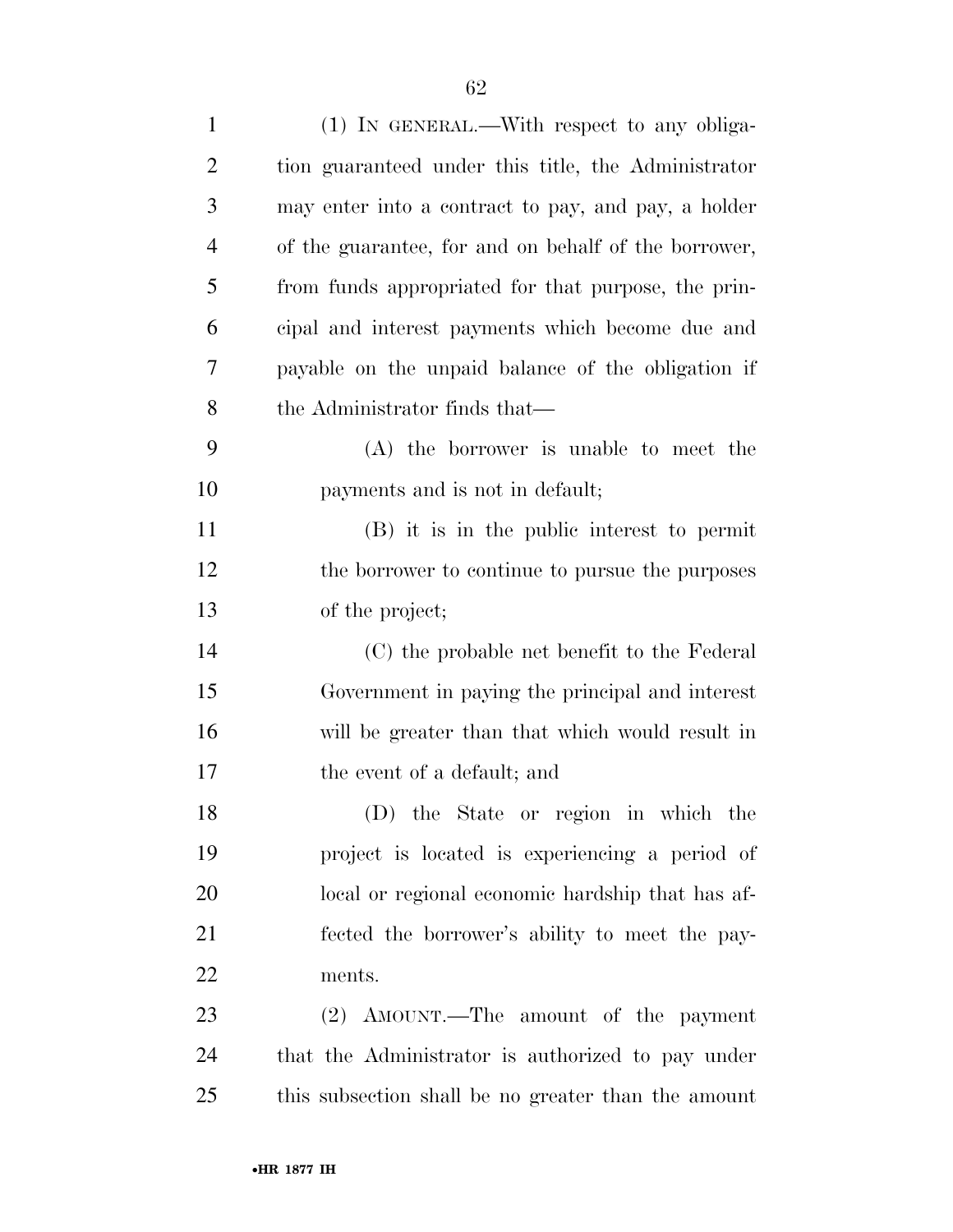of principal and interest that the borrower is obli-gated to pay under the obligation.

 (3) REIMBURSEMENT.—A payment may be made under this subsection only if the borrower agrees to reimburse the Administrator for the pay- ment (including interest) on terms and conditions that are satisfactory to the Administrator.

 (f) FEES.—The Administrator shall charge and col- lect fees from borrowers for guarantees made under this title in amounts the Administrator determines are suffi- cient to cover the administrative expenses associated with carrying out this title and, as provided in advance in ap- propriations Acts, use such amounts to cover such ex-penses.

(g) RECORDS; AUDITS.—

 (1) IN GENERAL.—A borrower shall keep such records and other pertinent documents as the Ad- ministrator shall prescribe by regulation, including such records as the Administrator may require to fa- cilitate an effective audit of guarantees made under this title.

 (2) ACCESS.—The Administrator and the Comptroller General of the United States, or their duly authorized representatives, shall have access,